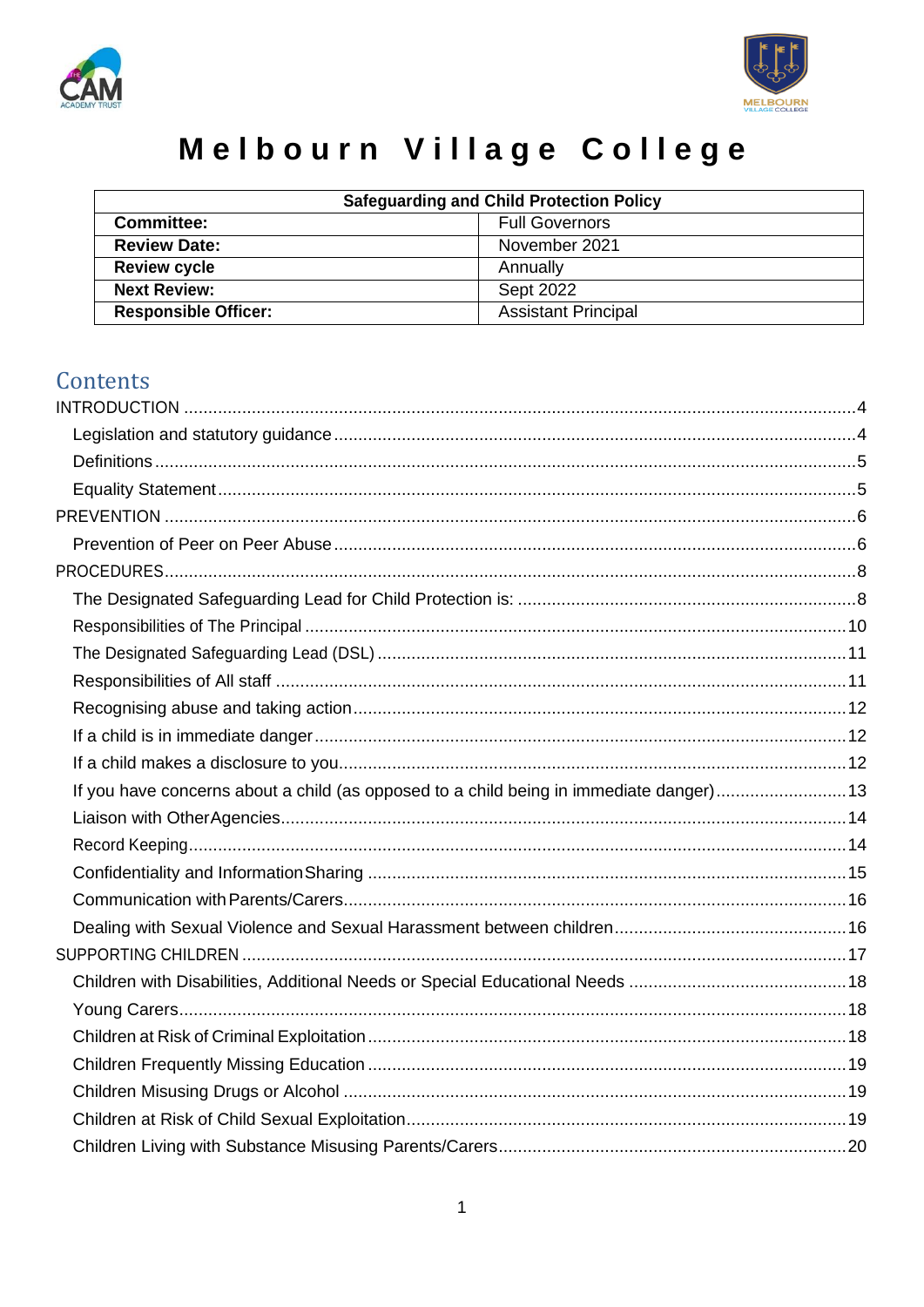



| Children at risk of 'Honour- Based' Violence including Female Genital Mutilation 21                             |  |
|-----------------------------------------------------------------------------------------------------------------|--|
|                                                                                                                 |  |
|                                                                                                                 |  |
|                                                                                                                 |  |
|                                                                                                                 |  |
|                                                                                                                 |  |
| The school recognises that children with family members in prison are at risk of poor outcomes including:       |  |
|                                                                                                                 |  |
|                                                                                                                 |  |
|                                                                                                                 |  |
|                                                                                                                 |  |
| Extended Schools and Before and After School Activities (on or off school site) Error! Bookmark not<br>defined. |  |
|                                                                                                                 |  |
|                                                                                                                 |  |
|                                                                                                                 |  |
|                                                                                                                 |  |
|                                                                                                                 |  |
|                                                                                                                 |  |
|                                                                                                                 |  |
|                                                                                                                 |  |
|                                                                                                                 |  |
|                                                                                                                 |  |
|                                                                                                                 |  |
|                                                                                                                 |  |
|                                                                                                                 |  |
|                                                                                                                 |  |
|                                                                                                                 |  |
|                                                                                                                 |  |
|                                                                                                                 |  |
|                                                                                                                 |  |
|                                                                                                                 |  |
|                                                                                                                 |  |
|                                                                                                                 |  |
|                                                                                                                 |  |
|                                                                                                                 |  |
|                                                                                                                 |  |
|                                                                                                                 |  |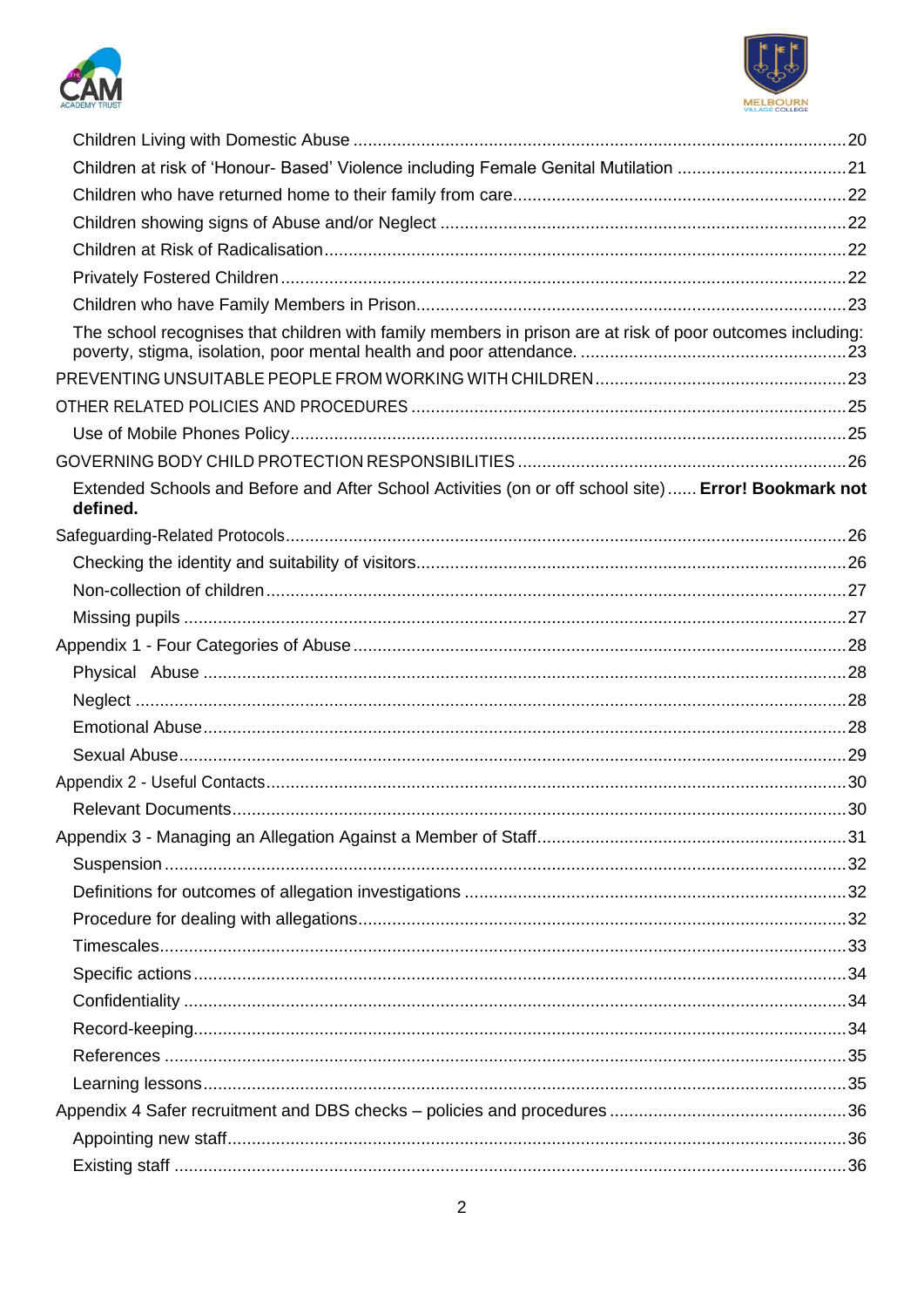

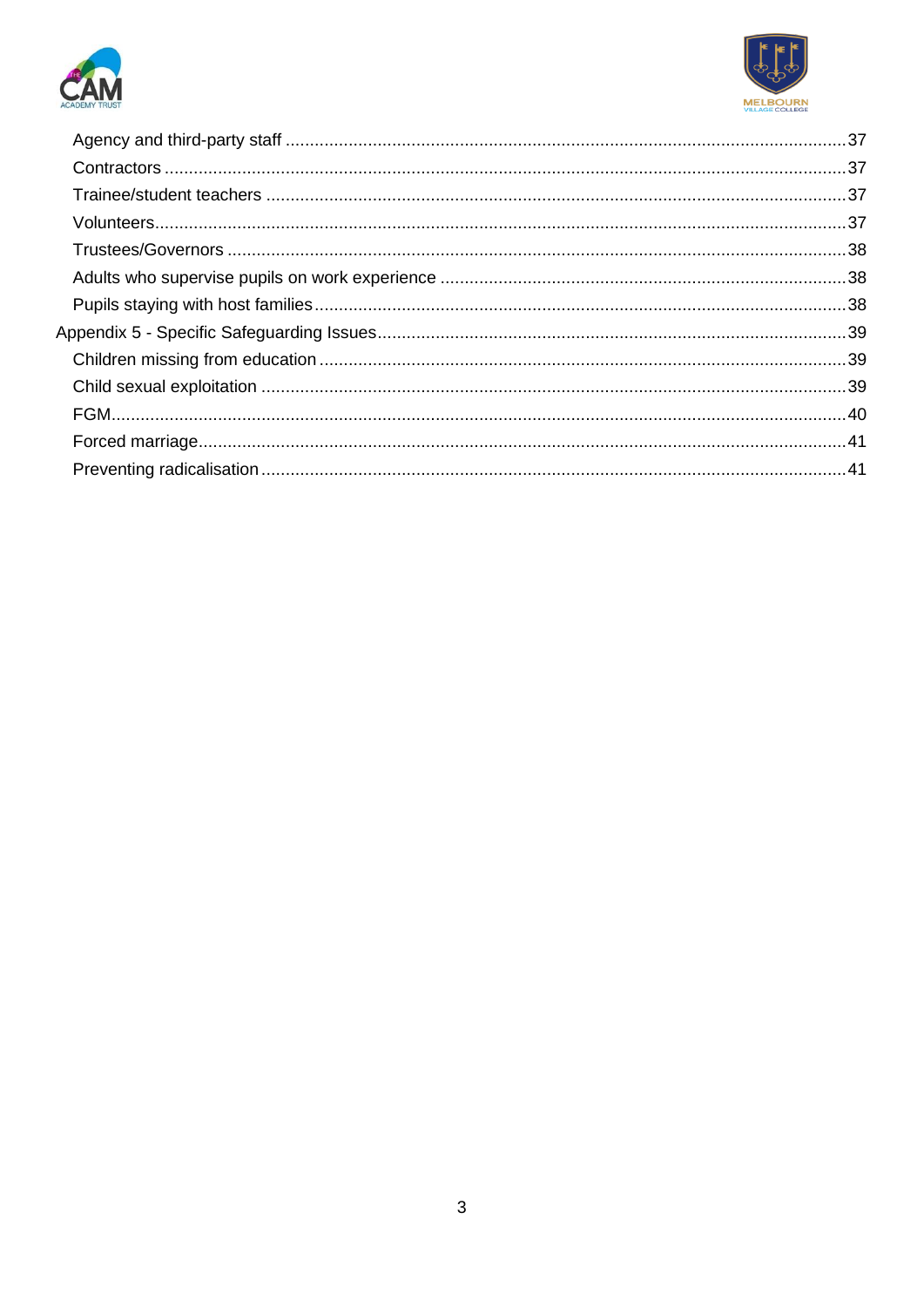



## <span id="page-3-0"></span>**INTRODUCTION**

Melbourn Village College fully recognises the responsibility it has under section 175 of the Education Act 2002, \*the Education (Independent School Standards) Regulations 2014, the Non-Maintained Special Schools (England) Regulations 2015, and the Education and Training (Welfare of Children) Act, 2021 to have arrangements in place to safeguard and promote the welfare of children.

This responsibility is more fully explained in the statutory guidance for schools and colleges 'Keeping Children Safe in Education' (September 2021). All staff must be made aware of their duties and responsibilities under Part One of this document, which are set out below.

Staff should read the above document together with 'Annex B' of 'Keeping Children Safe in Education', 2021 and 'What to do if you're worried a child is being abused: Advice for practitioners' (March 2015) if they are working directly with children. For those staff who do not work directly with children or where English is a second language, Annex A can be issued instead but this is a matter for the school to decide.

- Identify concerns early to prevent them from escalating;
- Provide a safe environment in which children can learn;
- Identify children who may benefit from early help;
- Know what to do if a child tells them he/she is being abused or neglected;
- Follow the referral process if they have a concern.

This policy sets out how the school's governing body discharges its statutory responsibilities relating to safeguarding and promoting the welfare of children who are pupils at the school. Our policy applies to all staff, paid and unpaid, working in the school including governors. Teaching assistants, mid-day supervisors, office staff as well as teachers can be the first point of disclosure for a child. Concerned parents/carers may also contact the school and its governors.

It is consistent with the Local Safeguarding Children Board (LSCB) procedures.

#### <span id="page-3-1"></span>**Legislation and statutory guidance**

This policy is based on the Department for Education's statutory guidance, Keeping Children Safe in Education and Working Together to Safeguard Children, and the Governance Handbook. The policy is based on the following legislation:

- Part 3 of the schedule to the Education (Independent School Standards) Regulations 2014, which places a duty on academies and independent schools to safeguard and promote the welfare of pupils at the school
- The Children Act 1989 (and 2004 amendment), which provides a framework for the care and protection of children
- Section 5B(11) of the Female Genital Mutilation Act 2003, as inserted by section 74 of the Serious Crime Act 2015, which places a statutory duty on teachers to report to the police where they discover that female genital mutilation (FGM) appears to have been carried out on a girl under 18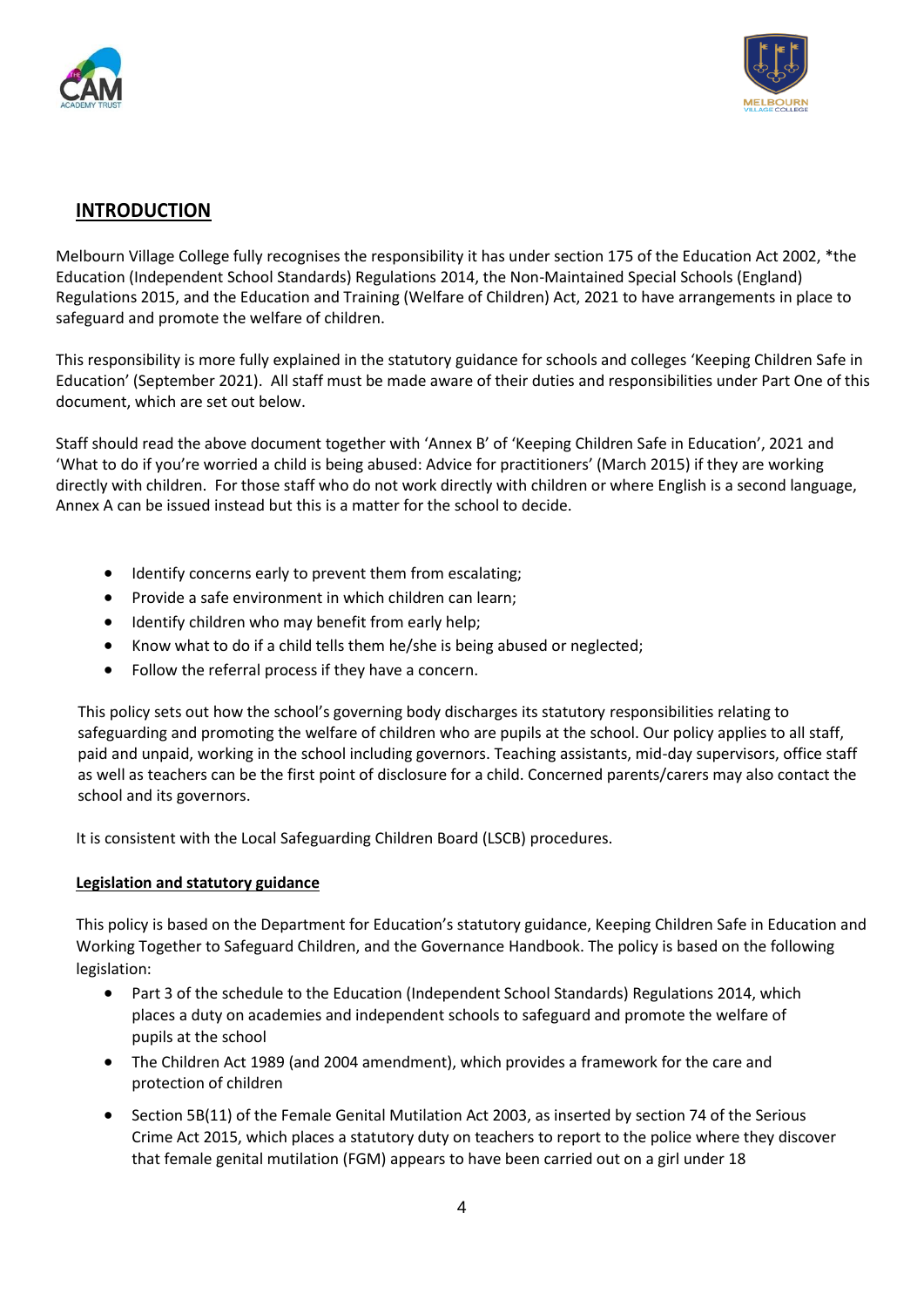



- Statutory guidance on FGM, which sets out responsibilities with regards to safeguarding and supporting girls affected by FGM
- The Rehabilitation of Offenders Act 1974, which outlines when people with criminal convictions can work with children
- Schedule 4 of the Safeguarding Vulnerable Groups Act 2006, which defines what 'regulated activity' is in relation to children
- Statutory guidance on the Prevent duty, which explains schools' duties under the Counter-Terrorism and Security Act 2015 with respect to protecting people from the risk of radicalisation and extremism
- The Childcare (Disqualification) Regulations 2009 and Childcare Act 2006, which set out who is disqualified from working with children (schools with pupils aged under 8)

As an academy the policy also complies with our funding agreement and articles of association.

## <span id="page-4-0"></span>**Definitions**

## **Safeguarding and promoting the welfare of children means**:

- Protecting children from maltreatment
- Preventing impairment of children's health or development
- Ensuring that children grow up in circumstances consistent with the provision of safe and effective care
- Taking action to enable all children to have the best outcomes

**Child protection** is part of this definition and refers to activities undertaken to prevent children suffering, or being likely to suffer, significant harm.

**Abuse** is a form of maltreatment of a child and may involve inflicting harm or failing to act to prevent harm. Appendix 1 explains the different types of abuse.

**Neglect** is a form of abuse and is the persistent failure to meet a child's basic physical and/or psychological needs, likely to result in the serious impairment of the child's health or development. Appendix 1 defines neglect in more detail.

**Children** includes everyone under the age of 18.

## <span id="page-4-1"></span>**Equality Statement**

Some children have an increased risk of abuse, and additional barriers can exist for some children with respect to recognising or disclosing it. We are committed to anti-discriminatory practice and recognise children's diverse circumstances. We ensure that all children have the same protection, regardless of any barriers they may face. We give special consideration to children who:

- Have special educational needs or disabilities
- Are young carers
- May experience discrimination due to their race, ethnicity, religion, gender identification or sexuality
- Have English as an additional language
- Are known to be living in difficult situations for example, temporary accommodation or where there are issues such as substance abuse or domestic violence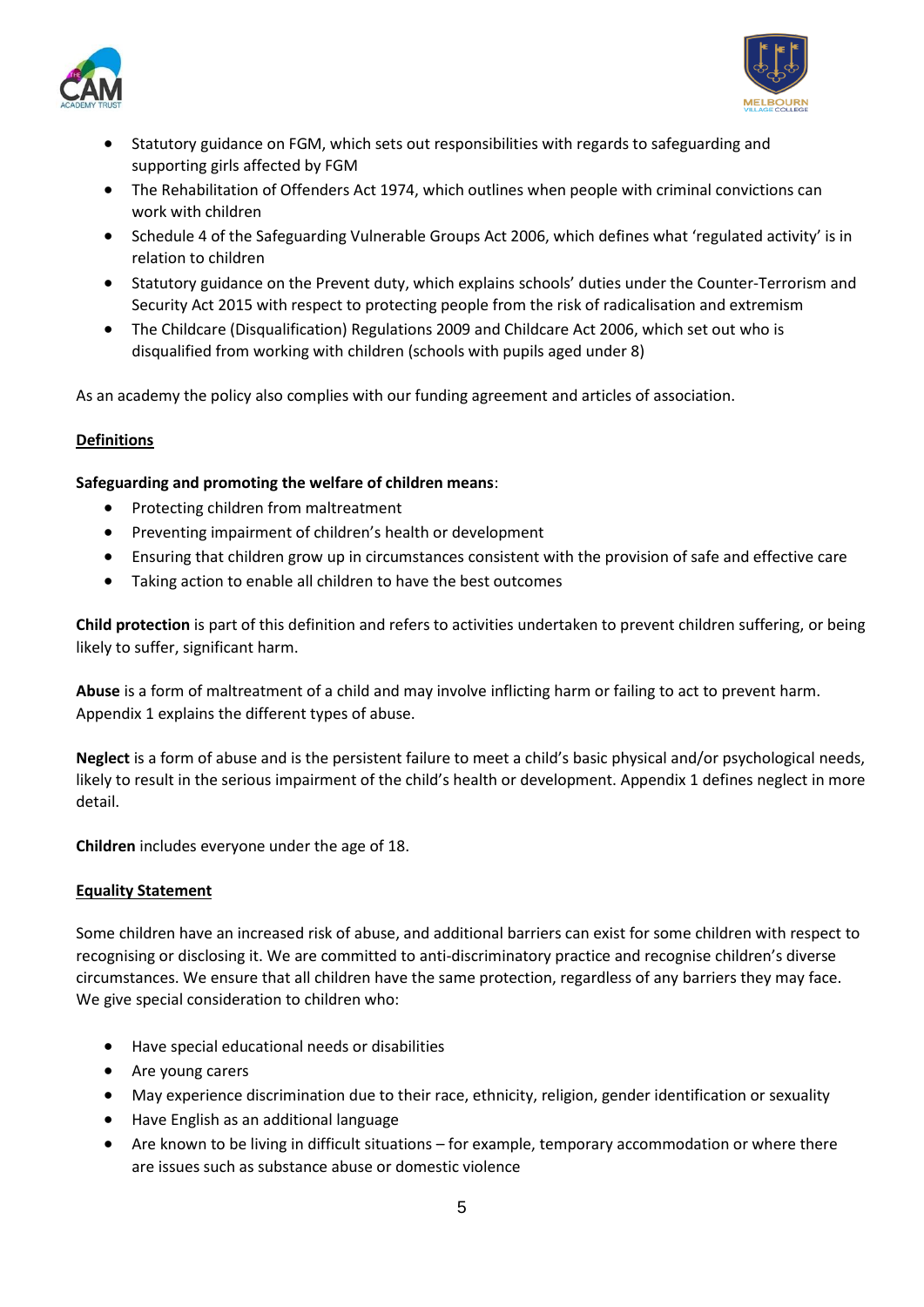



- Are at risk of FGM, sexual exploitation, forced marriage, or radicalisation
- Are asylum seekers

There are four main elements to our policy:

**PREVENTION** through the teaching and pastoral support offered to pupils and the creation and maintenance of a whole school protective ethos;

**PROCEDURES** for identifying and reporting cases, or suspected cases, of abuse. The definitions of the four categories of abuse are attached (see Appendix 1);

**SUPPORTING CHILDREN** particularly those who may have been abused or witnessed violence towards others;

#### **PREVENTING UNSUITABLE PEOPLE WORKING WITH CHILDREN**

Processes are followed to ensure that those who are unsuitable to work with children are not employed.

This policy is available to parents on request and is on the school website.

## <span id="page-5-0"></span>**PREVENTION**

 We recognise that high self-esteem, confidence, supportive friends and good lines of communication with a trusted adult help to protect children.

#### **The school will therefore**:

- Establish and maintain an environment where children feel safe in both the real and the virtual world and are encouraged to talk and are listened to.
- Ensure children know that there are adults in the school whom they can approach if they are worried or in difficulty and their concerns will be taken seriously and acted upon as appropriate.
- Include in the curriculum activities and opportunities which equip children with the skills they need to stay safer from abuse both in the real and the virtual world and information about who to turn to for help.
- Include in the curriculum material which will help children develop realistic attitudes to the responsibilities of adult life, particularly with regard to child care and parenting skills.

#### <span id="page-5-1"></span>**Prevention of Peer on Peer Abuse**

We recognise that peer on peer abuse can manifest itself in many ways. This can include but is not limited to: bullying (including cyberbullying, prejudice-based and discriminatory bullying); abuse within intimate partner relationships; physical abuse such as hitting, kicking, shaking, biting, hair pulling, or otherwise causing physical harm; sexual violence and sexual harassment; consensual and non-consensual sharing of nudes and semi-nudes images and/or videos; causing someone to engage in sexual activity without consent, such as forcing someone to strip, touch themselves sexually, or to engage in sexual activity with a third party; upskirting part of the Voyeurism (Offences) Act, April 2019) and initiation/ hazing type violence and rituals. Addressing inappropriate behaviour (even if it appears to be relatively innocuous) can be an important intervention that helps prevent problematic, abusive and/or violent behaviour in the future.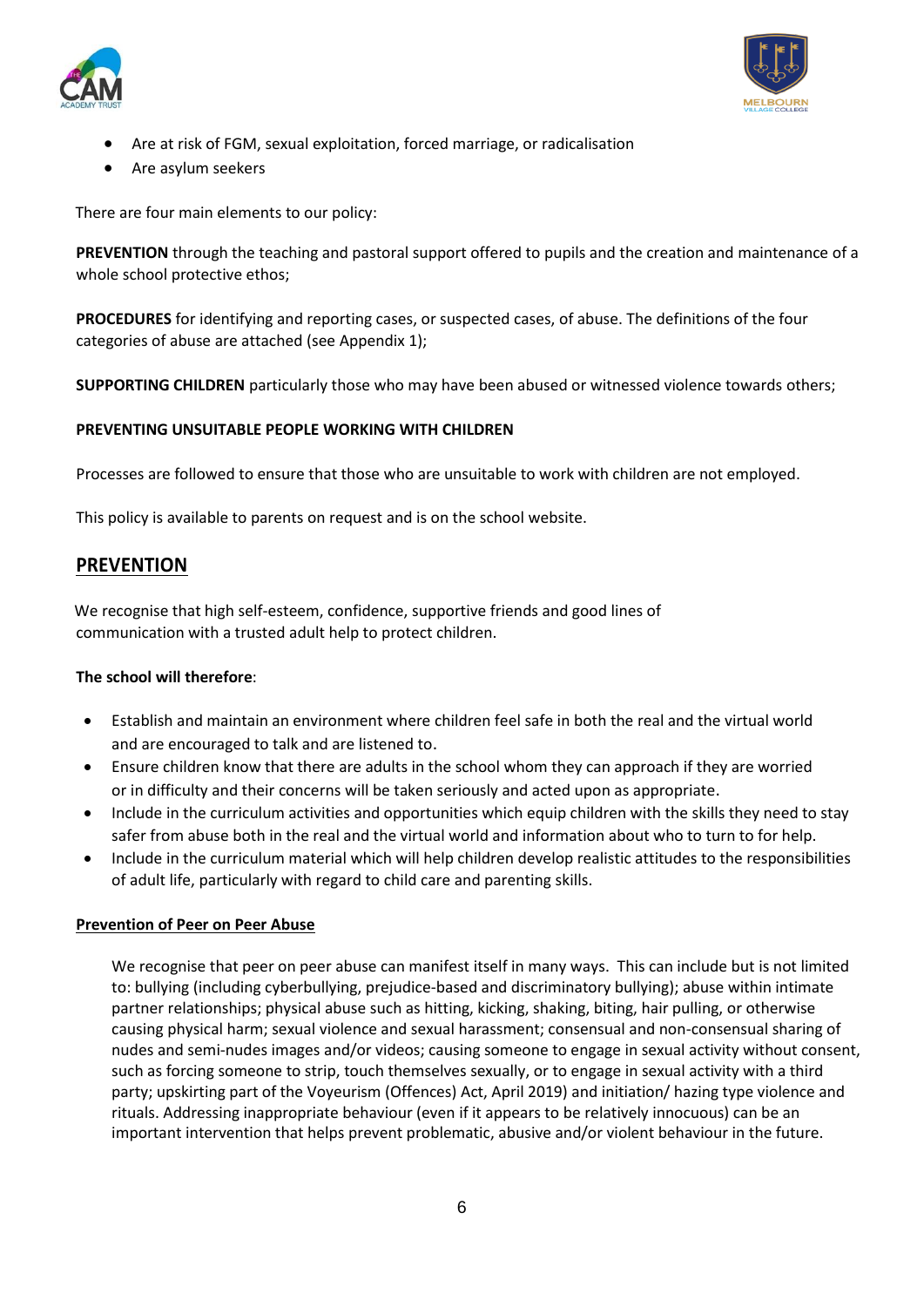



 All forms of peer on peer abuse are unacceptable and will be taken seriously. Abuse will never be tolerated or passed off as 'banter' or 'part of growing up'. Most cases of pupils hurting other pupils will be dealt with under our school's behaviour policy, but the safeguarding policy will apply to any allegations that raise safeguarding concerns. This might include where the alleged behaviour:

- o Is serious, and potentially a criminal offence
- o Could put pupils in the school at risk
- o Is violent
- o Involves pupils being forced to use drugs or alcohol
- o Involves sexual exploitation or sexual abuse, such as indecent exposure, sexual assault, or sexually inappropriate pictures of videos (including sexting)

## **The school will therefore:**

- Create a whole school protective ethos in which peer on peer abuse, including sexual violence and sexual harassment will not be tolerated. We will minimize the risk of peer-on-peer abuse by:
	- o Challenging any form of derogatory or sexualized language or behaviour
	- o Being vigilant to issues that particularly affect different genders for example, sexualized or aggressive touching or grabbing towards female pupils, and initiation or hazing type violence with respect to boys
- Provide training for staff about recognising and responding to peer on peer abuse, including raising awareness of the gendered nature of peer abuse, with girls more likely to be victims and boys the perpetrators. We will ensure that staff are trained to understand that a pupil harming a peer could be a sign that the child is being abused themselves, and that this would fall under the scope of this policy.
- Ensure that staff do not dismiss instances of peer on peer abuse, including sexual violence and sexual harassment as an inevitable part of growing up. Pupils should know they can talk to staff confidentially (with the understanding that if they are at risk, concerns will be passed on appropriately)
- Include within the curriculum, information and materials that support children in keeping themselves safe from abuse, including abuse from their peers and online.
- Provide high quality Relationship and Sex Education (RSE) and/or enrichment programmes including teaching about consent.
- Ensure that staff members follow the procedures outlined in this policy when they become aware of peer on peer abuse. If a pupil makes an allegation of abuse against another pupil: Staff should be aware that some groups are potentially more at risk. Evidence shows girls, children with special educational needs and disabilities (SEND) and LGBT children are at greater risk.
- You must tell the DSL and record the allegation on Logging a concern (on Myconcern), but do not investigate it.
- The DSL will contact the local authority children's social care team and follow its advice, as well as the police if the allegation involves a potential criminal offence
- The DSL will put a risk assessment and support plan into place for all children involved both the victim(s) and the child(ren) against whom the allegation has been made – with a named person they can talk to if needed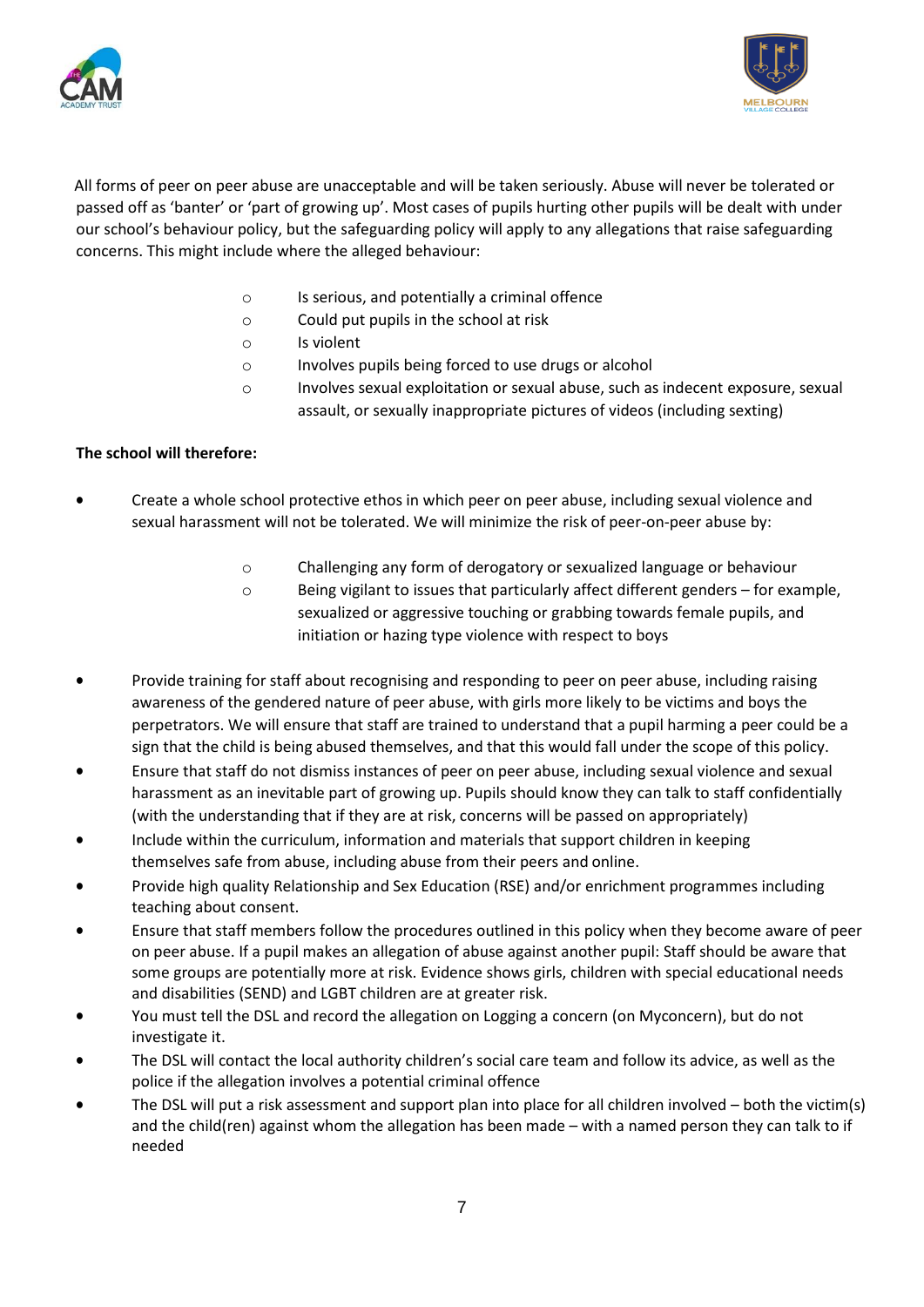



- The DSL will contact the children and adolescent mental health services (CAMHS), if appropriate Sexual violence and sexual harassment can occur between two children of any age and sex from primary to secondary stage and into colleges. It can also occur online. It can also occur through a group of children sexually assaulting or sexually harassing a single child or group of children.
- Children who are victims of sexual violence and sexual harassment will likely find the experience stressful and distressing. This will, in all likelihood, adversely affect their educational attainment and will be exacerbated if the alleged perpetrator(s) attends the same school or college. Sexual violence and sexual harassment exist on a continuum and may overlap, they can occur online and face to face (both physically and verbally) and are never acceptable.
- Refer to 'Keeping Children Safe in Education Part Five', 2021, 'Sexual violence and sexual harassment between children in schools and colleges,' (DfE, September, 2021) for full details of procedures to be followed in such cases. Also see 'Sharing nudes and semi-nudes: advice for education settings working with children and young people' (UKCIS, December 2020)
- We use Safer Corridors Toolkit developed by the Cambridgeshire PHSE Service which supports schools and colleges in preventing and reducing sexual violence and harassment and responding to incidents.

## <span id="page-7-0"></span>**PROCEDURES**

We will follow the procedures set out in the Cambridgeshire and Peterborough Safeguarding Children Board 'Inter-Agency Procedures'. A copy of these procedures can be found on the LSCB website: [http://www.safeguardingpeterborough.org.uk/children-](http://www.safeguardingpeterborough.org.uk/children-board/professionals/lscbprocedures/) [board/professionals/lscbprocedures/](http://www.safeguardingpeterborough.org.uk/children-board/professionals/lscbprocedures/).

## <span id="page-7-1"></span>**The Designated Safeguarding Lead for Child Protection is:**

John Barnes, Assistant Principal. The Deputy Designated Safeguarding Lead for Child Protection (DDSL) is Kerry Sage.

The following members of staff have also received the Designated Person training: Joanne Boniface, Sharon Daly, Caroline Deadman, Vinnie French, Anna Ghale, Simon Holmes, Emma Tidby,

The nominated governor for Safeguarding and Child Protection is: Andy Smith.

## **The Governing body will**:

Appoint a senior member of staff, from the leadership team, to the role of Designated Safeguarding Lead (DSL). The DSL will take lead responsibility for safeguarding and child protection. Whilst the activities of the DSL can be delegated to appropriately trained deputies, (DDSL, Designated Personnel, DP), the lead responsibility for child protection remains with the DSL and cannot be delegated.

Approve this policy at each review and hold the Principal to account for its implementation.

 The Chair of Governors will act as the 'case manager' in the event that an allegation of abuse is made against the Principal, where appropriate (see Appendix 3).

Ensure that the role of DSL and DP is explicit in the role holder's job description.

Ensure that the DSL has the appropriate status and authority within the school to carry out the duties of the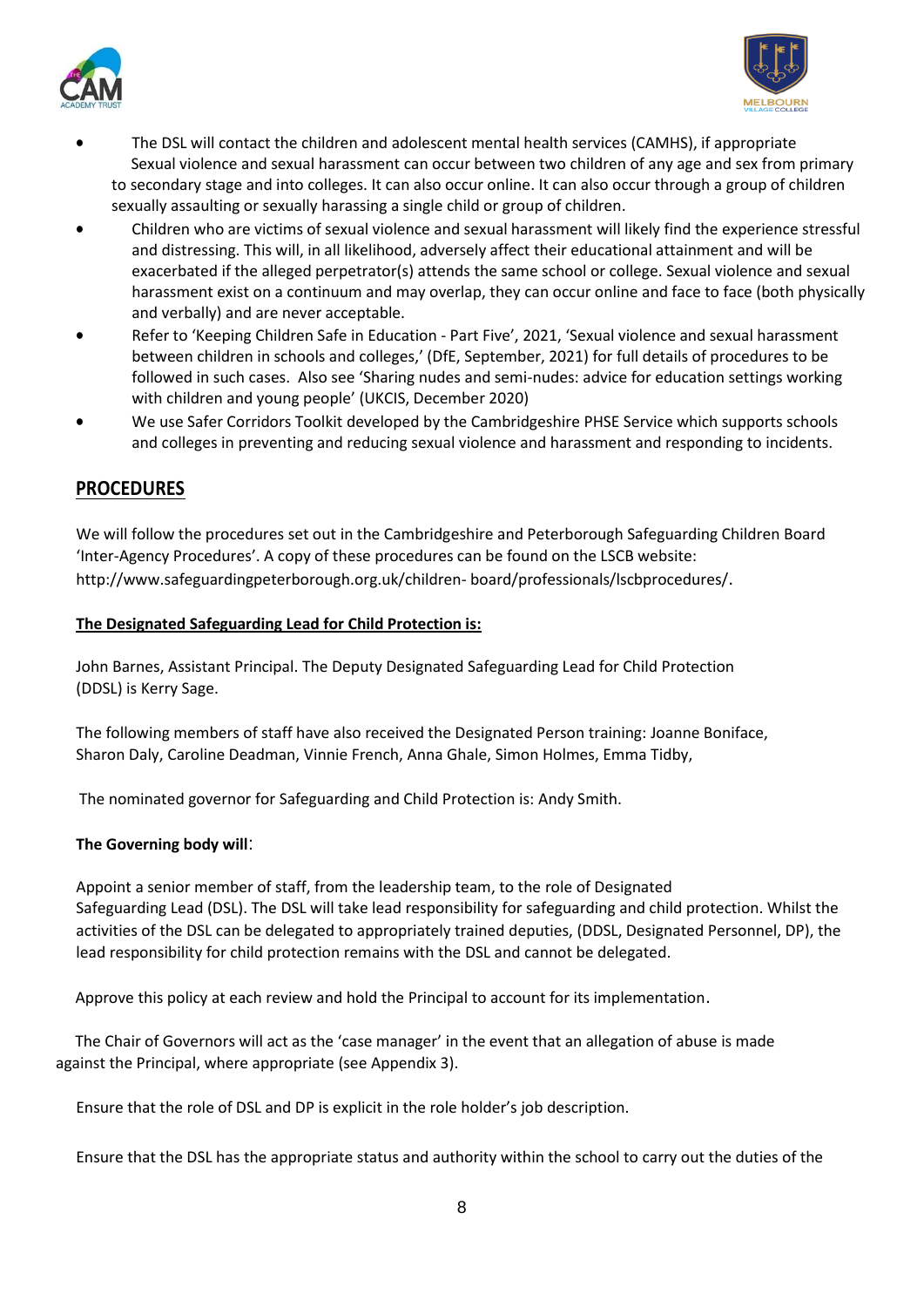



post. Give the DSL the time, funding, training, resources and support to provide advice and support to other staff on child welfare and child protection matters. (See 'Keeping Children Safe in Education 2021, Annex C'). Ensure that the DSL and deputies have undertaken the two-day training provided by the Education Child Protection Service and that this training is updated at least every **two years**.

Ensure that in addition to the formal training set out above, the DSL and DPs refresh their knowledge and skills e.g. via bulletins, meetings or further reading **at least annually**.

Ensure that the College provides DSL and Deputies with supervisions which will provide them with support, coaching and training, promote the interests of children and allow for confidential discussions of sensitive issues.

Ensure that every member of staff, paid and unpaid, and the governing body, knows who the Designated Personnel are and the procedures for passing on concerns from the **point of induction**.

Staff members are required to complete a log of concern form. All staff whose work at the College brings them into contact with school pupils are trained to use these sheets.

Ensure that the DSL or DDSL are always available (during school hours, during term-time) to discuss any safeguarding concerns and that all staff are clear upon the course of action they must take if in exceptional circumstances the DSL or DDSL are not available another member of the safeguarding team must be available and this should not delay appropriate action being taken.

If the DSL or DDSL is not available (e.g. out of hours) staff should consider speaking to a member of the senior leadership team and/or take advice from social care. Liaise with the three safeguarding partners (Local Authority, clinical commissioning group and police) as appropriate and work with other agencies in line with Working Together to Safeguard Children, 2018.

Contact details are provided on posters in reception and staff rooms.

Nominate a governor for safeguarding and child protection who has undertaken appropriate training.

Ensure every member of staff and every governor knows:

- the name of the designated person/s and their role;
- how to identify the signs of abuse and neglect;
- how to pass on and record concerns about a pupil;
- that they have an individual responsibility to be alert to the signs and indicators of abuse; and for referring safeguarding concerns to the DSL/DDSL;
- that they have a responsibility to provide a safe environment in which children can learn;
- where to find the Inter Agency Procedures on the LSCB website;
- their role in the early help process;
- the process for making referrals to children's social care.
- the safeguarding response to children who go missing in education.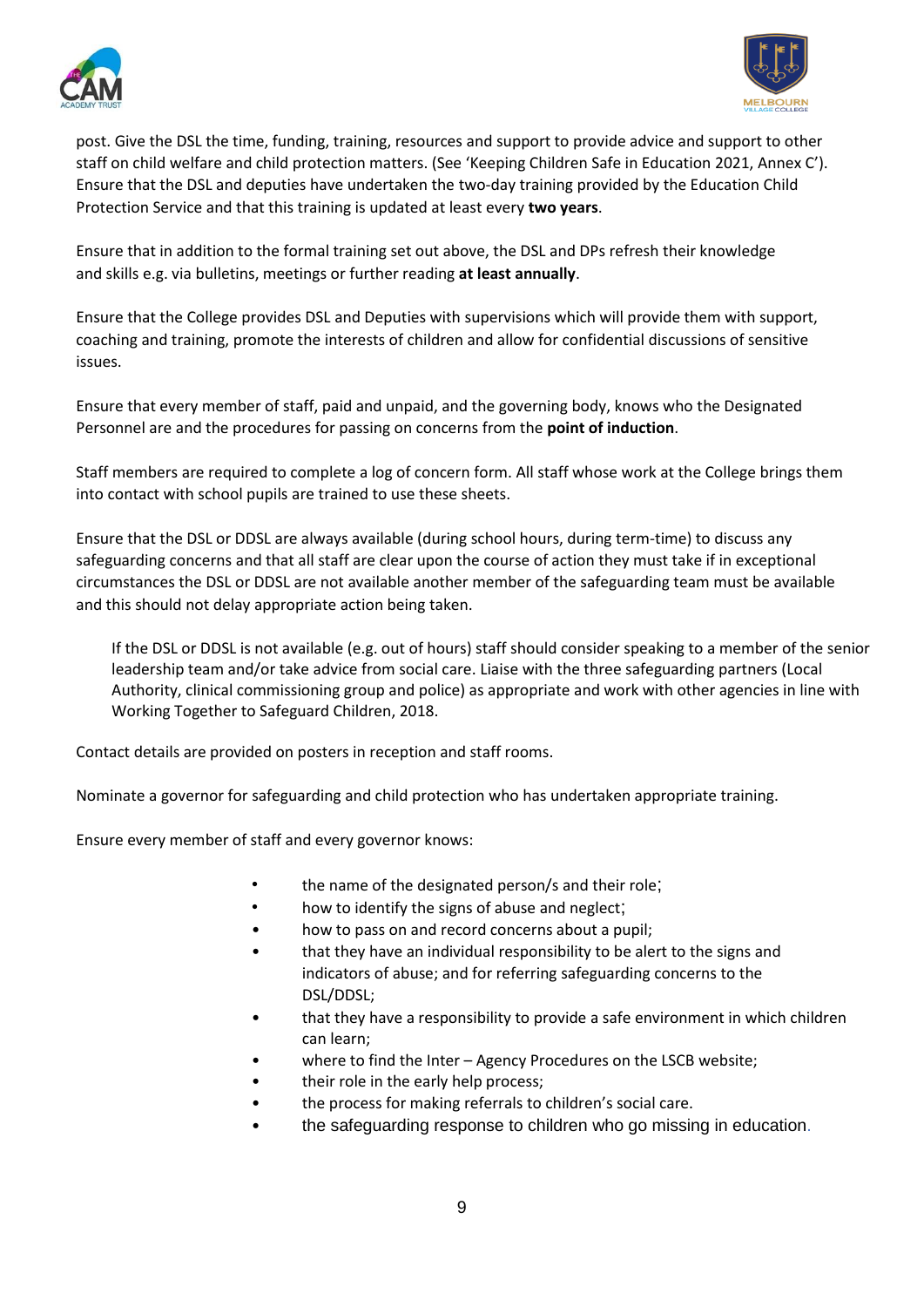



Ensure all staff members undergo safeguarding and child protection training at induction. Ensure that staff training is regularly updated and that in addition to this training all staff members receive regular safeguarding and child protection updates as required **but at least annually**.

Ensure that all staff, paid and unpaid, recognise their duty and feel able to raise concerns about poor or unsafe practice in regard to children and that such concerns are addressed sensitively and effectively in a timely manner in accordance with agreed whistle-blowing policies. Complaints against staff that are likely to require a child protection investigation will be handled in accordance with our procedures for dealing with allegations of abuse made against staff (see Appendix 3). The separate Whistle-Blowing Policy covers concerns regarding the way the school safeguards pupils – including poor or unsafe practice, or potential failures.

Help promote educational outcomes by sharing the information about the welfare, safeguarding and child protection issues that children who have or have had a social worker are experiencing with teachers and school and college leadership staff.

Ensure that parents are informed of the responsibility placed on the school and staff in relation to child protection by setting out these duties in the school website.

Ensure that this policy is available publicly via the school website.

Where pupils are educated off site or in alternative provision, the school and the provider will have clear procedures about managing safeguarding concerns between the two agencies. Written confirmation that the alternative provider has carried out appropriate safeguarding checks on individuals working at the establishment will be sought by the school.

When a pupil is working with an alternative provider, a member of the senior leadership team will visit the provider to have a meeting to discuss safeguarding checks and gain written confirmation.

*All governors receive training about safeguarding, to make sure they have the knowledge and information needed to perform their functions and understand their responsibilities.*

## <span id="page-9-0"></span>**Responsibilities of The Principal**

The Principal is responsible for the implementation of the policy, including:

- Ensuring that staff (including temporary staff) and volunteers are informed of this policy as part of their induction
- Communicating this policy to parents when their child joins the school and via the school website
- Ensuring that the DSL has appropriate time, funding, training and resources, and that there is always adequate cover if the DSL is absent
- Ensuring that the DSL and Deputies will undertake safeguarding training at least every 2 years and that they update their knowledge and skills at regular intervals and at least annually (for example, through e-bulletins, meeting other DSLs, or taking time to read and digest safeguarding developments). They will also undertake Prevent awareness training
- Ensuring that all staff undertake appropriate safeguarding and child protection training and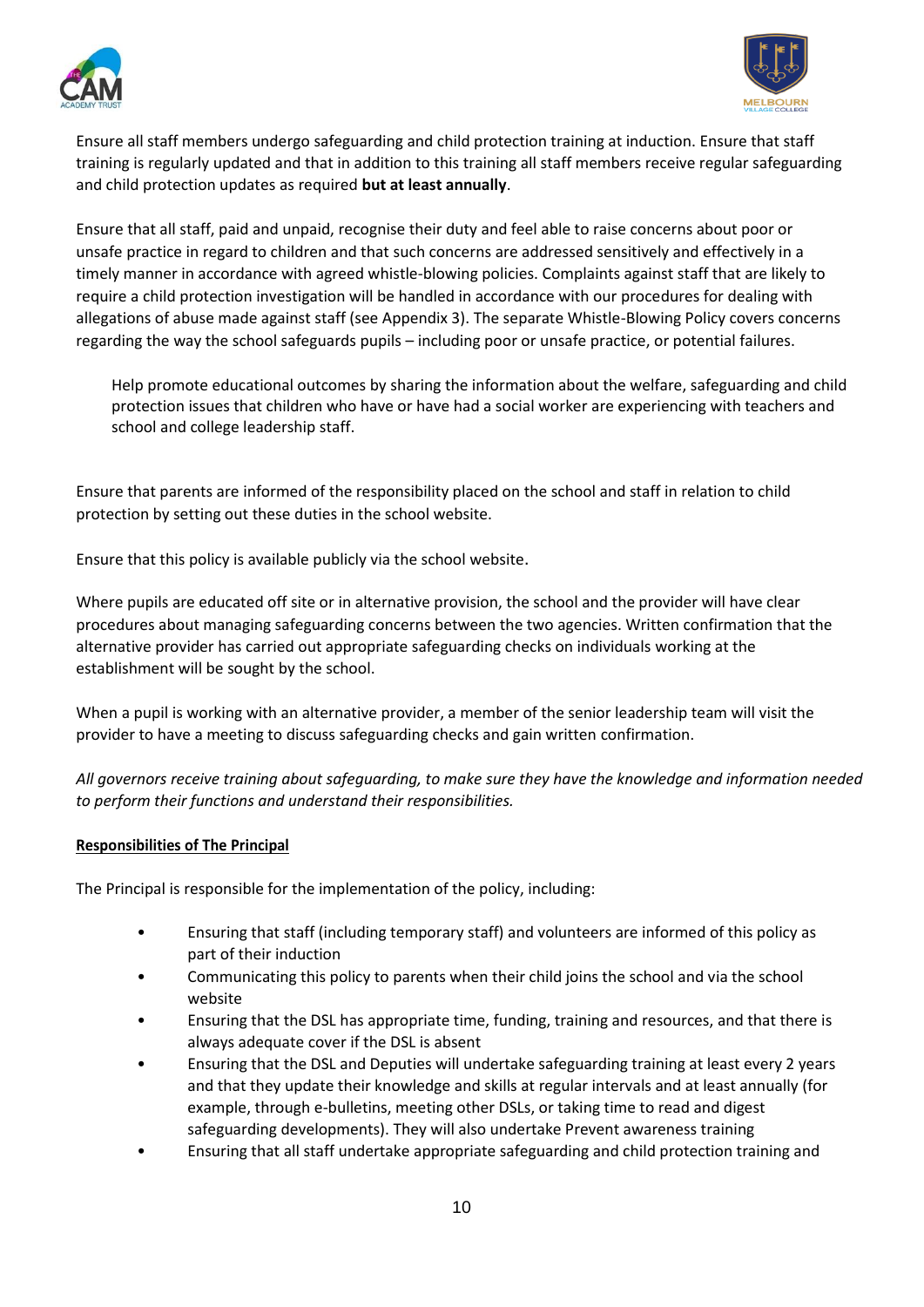



update this regularly

- Acting as the 'case manager' in the event of an allegation of abuse made against another member of staff or volunteer, where appropriate (see appendix 3)
- Ensuring the relevant staffing ratios are met, where applicable

#### <span id="page-10-0"></span>**The Designated Safeguarding Lead (DSL)**

The DSL is John Barnes, Assistant Principal. The Deputy DSL is Kerry Sage. The DSL takes lead responsibility for child protection and wider safeguarding. During term time, the DSL will be available during school hours for staff to discuss any safeguarding concerns.

The Safeguarding Team can be contacted by email:

| jbarnes@melbournvc.org  |
|-------------------------|
| ksage@melbournvc.org    |
| sdaly@melbournvc.org    |
| cdeadman@melbournvc.org |
| vfrench@melbournvc.org  |
| aghale@melbournvc.org   |
| etidby@melbournvc.org   |
|                         |

The Safeguarding Governor is Andy Smith.

If the DSL and the Deputy DSL are both absent, the other members of the safeguarding team are fully trained to provide cover.

The DSL and DDSL will be given the time, funding, training, resources and support to:

- Provide advice and support to other staff on child welfare and child protection matters
- Take part in strategy discussions and inter-agency meetings and/or support other staff to do so
- Contribute to the assessment of children
- Refer suspected cases, as appropriate, to the relevant body (local authority children's social care, Disclosure and Barring Service, and/or Police), and support staff who make such referrals directly

The DSL will also keep the headteacher informed of any issues and liaise with local authority case managers and designated officers for child protection concerns, as appropriate.

The full responsibilities of the DSL are set out in their job description.

## <span id="page-10-1"></span>**Responsibilities of All staff**

All staff will read (recorded in the SCR) and understand Part 1 and Annex A of the Department for Education's statutory safeguarding guidance, Keeping Children Safe in Education, and review this guidance **at least annually.**

All staff members will undertake safeguarding training at induction, including on whistleblowing procedures, to ensure they understand the school's safeguarding systems and their responsibilities and can identify signs of possible abuse or neglect. All staff will be able to access the Log a concern (green sheets) and will be trained to pass on any safeguarding concerns immediately. This training will be regularly updated (yearly) and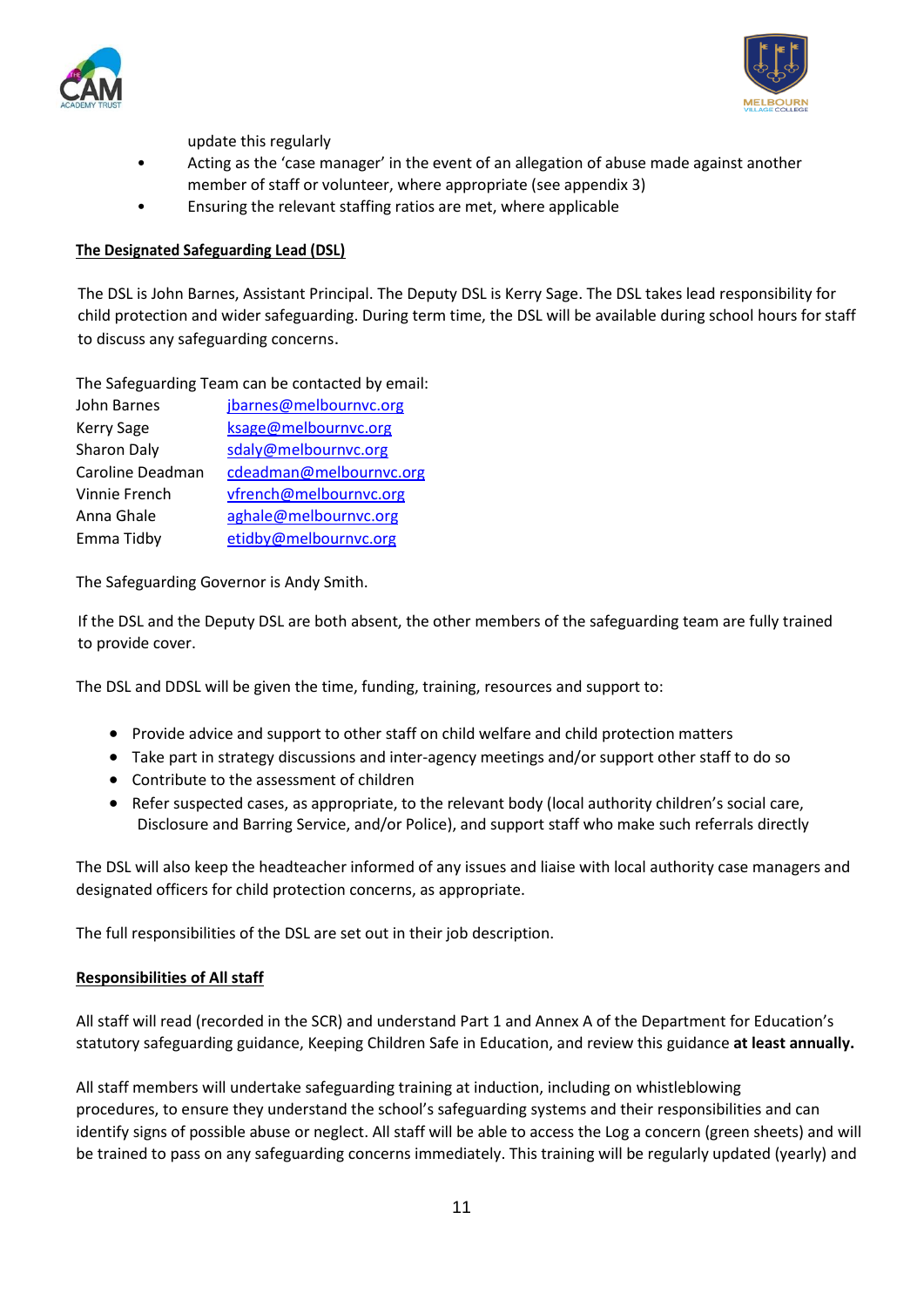



will be in line with advice from the local safeguarding children board. All staff will have training on the government's anti-radicalisation strategy, Prevent, to enable them to identify children at risk of being drawn into terrorism and to challenge extremist ideas. Staff will also receive regular safeguarding updates (for example, through emails, e-bulletins and staff meetings) as required, but at least annually. Volunteers will receive appropriate training, if applicable.

All staff will be aware of:

- The systems which support safeguarding, including the staff behaviour policy/code of conduct], the role of the designated safeguarding lead (DSL), the behaviour policy, and the safeguarding response to children who go missing from education
- The Early Help process and their role in it, including identifying emerging problems, liaising with the DSL, and sharing information with other professionals to support early identification and assessment
- The process for making referrals to local authority children's social care and for statutory assessments that may follow a referral, including the role they might be expected to play
- What to do if they identify a safeguarding issue or a child tells them they are being abused or neglected, including specific issues such as FGM, and how to maintain an appropriate level of confidentiality while liaising with relevant professionals
- The signs of different types of abuse and neglect, as well as specific safeguarding issues, such as child sexual exploitation (CSE), FGM and radicalisation

#### <span id="page-11-0"></span>**Recognising abuse and taking action**

Staff, volunteers and governors must follow the procedures set out below in the event of a safeguarding issue.

#### <span id="page-11-1"></span>**If a child is in immediate danger**

Speak without delay to a member of the safeguarding team or make a referral to children's social care and/or the police immediately, if a child is in immediate danger or at risk of harm. Anyone can make a referral. Tell the DSL as soon as possible if you make a referral directly.

[Concerned? | Cambridgeshire and Peterborough Safeguarding Partnership Board](https://safeguardingcambspeterborough.org.uk/concerned/)  [\(safeguardingcambspeterborough.org.uk\)](https://safeguardingcambspeterborough.org.uk/concerned/)

#### <span id="page-11-2"></span>**If a child makes a disclosure to you**

If a child discloses a safeguarding issue to you, you should:

- Listen to and believe them. Allow them time to talk freely and do not ask leading questions
- Stay calm and do not show that you are shocked or upset
- Tell the child they have done the right thing in telling you. Do not tell them they should have told you sooner
- Explain what will happen next and that you will have to pass this information on. Do not promise to keep it a secret
- Write up your conversation as soon as possible in the child's own words. Stick to the facts, and do not put your own judgement on it
- Log all these details on a green log a concern sheet and pass to the DSL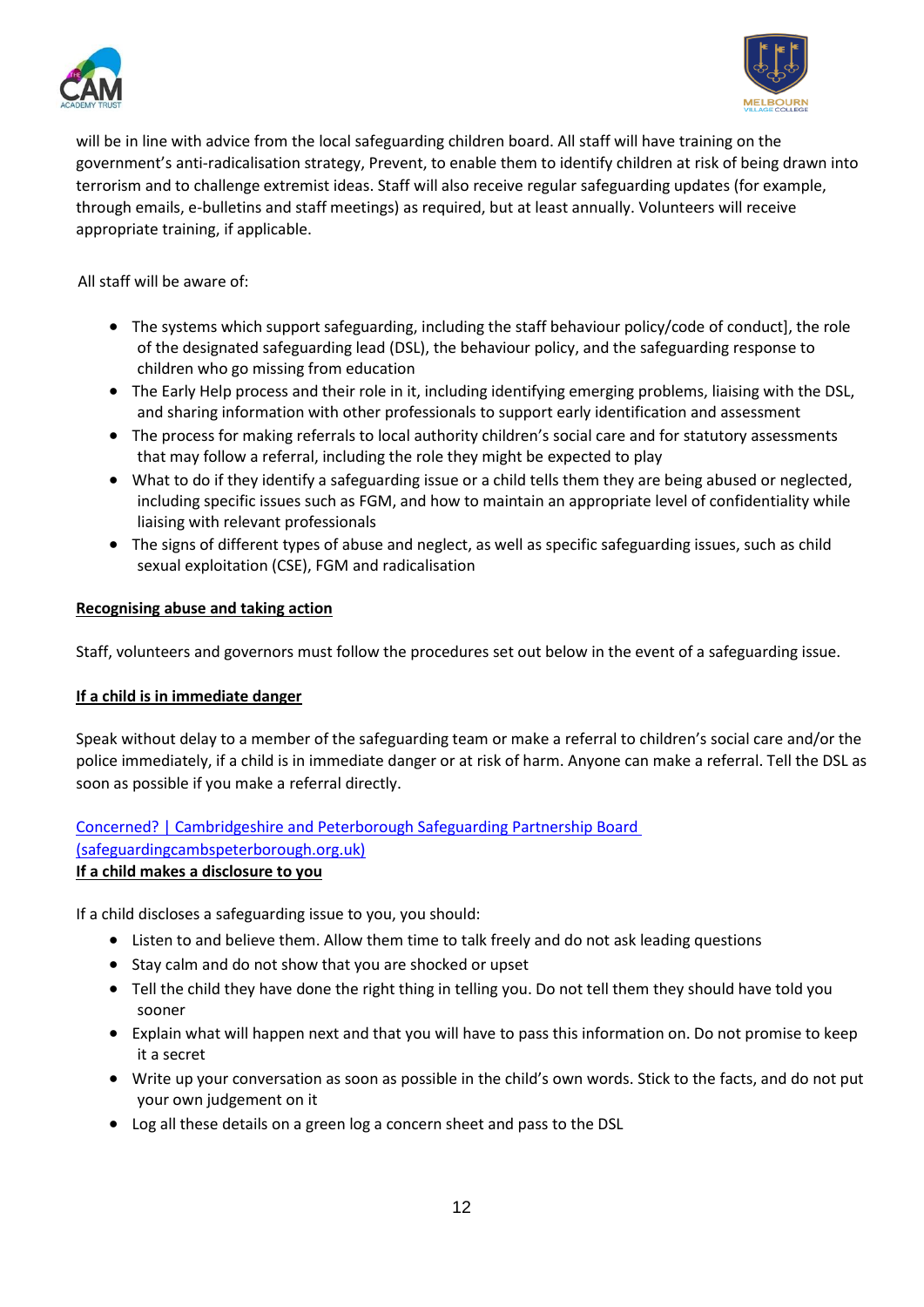



## <span id="page-12-0"></span>**If you have concerns about a child (as opposed to a child being in immediate danger)**

Figure 1 illustrates the procedure to follow if you have concerns about a child's welfare and the child is not in immediate danger. Where possible, speak to the DSL first to agree a course of action. Alternatively, make a referral to local authority children's social care directly. You can also contact the charity NSPCC on 0808 800 5000 if you need advice on the appropriate action.

Figure 1: procedure if you have concerns about a child's welfare (no immediate danger)

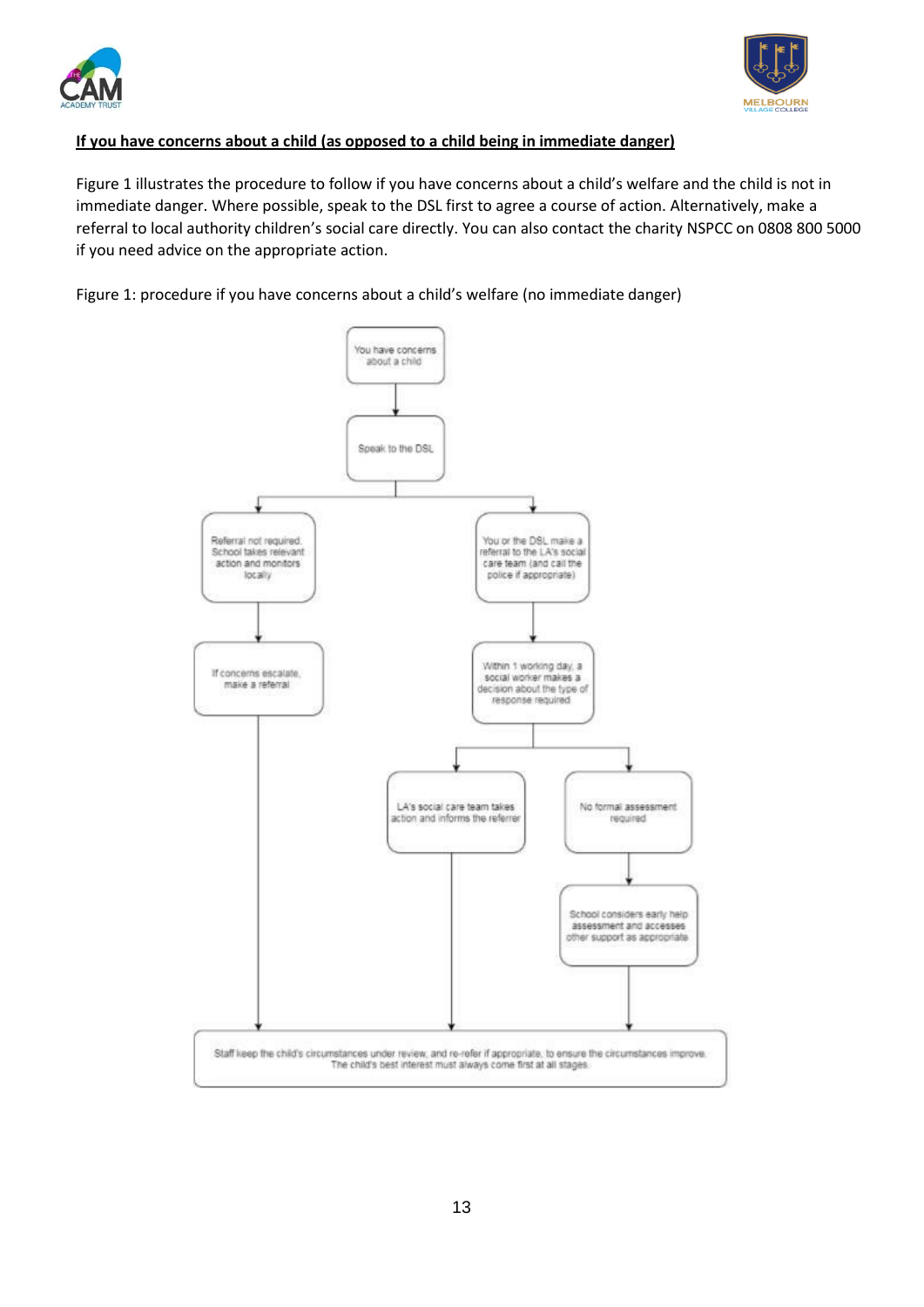



## <span id="page-13-0"></span>**Liaison with OtherAgencies**

#### **The school will**:

Work to develop effective links with relevant services to promote the safety and welfare of all pupils.

Co-operate as required, in line with 'Working Together to Safeguard Children,' (July 2018), with key agencies in their enquiries regarding child protection matters including attendance and providing written reports at child protection conferences and core groups.

Notify the relevant Social Care Unit immediately if:

- it should have to exclude a pupil who is subject to a Child Protection Plan (whether fixed term or permanently);
- there is an unexplained absence of a pupil who is subject to a Child Protection Plan;
- there is any change in circumstances to a pupil who is subject to a Child Protection Plan.

When a pupil who is subject to a child protection plan leaves, information will be transferred to the new school immediately. The Child Protection Chair and Social Work Unit will also be informed.

The DSL or DP will act upon Domestic Violence Notifications from the Police in a sensitive manner, and on a 'need-to-know' basis, in keeping with the school Information Sharing and Confidentiality Policy

#### <span id="page-13-1"></span>**Record Keeping**

The school will hold records in line with our records retention schedule. The school will:

Keep clear, detailed, accurate, written records of concerns about children (noting the date, event and action taken), even where there is no need to refer the matter to Social Care immediately. Timely information sharing is essential to effective safeguarding.

All concerns, discussions and decisions made, and the reasons for those decisions, should be recorded in

writing. It is good practice to keep concerns and referrals in a separate safeguarding file for each child. Records should include:

- a clear and comprehensive summary of the concern;
- details of how the concern was followed up and resolved;
- a note of any action taken, decisions reached and the outcome.

Ensure all paper records are kept securely, separate from the main pupil file, and in a locked location (Safeguarding Office).

Electronic records are stored on Myconcern.

 Ensure all relevant safeguarding records are sent to the receiving school or establishment when a pupil moves schools, within five days, in accordance with 'Keeping Children Safe in Education, 2021, (page 148) and the Education Safeguarding Team's Guidance on Keeping and Managing Child Safeguarding Records.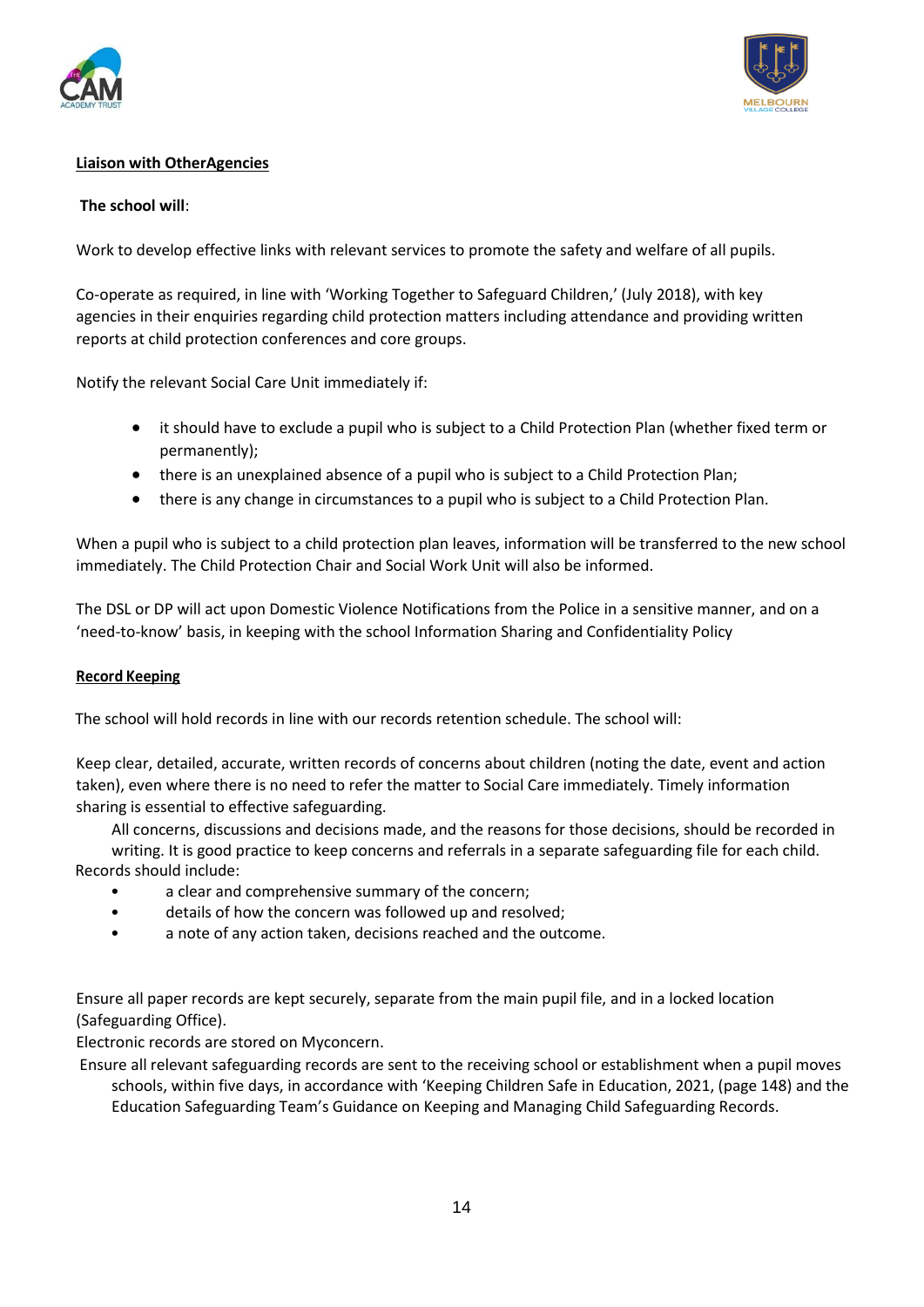



The DSL will consider whether it would be appropriate to share information with the new school/college in advance of a child leaving.

Make parents aware that such records exist except where to do so would place the child at risk of harm.

Ensure all actions and decisions are be led by what is considered to be in the best interests of the child.

In addition:

- Appendix 4 sets out our policy on record-keeping specifically with respect to recruitment and preemployment checks
- Appendix 3 sets out our policy on record-keeping with respect to allegations of abuse made against staff

#### <span id="page-14-0"></span>**Confidentiality and InformationSharing**

The Data Protection Act 2018 does not prevent school staff from sharing information with relevant agencies, where that information may help to protect a child.

Information about children and their families is defined as 'special category data', i.e. information that identifies a living individual. Collection, storage and sharing of personal data is governed by the UK General Data Protection Regulations (UK GDPR) and the Data Protection Act 2018.

## **The school will**:

Ensure staff and volunteers adhere to confidentiality policies and protocols, and that information is shared appropriately.

Ensure staff are aware that they have a professional responsibility to share information with other agencies in order to safeguard children, (as set out in 'Information sharing; Advice for practitioners providing safeguarding services to children, young people, parents and carers,' DfE, July 2018).

Ensure that if a member of staff receives a Subject Access Request (under the Data Protection Act 2018) from a pupil or parent they will refer the request to the DSL or Headteacher.

Ensure staff are clear with children that they cannot promise to keep secrets.

#### **The Designated Safeguarding Lead/Personnel will:**

Disclose information about a pupil to other members of staff on a 'need to know' basis. Parental consent may be required. Full details are available in the Information Sharing and Confidentiality Policy.

Aim to gain consent to share information and be mindful of situations where to do so would place a child at increased risk of harm. Information may be shared without consent if a person believes that there is good reason to do so, and that the sharing of information will enhance the safeguarding of a child in a timely manner.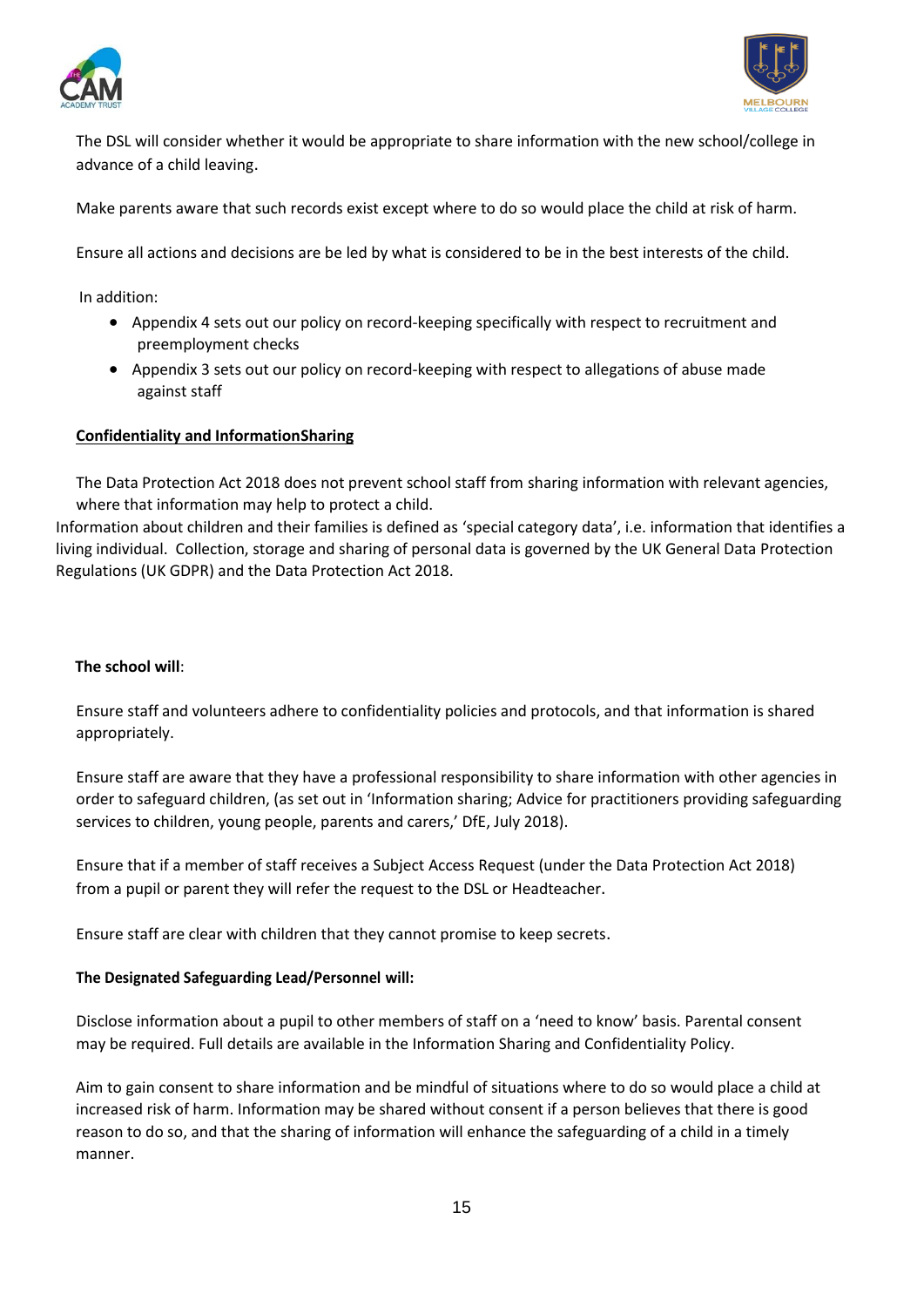



Record when decisions are made to share or withhold information, who information has been shared with and why. (See 'Working Together to Safeguard Children,' July 2018)

In cases where the 'serious harm test' is met, schools must withhold providing the data in compliance with schools' obligations under the Data Protection Act 2018 and the UK GDPR. Where in doubt schools should seek independent legal advice.

Seek advice about confidentiality from outside agencies if required. (See 'Information sharing; Advice for practitioners providing safeguarding services to children, young people, parents and carers,' DfE, July 2018).

#### <span id="page-15-0"></span>**Communication withParents/Carers**

#### **The school will:**

Ensure that parents/carers are informed of the responsibility placed on the school and staff in relation to child protection by setting out its duties in the school website.

Undertake appropriate discussion with parents/carers prior to involvement of another agency, unless the circumstances preclude this action.

Discuss with Children's Social Care if the school believes that notifying parents could place the child or another person at immediate risk of harm or prejudice the prevention or detection of crime. *[Further guidance on this can be found in the Effective Support for Children and Families in Cambridgeshire and Peterborough].* Circumstances where parents may not be informed include any disclosure of sexual abuse or physical abuse where the child has an injury.

 Record what discussions have taken place with parents or if a decision has been made not to discuss it with parents, the rationale must be recorded. Records may subsequently be disclosable to relevant partner agencies if Child Protection proceedings commence.

#### <span id="page-15-1"></span>**Dealing with Sexual Violence and Sexual Harassment between children**

The school recognises that sexual violence and sexual harassment can occur between two children of any age and sex. Sexual violence may include rape, assault by penetration or sexual assault.

Sexual harassment refers to 'unwanted conduct of a sexual nature', such as sexual comments, sexual taunting or physical behaviour such as deliberately brushing against someone. Online sexual harassment may include nonconsensual sharing of sexual images and videos, sexualised online bullying, unwanted sexual comments and messages, and sexual exploitation, coercion and threats.

## **The school will:**

- Be clear that sexual violence and sexual harassment will not be tolerated.
- Provide training for staff on how to manage a report of sexual violence or sexual harassment.
- Make decisions on a case-by-case basis.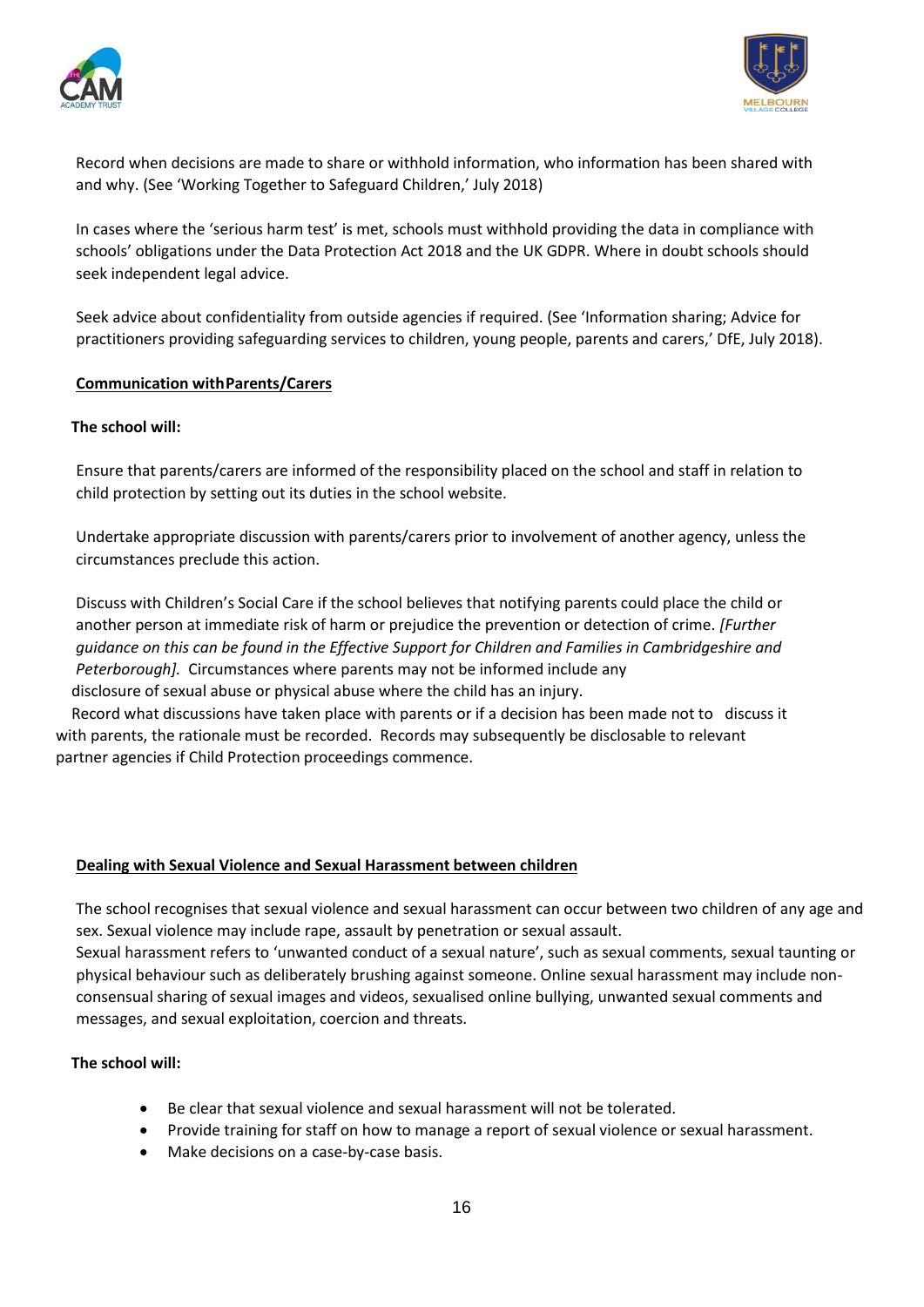



- Reassure victims that they are being taken seriously, offer appropriate support and take the wishes of the victim into account when decision making.
- Implement measures to keep the victim, alleged perpetrator and if necessary other children and staff members, safe. Record any risk assessments and keep them under review.
- Give consideration to the welfare of both the victim(s) and perpetrator(s) in these situations.
- Liaise closely with external agencies, including police and social care, when required.

Further guidance can be found in 'Keeping Children Safe in Education - Part Five' (September 2018), 'Sexual violence and sexual harassment between children in schools and colleges,' (DfE, May 2018) and 'Sexting in schools and colleges: Responding to incidents and safeguarding young people' published by the UK Council for Child Internet Safety (UKCCIS)

## <span id="page-16-0"></span>**SUPPORTING CHILDREN**

The school recognises that any child may be subject to abuse and neglect and as such will support all children by:

- Teaching crucial information on how to keep themselves safe through curriculum lessons, assemblies and additional information-providing opportunities e.g. Via external agencies, and through providing opportunities to encourage self-esteem and self-motivation. This includes specific training on e- safety.
- Creating an ethos that actively promotes a positive, supportive and safe environment and values the whole community.
- Applying the school's Behaviour Policy effectively. All staff will agree on a consistent approach, which focuses on the behaviour of the child but does not damage the pupil's sense of selfworth. The school will ensure that the pupil knows that some behaviour is unacceptable, but s/he is valued and not to be blamed for any abuse which has occurred.
- Liaising with other agencies which support the pupil such as Social Care, Child and Adolescent Mental Health Services, Cambridgeshire Sexual Behaviour Service or Early Help Teams.
- Liaise with the senior mental health lead where safeguarding concerns are linked to mental health in school/college for advice on case management.
- Promote supportive engagement with parents and/or carers in safeguarding and promoting the welfare of children, including where families may be facing challenging circumstances
- The school recognises that whilst **any** child may benefit from early help, staff are encouraged to consider the wider environmental factors present in a child's life which could pose a threat to their welfare or safety, (contextual safeguarding). Staff are required to be particularly alert to the potential need for early help for children in particular circumstances. Please see pages 8 – 9 of Keeping Children Safe in Education, 2021 for the complete list.
- Developing productive and supportive relationships with parents/carers.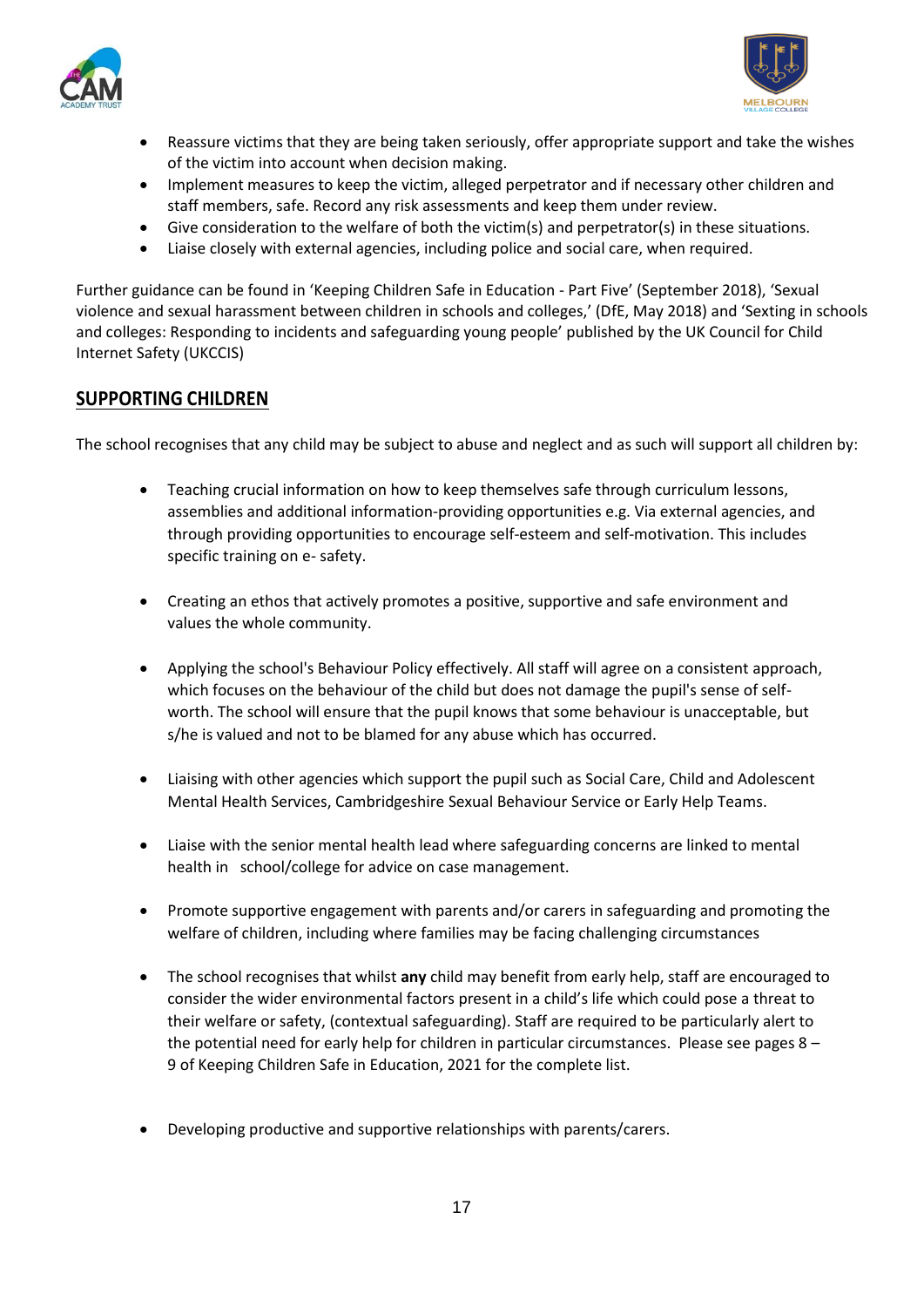



The school recognises that whilst any child may benefit from early help, staff are encouraged to consider the wider environmental factors present in a child's life which could pose a threat to their welfare or safety, (contextual safeguarding). Staff are required to be particularly alert to the potential need for early help for those:

## <span id="page-17-0"></span>**Children with Disabilities, Additional Needs or Special Educational Needs**

We recognise that, statistically, children with additional needs, special educational needs, emotional and behavioural difficulties and disabilities are most vulnerable to abuse. School staff who deal with children with complex and multiple disabilities and/or emotional and behavioural problems should be particularly sensitive to indicators of abuse.

 The school has pupils with emotional and behavioural difficulties and/or challenging behaviours. The school will support staff to decide appropriate strategies that will reduce anxiety for the individual child and raise selfesteem as part of an overall behaviour support plan agreed with parents/carers.

 As part of the PSHE curriculum staff will teach children personal safety skills commensurate with their age, ability and needs. Children will be taught personal safety skills such as telling and who to tell, good and bad touches and how to manage risk. The content of lessons will be shared with parents/carers so that these skills can be supported at home.

The school has pupils who may have communication difficulties and we are aware that they are vulnerable to abuse because they are unable to express themselves to others. Instead such children will often exhibit changes in behaviours or signs and indicators of abuse recognised by staff with a good knowledge of the child. We promote high standards of practice, including ensuring that disabled children know how to raise concerns, and have access to a range of adults with whom they can communicate.

## <span id="page-17-1"></span>**Young Carers**

The school recognises that children who are living in a home environment which requires them to act as a young carer for a family member or a friend, who is ill, disabled or misuses drugs or alcohol can increase their vulnerability and that they may need additional support and protection.

School will: seek to identify young carers; offer additional support internally; signpost to external agencies; be particularly vigilant to the welfare of young carers and follow the procedures outlined in this policy, referring to Early Help or Social Care as required if concerns arise.

## <span id="page-17-2"></span>**Children at Risk of Criminal Exploitation**

Criminal exploitation of children is a form of harm that is a typical feature of County Lines activity. Drug networks or gangs exploit children and young people to carry drugs and money from urban areas to suburban and rural areas. Exploitation can occur even if activity appears to be consensual.

 The College will address indicators of child criminal exploitation with staff through training. Staff will follow the procedures outlined in this policy if concerns of criminal exploitation arise.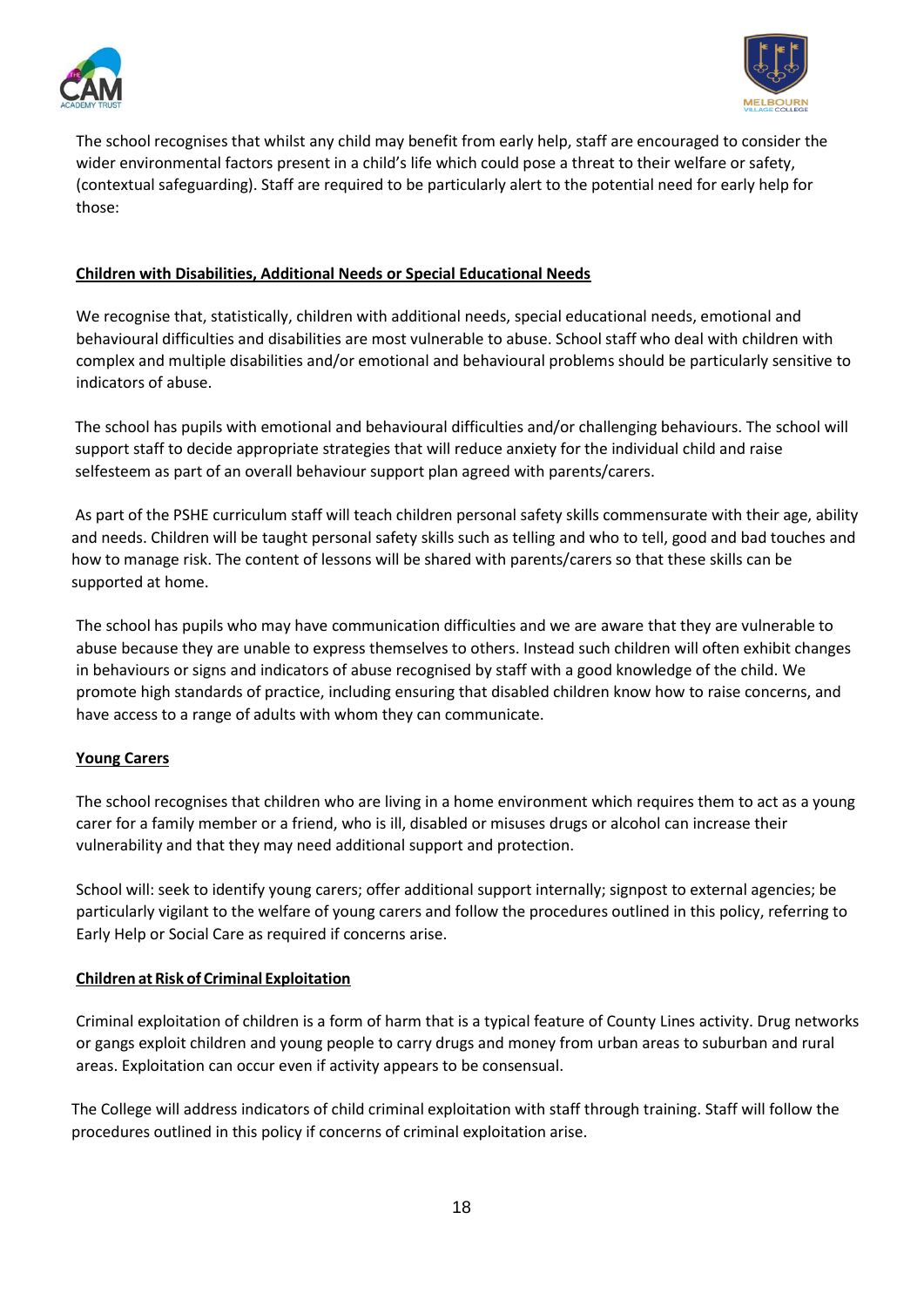



 The Designated Personnel will complete the LSCB Child Exploitation Checklist and refer to the Multi-Agency Safeguarding Hub (MASH) if there is a concern that a young person may be at risk of criminal exploitation.

The school recognises that young people who go missing can be at increased risk of child criminal exploitation and/or trafficking and has procedures in place to ensure appropriate response to children and young people who go missing, particularly on repeat occasions – (see 3.6.4).

#### <span id="page-18-0"></span>**Children Frequently Missing Education**

The school recognises that children going missing, particularly repeatedly, can act as a warning sign of a range of safeguarding possibilities including abuse, neglect, child sexual exploitation and child criminal exploitation, modern slavery, mental health problems, risk of substance abuse, risk of travelling to conflict zones, and risk of FGM or forced marriage.

 The school monitors attendance of individual pupils closely, as outlined in the Attendance Policy, and analyses patterns of absence to aid early identification of concerning patterns of absence.

 The school endeavours to hold more than one emergency contact for each pupil to provide additional options to make contact with a responsible adult when a child missing education is identified as a welfare and/or safeguarding concern.

 When a child is missing from education, the school follows the procedure as set out in Cambridgeshire's Children Missing Education guidance. The school will inform the Education Welfare Officer and Social Care if a missing child is subject to a Child Protection Plan or there have been ongoing concerns.

## <span id="page-18-1"></span>**Children Misusing Drugs or Alcohol**

The discovery that a young person is misusing legal or illegal substances or reported evidence of their substance misuse is not necessarily sufficient in itself to initiate child protection proceedings but the school will consider such action in the following situations:

When there is evidence or reasonable cause:

- To believe the young person's substance misuse may cause him or her to be vulnerable to other abuse such as sexual abuse;
- To believe the pupil's substance related behaviour is a result of abuse or because of pressure or incentives from others, particularly adults;
- Where the misuse is suspected of being linked to parent/carer substance misuse.
- Where the misuse indicates an urgent health or safeguarding concern
- Where the child is perceived to be at risk of harm through any substance associated criminality

#### <span id="page-18-2"></span>**Children at Risk of Child Sexual Exploitation**

Child sexual exploitation is a form of child sexual abuse. It occurs where an individual or group takes advantage of an imbalance of power to coerce, manipulate or deceive a child or young person under the age of 18 into sexual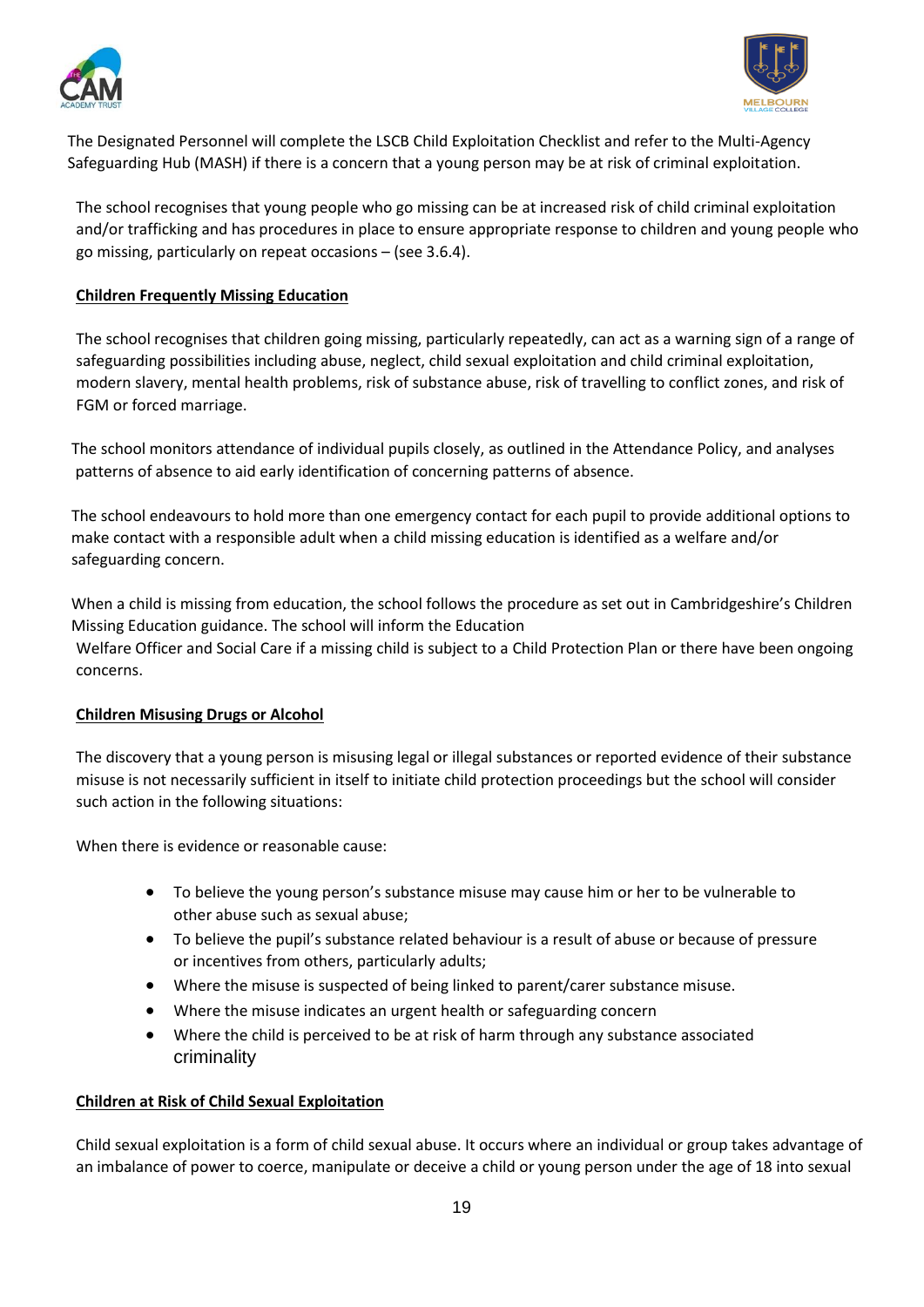



activity (a) in exchange for something the victim needs or wants, and/or (b) for the financial advantage or increased status of the perpetrator or facilitator. The victim may have been sexually exploited even if the sexual activity appears consensual. Child sexual exploitation does not always involve physical contact; it can also occur through the use of technology.

 Sexual exploitation can take many different forms from the seemingly 'consensual' relationship to serious organised crime involving gangs and groups. Potential indicators of sexual exploitation will be addressed within staff training, including raising awareness with staff that some young people who are being sexually exploited do not show any external signs of abuse and may not recognise it as abuse. Staff will follow the procedures outlined in this policy if concerns of child sexual exploitation arise.

 CSE can be a one-off occurrence or a series of incidents over time and range from opportunistic to complex organised abuse. It can involve force and/or enticement-based methods of compliance and may, or may not, be accompanied by violence or threats of violence.

 The Designated Personnel will complete the LSCB Child Exploitation Checklist and refer to the Multi-Agency Safeguarding Hub (MASH) if there is a concern that a young person may be at risk of CSE.

 The school recognises that young people who go missing can be at increased risk of sexual exploitation and has procedures in place to ensure appropriate response to children and young people who go missing, particularly on repeat occasions (see 3.6.4).

## <span id="page-19-0"></span> **Children Living with Substance Misusing Parents/Carers**

 Misuse of drugs and/or alcohol is strongly associated with Significant Harm to children, especially when combined with other features such as domestic violence.

 When the school receives information about drug and alcohol abuse by a child's parents/carers they will follow appropriate procedures.

This is particularly important if the following factors are present:

- Use of the family resources to finance the parent's dependency, characterised by inadequate food, heat and clothing for the children
- Children exposed to unsuitable caregivers or visitors, e.g. customers or dealers
- The effects of alcohol leading to an inappropriate display of sexual and/or aggressive behaviour
- Chaotic drug and alcohol use leading to emotional unavailability, irrational behaviour and reduced parental vigilance
- Disturbed moods as a result of withdrawal symptoms or dependency
- Unsafe storage of drugs and/or alcohol or injecting equipment
- Drugs and/or alcohol having an adverse impact on the growth and development of the unborn child

## <span id="page-19-1"></span>**Children Living with Domestic Abuse**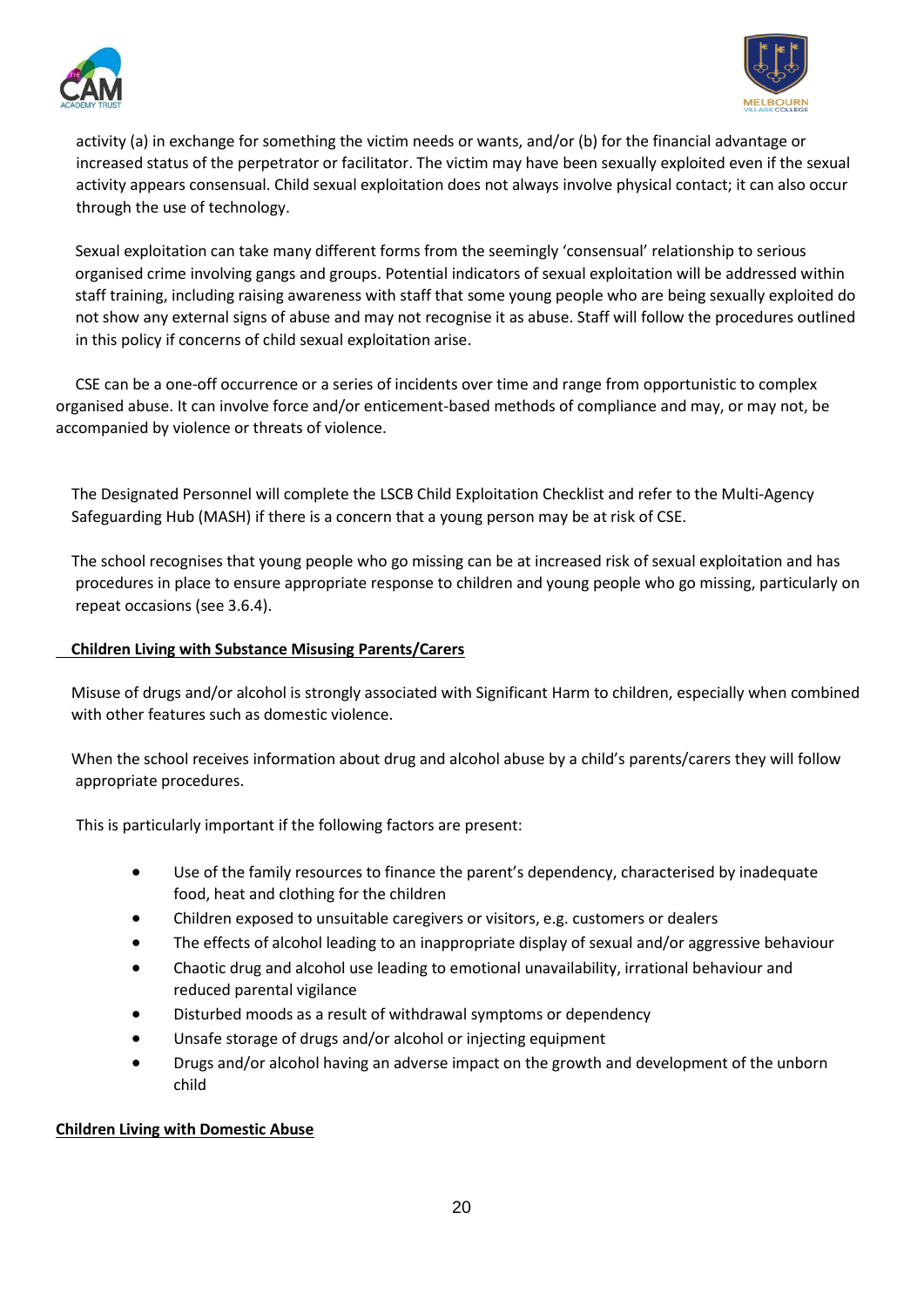



The Domestic Abuse Act 2021 introduces the first ever statutory definition of domestic abuse and recognises the impact of domestic abuse on children, as victims in their own right, if they see, hear or experience the effects of abuse.

All children can witness and be adversely affected by domestic abuse in the context of their home life where domestic abuse occurs between family members. Experiencing domestic abuse and/or violence can have a serious, long lasting emotional and psychological impact on children. In some cases, a child may blame themselves for the abuse or may have had to leave the family home as a result.

Young people can also experience domestic abuse within their own intimate relationships. This form of peer on peer abuse is sometimes referred to as 'teenage relationship abuse'. Depending on the age of the young people, this may not be recognised in law under the statutory definition of 'domestic abuse' (if one or both parties are under 16).

Domestic Abuse is defined as any incident or pattern of incidents of controlling, coercive or threatening behaviour, violence or abuse between those aged 16 or over who are 'personally connected' regardless of gender or sexuality. This can encompass but is not limited to the following types of abuse: psychological, physical, sexual, financial and emotional, coercive or controlling behaviour.

The school recognises that where there is Domestic Abuse in a family, the children/young people will always be affected; the longer the violence continues, the greater the risk of significant and enduring harm, which they may carry with them into their adult life and relationships. Domestic Abuse can also affect children in their personal relationships as well as in the context of home life.

Staff will follow the procedures outlined in this policy if concerns of Domestic Abuse arise. The school will vigilantly monitor the welfare of children living in domestic abuse households, offer support to them and contribute to any Multi-Agency Risk Assessment Conference (MARAC) safety plan as required.

## <span id="page-20-0"></span>**Children at risk of 'Honour- Based' Violence including Female Genital Mutilation**

So called 'honour-based' abuse (HBA) encompasses incidents which have been committed to protect or defend the honour of the family and/or community, including breast ironing, female genital mutilation (FGM) and forced marriage. The school takes these concerns seriously and staff are made aware of the possible signs and indicators that may alert them to the possibility of HBA through training. Staff are required to treat all forms of HBA as abuse and follow the procedures outlined in this policy.

FGM is a procedure involving the partial or total removal of the external female genitalia or other injury to the female genital organs. FGM is illegal in the UK. Any indication that a child is at risk of FGM, where FGM is suspected, or where the woman is over 18, will be dealt with under the child protection procedures outlined in this policy. Staff will report concerns to the DSL, who will make appropriate and timely referrals to social care. In these cases, parents will not be informed before seeking advice and the case will still be referred to social care even if it is against the pupil's wishes.

In accordance with the Female Genital Mutilation Act, it is a statutory duty for teachers in England and Wales to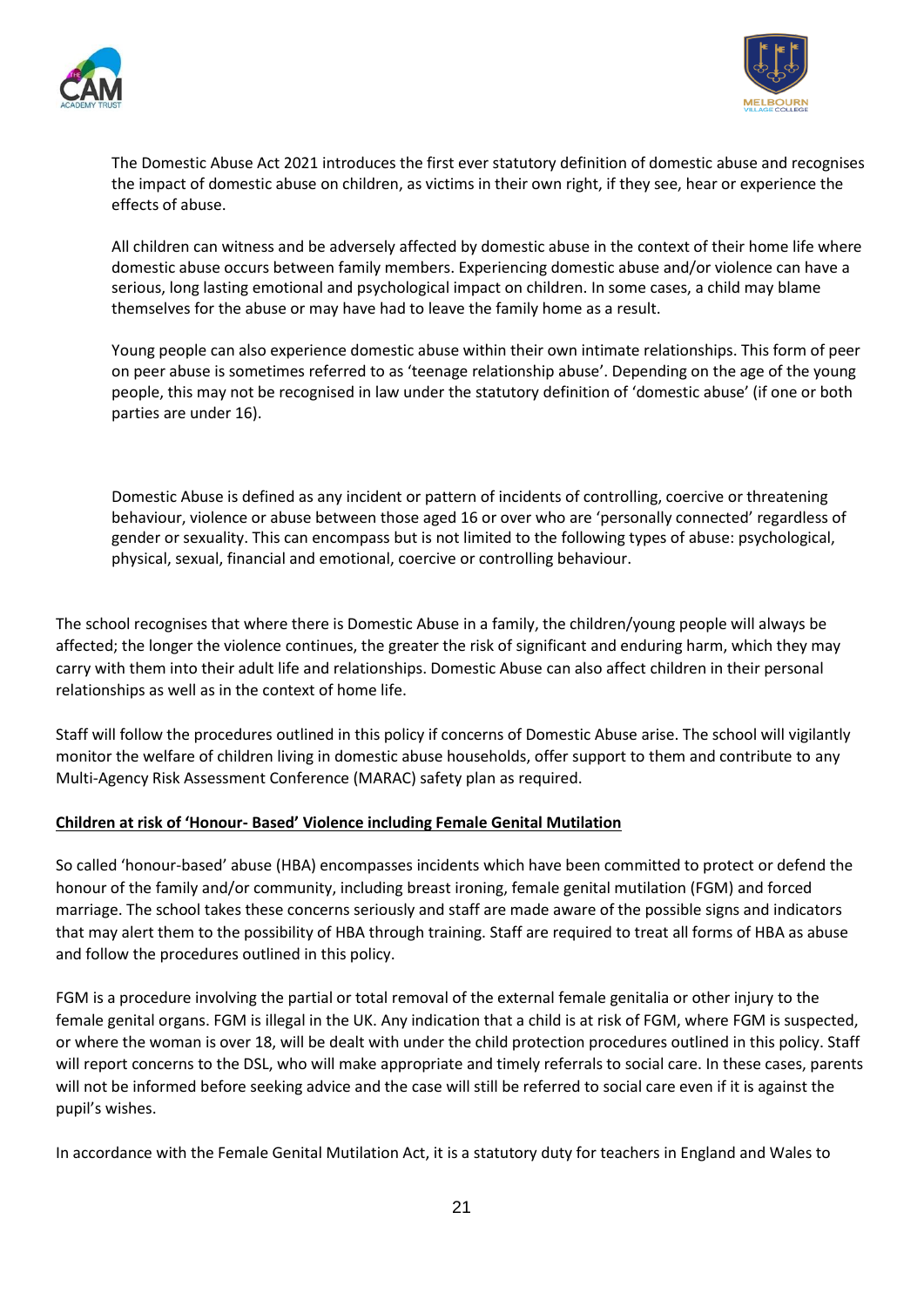



report 'known' cases of FGM in under-18s which they identify in the course of their professional work to the police. Teachers should still consider and discuss any such case with the DSL and involve social care as appropriate, but the teacher will personally report to the police that an act of FGM appears to have been carried out.

#### <span id="page-21-0"></span>**Children who have returned home to their family from care**

The school recognises that a previously Looked After Child potentially remains vulnerable. School will vigilantly monitor the welfare of previously looked after children, keep records and notify Social Care as soon as there is a recurrence of a concern in accordance with the Cambridgeshire Local Safeguarding Children Board 'Inter - Agency Procedures.'

#### <span id="page-21-1"></span>**Children showing signs of Abuse and/or Neglect**

The school recognizes that experiencing abuse or neglect may have an adverse impact on those children which may last into adulthood without appropriate intervention and support. School may be the only stable, secure and predictable element in the lives of children at risk. Children who have experienced abuse or neglect may display this through their own behaviour, which may be challenging and defiant or passive and withdrawn. We recognise that children may develop abusive behaviours and that these children may need to be referred on for appropriate support and intervention.

The school will provide training for staff to ensure that they have the skills to identify and report cases, or suspected cases, of abuse in accordance with the procedures outlined in this policy. The definitions of the four categories of abuse are attached (see Appendix 1).

#### <span id="page-21-2"></span>**Children at Risk of Radicalisation**

The school recognises that children are vulnerable to extremist ideology and radicalisation similar to protecting children from other forms of harms and abuse, protecting children from this risk should be a part of a schools' or colleges' safeguarding approach.

The governing body will ensure that the DSL has undertaken Prevent awareness training and that all staff receive training about the Prevent duty.

Staff are required to be alert to changes in children's behavior which could indicate they need help or protection. Concerns that a child is at risk of radicalisation are referred to the DSL in the usual way. The school's/college's designated safeguarding lead (and any deputies) should be aware of local procedures for making a Prevent referral.

See also 'The Prevent Duty, Departmental advice for schools and childcare providers', DfE (June 2015), and 'Revised Prevent Duty Guidance: for England and Wales,' HM Government, (July 2015).

#### <span id="page-21-3"></span>**Privately Fostered Children**

Private fostering is when a child under the age of 16, (under 18 if disabled) is provided with care and accommodation by a person who is not a parent, person with parental responsibility for them or relative in their own home for 28 days or more.

The school will follow the mandatory duty to inform the local authority of any 'Private Fostering' arrangements.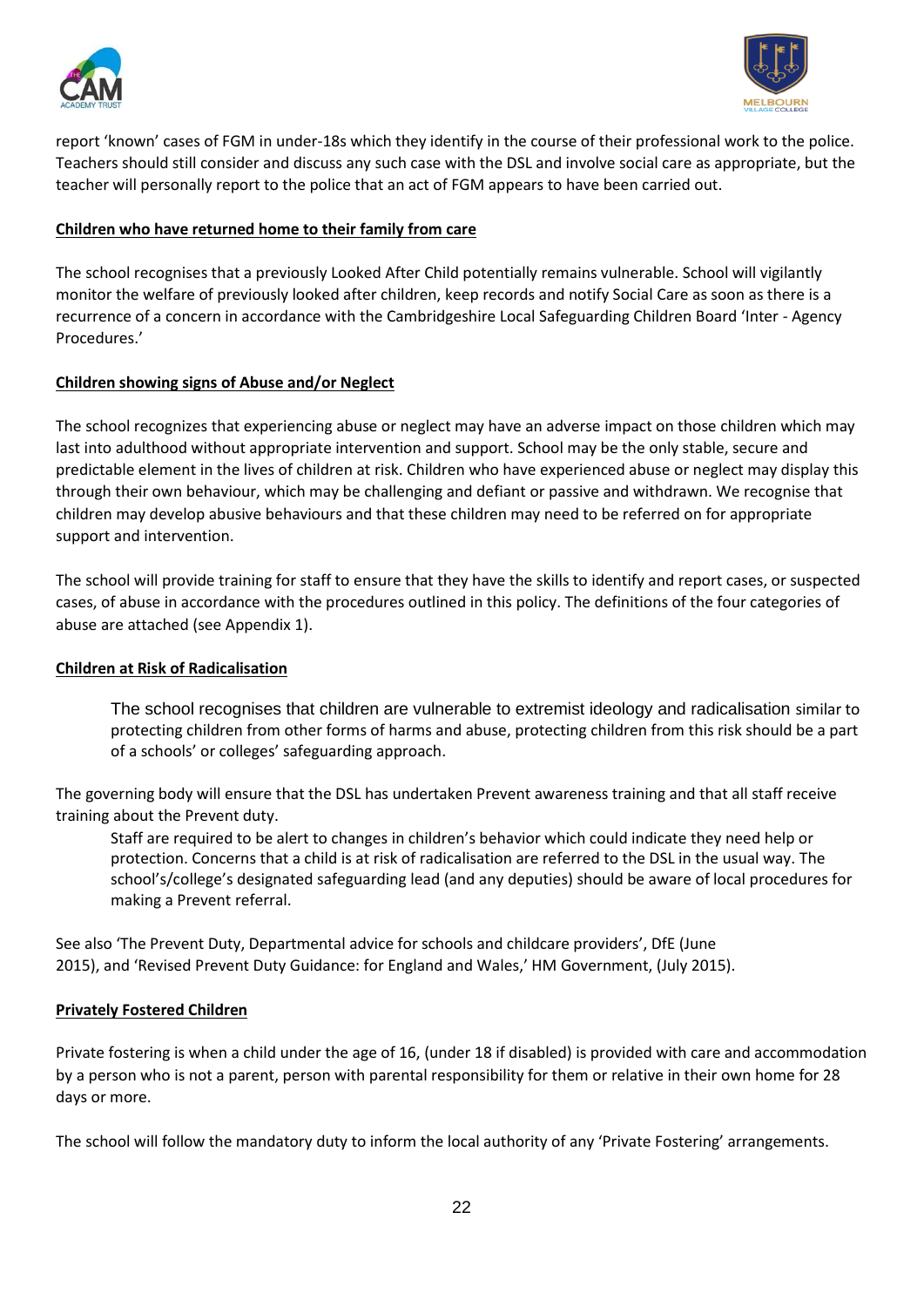



## <span id="page-22-0"></span>**Children who have Family Members in Prison**

The school is committed to supporting children and young people who have a parent or close relative in prison and will work with the family to find the best ways of supporting the child.

## <span id="page-22-1"></span>**The school recognises that children with family members in prison are at risk of poor outcomes including: poverty, stigma, isolation, poor mental health and poor attendance.**

The school will treat information shared by the family in confidence and it will be shared on a 'need to know' basis.

The school will work with the family and the child to minimise the risk of the child not achieving their full potential.

## <span id="page-22-2"></span>**PREVENTINGUNSUITABLE PEOPLE FROMWORKINGWITHCHILDREN**

#### **Allegations that may meet the harms threshold (Part Four, Section One)**

- Any allegation of abuse made against a member of staff (including supply staff and volunteers) that meets the harms threshold as set out in Keeping Children Safe in Education, 2021, Part Four, Section One, will be reported straight away to the Head Teacher or Principal.
- In cases where the Head Teacher or Principal is the subject of an allegation, it will be reported to the Chair of Governors. The school will follow the procedures set out in Part Four of 'Keeping Children Safe in Education', 2021.
- The school will consult with the Local Authority Designated Officer (LADO) in the event of an allegation being made against a member of staff, volunteer or agency/supply staff and adhere to the relevant procedures set out in 'Keeping Children Safe in Education', 2021 *and the school's HR Policies, and seek advice from their HR provider.*
- The Headteacher or Chair of Governors will ensure that all allegations are reported to the LADO within one working day. The LADO will advise on all further action to be taken.
- Before contacting the LADO, schools and colleges should conduct basic enquiries in line with local procedures to establish the facts to help them determine whether there is any foundation to the allegation, being careful not to jeopardise any future police investigation.
- Where the school or college identify a child has been harmed they should contact children's social care and as appropriate the police immediately.

School will consider:

- **Looking after the welfare of the child** the designated safeguarding lead is responsible for ensuring that the child is not at risk and referring cases of suspected abuse to the local authority children's social care.
- **Investigating and supporting the person subject to the allegation** the case manager should discuss with the LADO, the nature, content and context of the allegation, and agree a course of action.

The school will operate safer recruitment practices including ensuring appropriate DBS and reference checks are undertaken according to Part three of 'Keeping Children Safe in Education' (2018). This section should be read in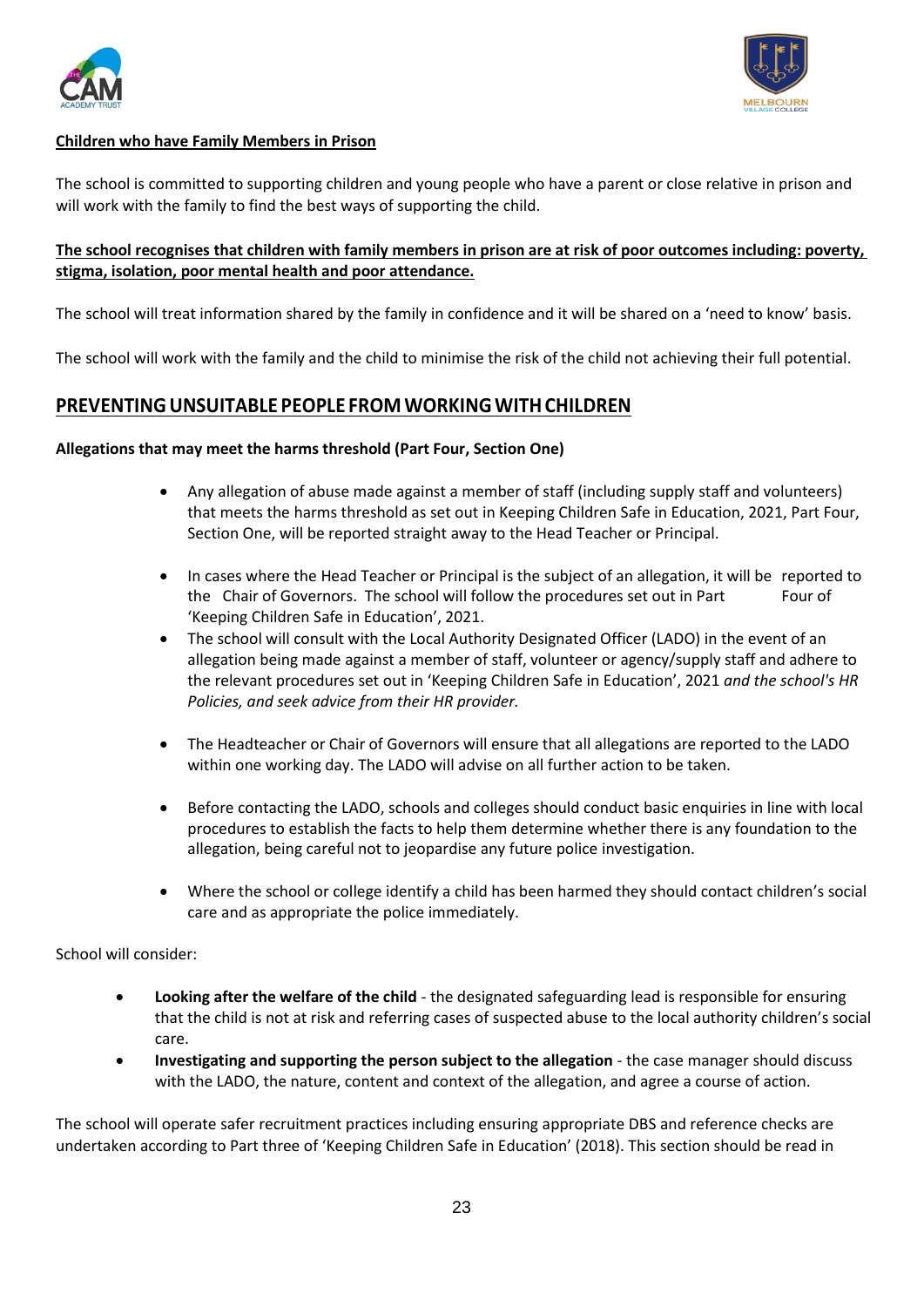



conjunction with the school's Safer Recruitment Policy.

The governing body will ensure that at least one of the persons who conducts an interview has completed Safer Recruitment training.

## **The following members of staff have undertaken Safer Recruitment training**

John Barnes – Assistant Principal Simon Holmes - Principal Anna Ghale - SENDCO Vinnie French – Cabin Lead Sosan Javaid - HR

Any allegation of abuse made against a member of staff will be reported straight away to the Head Teacher or Principal. In cases where the Head Teacher or Principal is the subject of an allegation, it will be reported to the Chair of Governors. (See Allegations flowchart Appendix 3.) The school will follow the procedures set out in Part four of 'Keeping Children Safe in Education' (2018).

The school will consult with the Local Authority Named Senior Officer in the event of an allegation being made against a member of staff and adhere to the relevant procedures set out in 'Keeping Children Safe in Education', (2018) and the school's Personnel Manual from EPM Ltd or other HR provider (for subscribing schools).

The Named Senior Officer will liaise with the Local Authority Designated Officer (LADO) ensuring that all allegations are reported to the LADO within one working day. Following consultation with the LADO, the Named Senior Officer will advise on all further action to be taken. Please note that the Head Teacher or Chair of Governors should not seek to interview the child/ren or members of staff involved until advice has been sought. Doing so may compromise any police interviews that may be necessary.

The school will ensure that any disciplinary proceedings against staff relating to child protection matters are concluded in full even when the member of staff is no longer employed at the school and that notification of any concerns is made to the relevant authorities and professional bodies and included in references where applicable.

Staff who are the subject of an allegation have the right to have their case dealt with fairly, quickly, and consistently and to be kept informed of its progress. Suspension is not mandatory, nor is it automatic but, in some cases, staff may be suspended where this is deemed to be the best way to ensure that children are protected.

Consideration must be given to the needs of the child and a recognition that a child may make an allegation against an innocent party because they are too afraid to name the real perpetrator. It is rare for a child to make an entirely false or malicious allegation, although misunderstandings and misinterpretations of events do happen.

The school will ensure that all staff, paid and unpaid, are aware of the need for maintaining appropriate and professional boundaries in their relationships with pupils and parents/carers as advised within the Local Authority's Code of Conduct. As part of the Induction process, all staff will receive guidance about how to create appropriate professional boundaries (in both the real and virtual world) with all children, especially those with a disability or who are vulnerable.

All staff have signed to confirm that they have read a copy of the Local Authority's Code of Conduct, 'Guidance for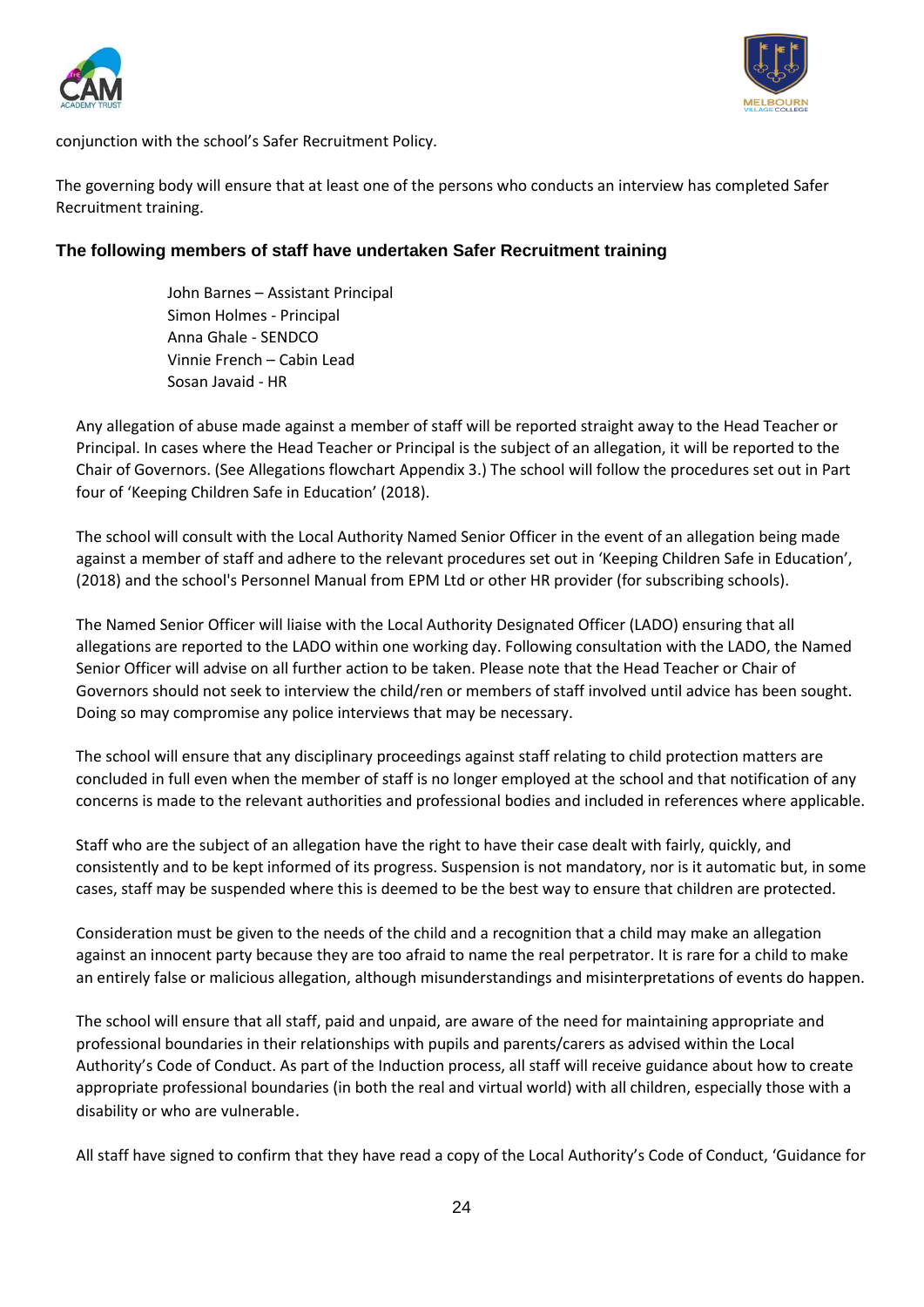



Safer Working Practice for Adults who work with Children and Young People in Education Settings' (October 2015).

The school will ensure that staff and volunteers are aware that sexual relationships with pupils aged under 18 are unlawful and could result in legal proceedings taken against them under the Sexual Offences Act 2003 (Abuse of Position of Trust).

The school will ensure that communication between pupils and adults, by whatever method, are transparent and take place within clear and explicit professional boundaries and are open to scrutiny.

## <span id="page-24-0"></span>**OTHER RELATED POLICIES AND PROCEDURES**

This policy links to our:

- o Acceptable Use of IT Staff and pupil policies Attendance policy
- o Behaviour policy Complaints procedure Critical Incident plan Curriculum Policy Equality policy
- o First Aid policy
- o Health and Safety policy
- o Information Sharing and Confidentiality policy Intimate Care policy
- o Lone Working policy
- o Online Safety and Acceptable Use policy
- o Physical Intervention and/or Use of Reasonable Force policy Privacy notices
- o Protocol for children not collected from school at the end of the school day/activity Safer Recruitment policy
- o Sex and Relationship education Staff Code of Conduct
- o Staff Discipline and Grievance procedures Staff Use of IT Policy
- o Supporting Pupils with Medical Conditions policy Whistleblowing policy

#### <span id="page-24-1"></span>**Use of Mobile Phones Policy**

- Staff are allowed to bring their personal phones to school for their own use, but will limit such use to non-contact time when pupils are not present. Staff members' personal phones will remain in their bags or cupboards during contact time with pupils.
- Staff will not take pictures or recordings of pupils on their personal phones or cameras.
- We will follow the General Data Protection Regulation and Data Protection Act 2018 when taking and storing photos and recordings for use in the school
- Our policy on use of mobile phones, cameras and sharing of images is set out in a separate document and is reviewed annually. It is recognised that personal mobile phones have the potential to be used inappropriately and therefore the school has developed a policy to outline the required protocol for all staff, students, volunteers and parents/carers.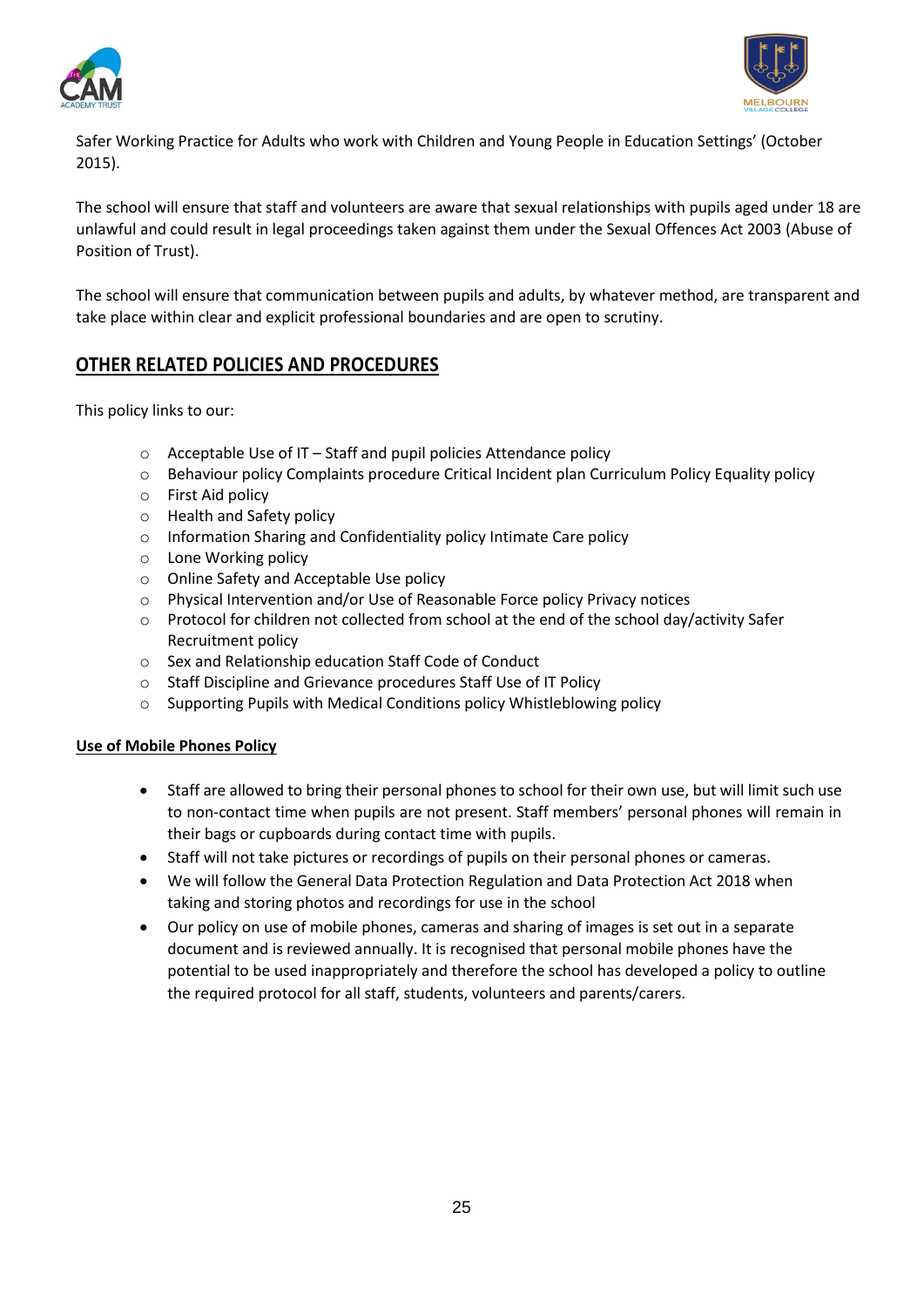



## <span id="page-25-0"></span>**GOVERNINGBODY SAFEGUARDING RESPONSIBILITIES**

Governing bodies should ensure they facilitate a whole school/college approach to safeguarding. This means ensuring safeguarding and child protection are at the forefront and underpin all relevant aspects of process and policy development. Ultimately, all systems, processes and policies should operate with the best interests of the child at their heart.

The governing body fully recognises its responsibilities with regard to child protection and safeguarding and promoting the welfare of children. It aims to ensure that the policies, procedures and training in school are effective and comply with the law and government guidance at all times.

It will:

- Nominate a governor for safeguarding and child protection who will take leadership responsibility for the school's safeguarding arrangements and practice and champion child protection issues.
- Ensure an annual report is made to the full governing body, and copied to the Education Child Protection Service. Any weaknesses will be rectified without delay.
- Ensure that this Safeguarding and Child Protection policy is annually reviewed and updated and shared with staff. It will be made available on the school website.
- Ensure that children's exposure to potential risks while using the internet is limited by having in place age appropriate filtering and monitoring systems.
- Ensure children's wishes and feelings are taken into account where there are safeguarding concerns.

Use of school/college premises for non-school/college activities

If the governing body provides extended school/college facilities or before or after school activities directly under the supervision or management of school staff, the school's arrangements for safeguarding as written in this policy shall apply.

Where services or activities are provided separately by another organisation or individual, either on or off school site, the governing body will seek assurance that they have appropriate policies and procedures in place to keep children safe and there are arrangements to liaise with the school on these matters where appropriate.

If the governing body provides extended school facilities or before or after school activities directly under the supervision or management of school staff, the school's arrangements for child protection as written in this policy shall apply.

Where services or activities are provided separately by another body, either on or off school site, the governing body will seek assurance that the body concerned has appropriate policies and procedures in place for safeguarding children and child protection and there are arrangements to liaise with the school on these matters where appropriate.

## <span id="page-25-1"></span>**Safeguarding-Related Protocols**

<span id="page-25-2"></span>**Checking the identity and suitability of visitors**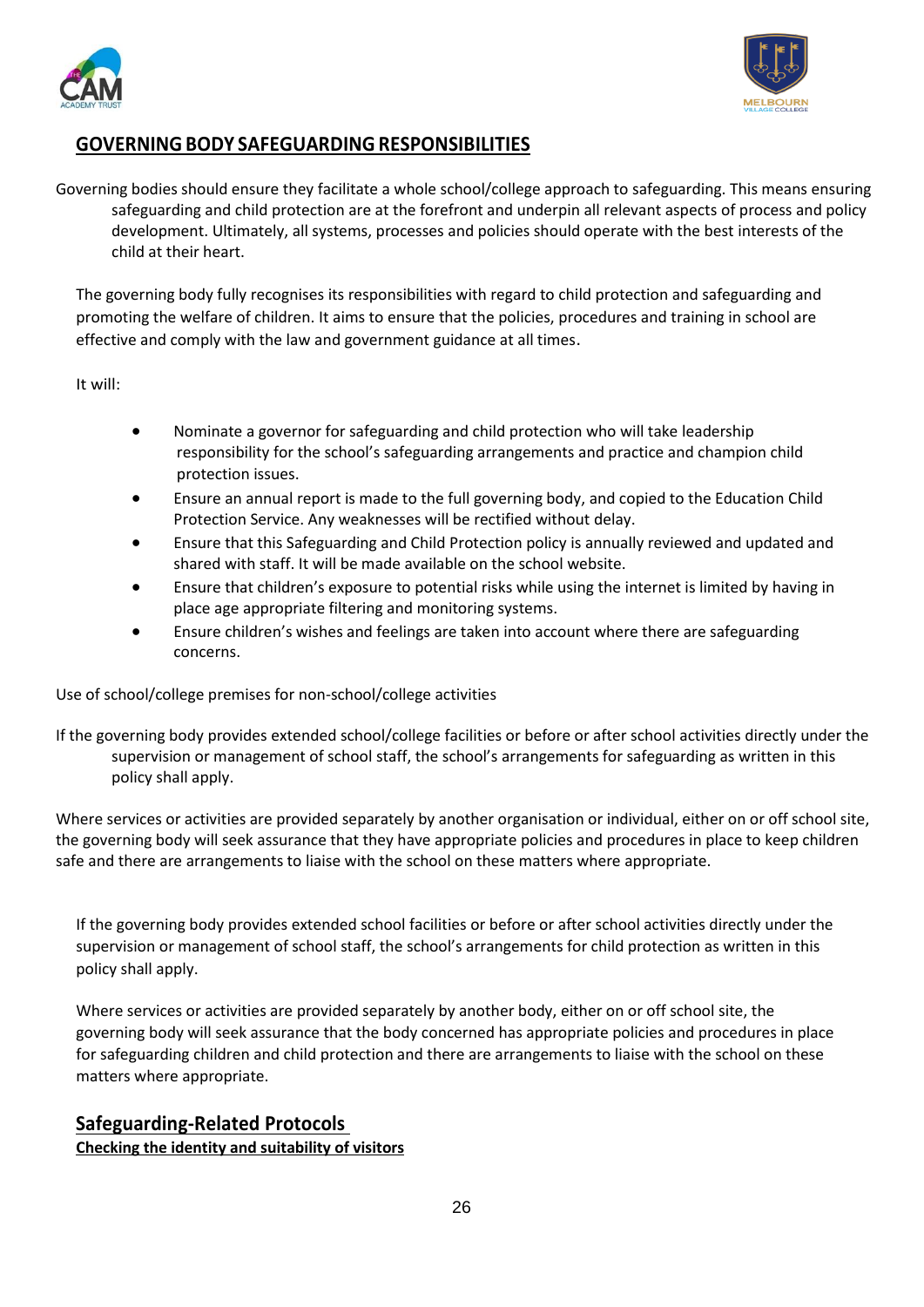



- All visitors will be required to verify their identity to the satisfaction of staff.
- If the visitor is unknown to the setting, we will check their credentials and reason for visiting before allowing them to enter the setting.
- Visitors should be ready to produce identification.
- Visitors are expected to sign in via the electronic system or the visitors' book and wear a visitor's badge.

Across the Trust, the following lanyard identification system is in use with ID or visitors' badges Blue: Trust staff Red: Visitors without DBS clearance Yellow: Visitors with DBS clearance

Black: Governors and Trustees

All visitors to our setting, including visiting speakers, will be accompanied by a member of staff at all times. We will not invite into the school any speaker who is known to disseminate extremist views and will carry out appropriate checks to ensure that any individual or organisation using school facilities is not seeking to disseminate extremist views or radicalise pupils or staff.

#### <span id="page-26-0"></span>**Non-collection of children**

If a child is not collected at the end of the session/day, we will:

- Ask the child to remain in Reception to wait to be collected.
- Members of staff on Reception will try to get hold of parents/carers.
- The incident will be logged on a Log of Concern form. A member of the CP team will follow-up as appropriate.

#### <span id="page-26-1"></span>**Missing pupils**

Our procedures are designed to ensure that a missing child is found and returned to effective supervision as soon as possible. If a child goes missing, we will:

- Conduct a thorough search of the building.
- If the child cannot be found, we will contact the parents/carers and the police.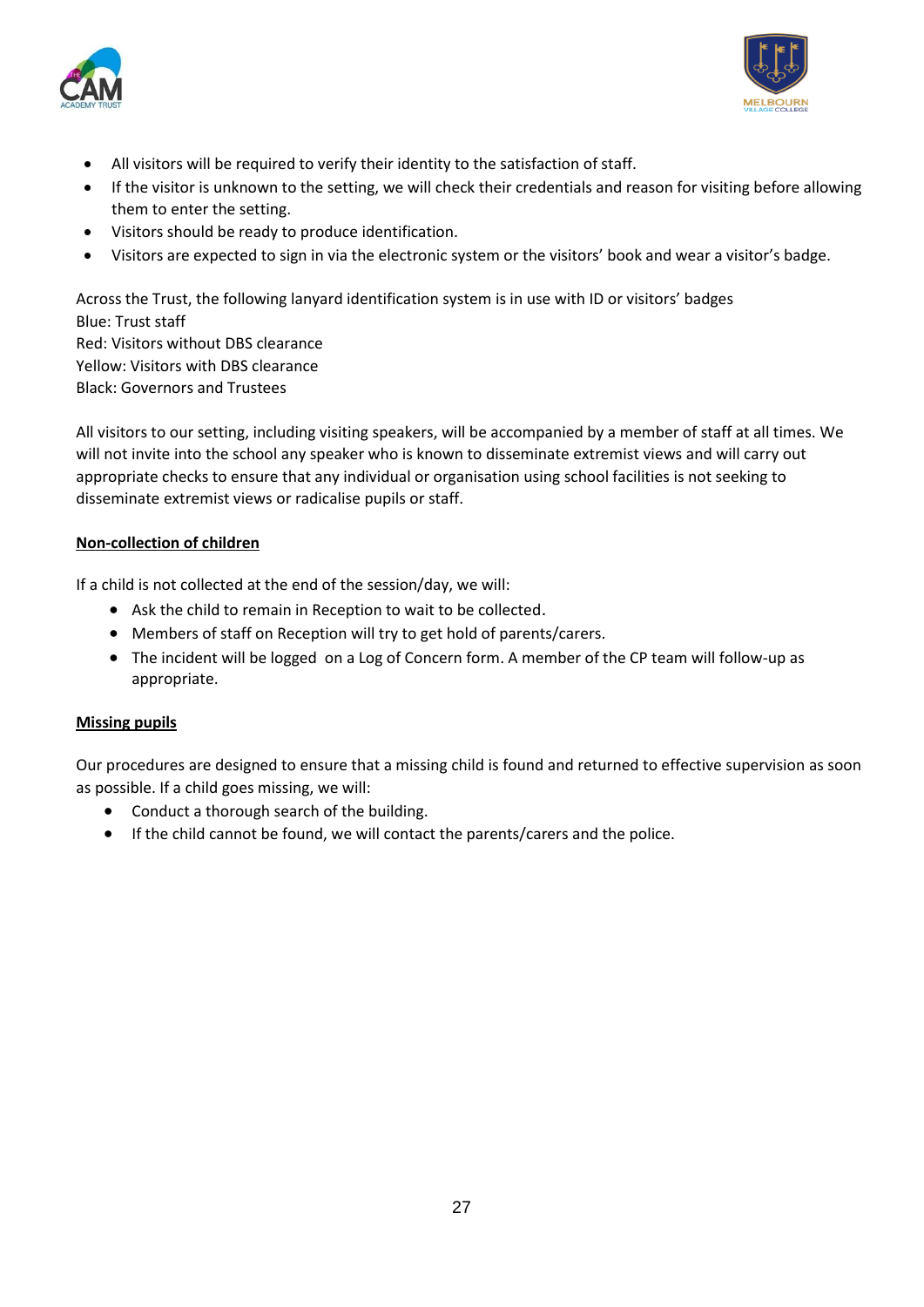



## <span id="page-27-0"></span>**Appendix 1 - Four Categories of Abuse**

Abuse, including neglect, and safeguarding issues are rarely standalone events that can be covered by one definition or label. IN most cases, multiple issues will overlap.

#### <span id="page-27-1"></span>**Physical Abuse**

May involve hitting, shaking, throwing, poisoning, burning or scalding, drowning, suffocating, or otherwise causing physical harm to a child. Physical harm may also be caused when a parent or carer fabricates the symptoms of, or deliberately induces, illness in a child.

#### <span id="page-27-2"></span>**Neglect**

Persistent failure to meet a child's basic physical and/or psychological needs, likely to result in the serious impairment of the child's health or development.

It may occur during pregnancy as a result of maternal substance misuse.

It may involve the neglect of or lack of responsiveness to a child's basic emotional needs. It also includes parents or carers failing to:

- Provide adequate food, clothing and shelter including exclusion from home or abandonment
- Protect a child from physical and emotional harm or danger
- Ensure adequate supervision including the use of inadequate care-givers
- Ensure access to appropriate medical care or treatment

#### <span id="page-27-3"></span>**Emotional Abuse**

Is the persistent emotional maltreatment so as to cause severe and adverse effects on a child's emotional development.

It may involve conveying to a child that they are:

- **Worthless**
- Unloved
- **Inadequate**
- Valued only insofar as they meet another person's needs

It may include:

- not giving the child opportunities to express their views
- deliberately silencing them
- 'making fun' of what they say or how they communicate

It may also feature age or developmentally inappropriate expectations being imposed on children including:

- interactions that are beyond the child's developmental capability
- overprotection and limitation of exploration and learning
- preventing participation in normal social interaction.

It may involve: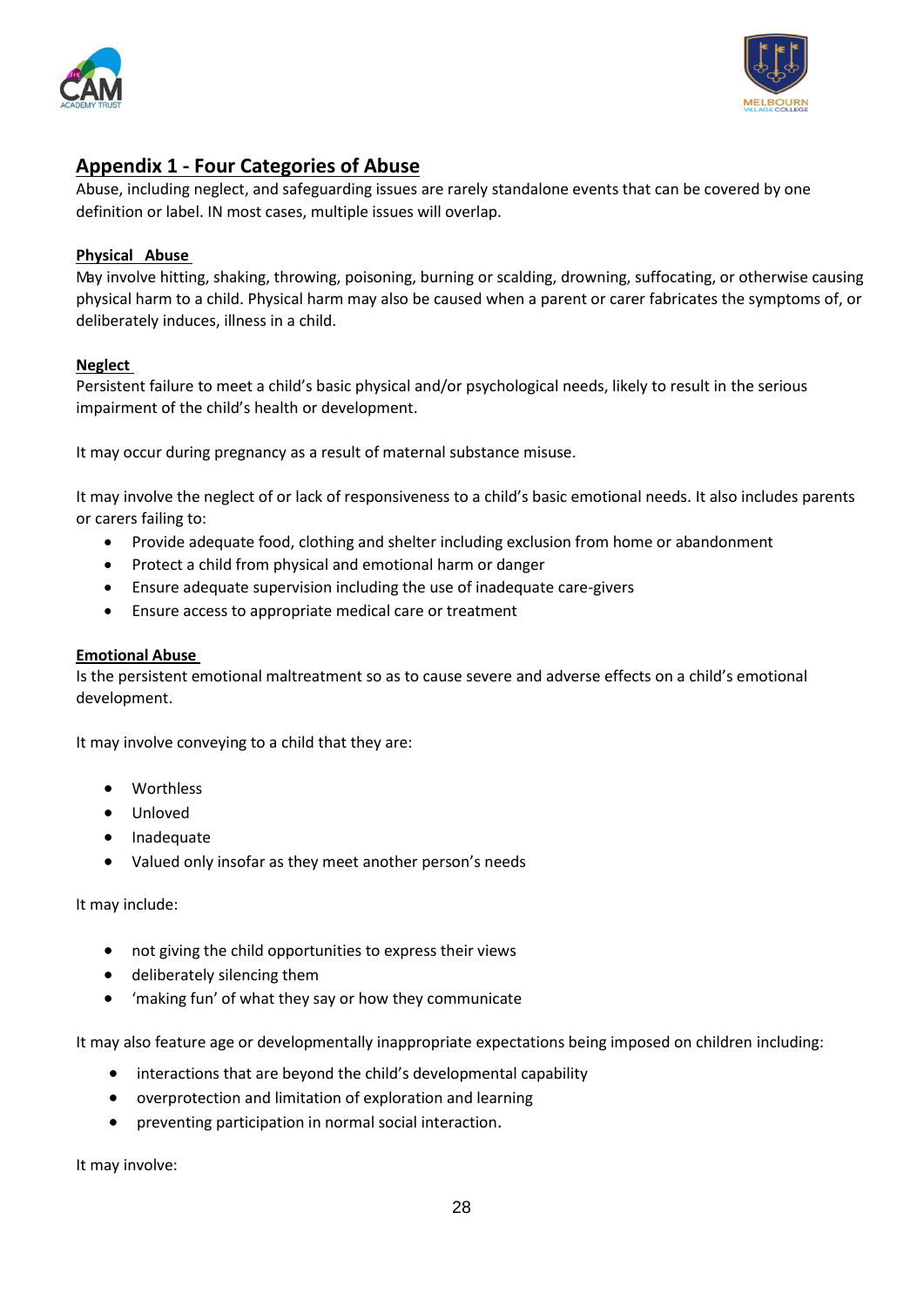



- Seeing or hearing the ill-treatment of another
- Serious bullying (including cyberbullying) causing children frequently to feel frightened or in danger
- The exploitation or corruption of children

Some level of emotional abuse is involved in all types of maltreatment although it may occur alone

#### <span id="page-28-0"></span>**Sexual Abuse**

involves forcing or enticing a child or young person to take part in sexual activities, not necessarily involving a high level of violence, whether or not the child is aware of what is happening.

This may involve:

- physical contact including assault by penetration (e.g. rape or oral sex)
- non-penetrative acts such as masturbation, kissing, rubbing and touching outside of clothing
- non-contact activities involving children in:
- looking at, or in the production of, sexual images,
- watching sexual activities
- encouraging children to behave in sexually inappropriate ways
- grooming a child in preparation for abuse (including via the internet).

Sexual abuse is not solely perpetrated by adult males. Women can also commit acts of sexual abuse, as can other children.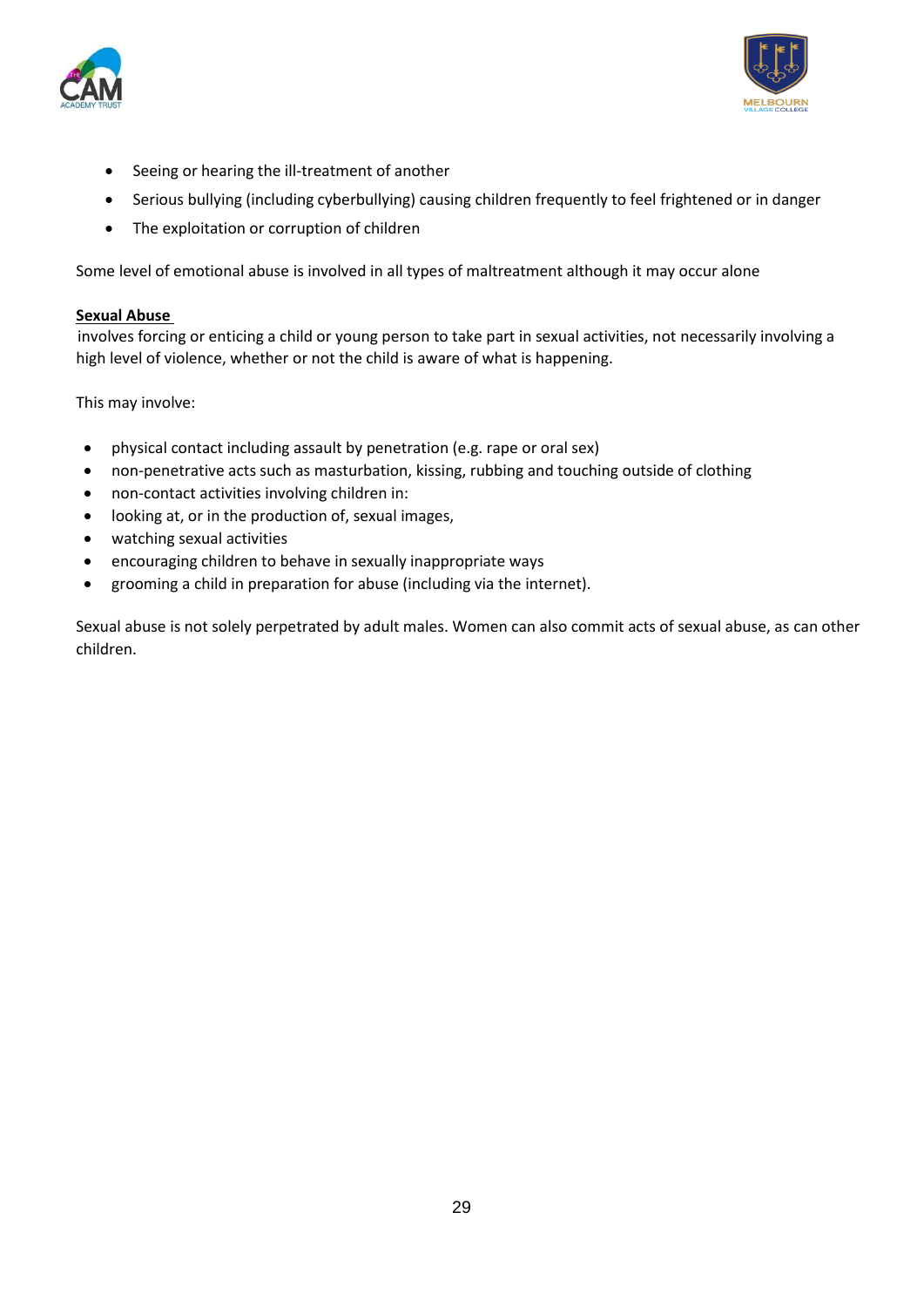



## <span id="page-29-0"></span>**Appendix 2 - Useful Contacts**

Cambridgeshire and Peterborough Safeguarding Partnership Board [safeguardingboards@cambridgeshire.gov.uk](mailto:safeguardingboards@cambridgeshire.gov.uk)

Education Child Protection Service – [ECPSGeneral@cambridgeshire.gov.uk](mailto:ECPSGeneral@cambridgeshire.gov.uk)

Early Help Hub (EHH)Tel: 01480 376666

Multi-Agency Safeguarding Hub – referrals and professional consultation Tel: 0345 045 5203 Emergency Duty Team (Out of hours): Tel: 01733 234724

Police Child Abuse Investigation Unit Tel: 101

Mental Health Crisis, contact the First Response Service: 111 and choose Option 2

Local Authority Designated Officer (LADO): [LADO@cambridgeshire.gov.uk](mailto:LADO@cambridgeshire.gov.uk) Monday – Friday (office hours): 01223 727967.

Named Senior Officer for allegations Phil Nash: [Phil.Nash@cambridgeshire.gov.uk](mailto:Phil.Nash@cambridgeshire.gov.uk) Mobile number: 07920 270820

Cambridgeshire Local Safeguarding Children Board – Safeguarding Inter-Agency Procedures [www.cambslscb.org.uk](http://www.cambslscb.org.uk/)

## <span id="page-29-1"></span>**Relevant Documents**

"Disqualification under the Childcare Act 2006: statutory guidance for local authorities, maintained schools, academies and free schools" (July 2018)

"Guidance for Safer Working Practice for those working with children and young people in education settings" (May 2019)

"Information sharing: Advice for practitioners providing safeguarding services to children, young people, parents and carers" (July 2018)

"Keeping children safe in education: Statutory guidance for schools and colleges" (Sep 2019) "The Prevent Duty, Departmental advice for schools and childcare providers" (June 2015) "Revised Prevent Duty Guidance: for England and Wales" (July 2015)

"Sexting in schools and colleges: Responding to incidents and safeguarding young people" published by the UK Council for Child Internet Safety (UKCCIS) – (September 2016)

"Sexual violence and sexual harassment between children in schools and colleges" (September, 2021)

Sharing nudes and semi-nudes: advice for education settings working with children and young people (UKCIS, December 2020)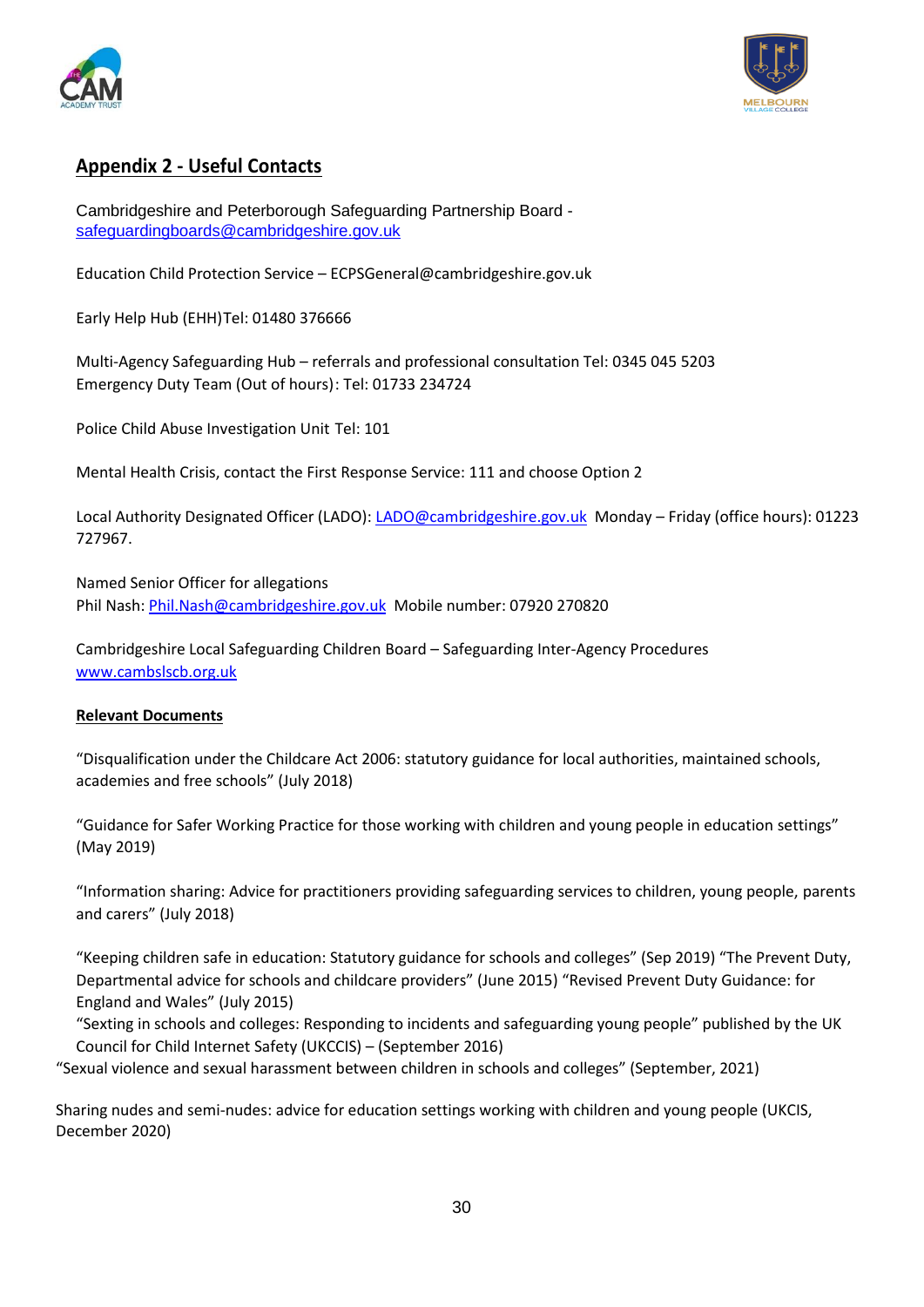



"Sexual violence and sexual harassment between children in schools and colleges" (May 2018)

"What to do if you're worried a child is being abused: Advice for practitioners" (March, 2015)

"Working Togetherto Safeguard Children:Aguide tointer-agencyworkingto safeguardandpromotethe welfare of children" (July 2018)

## <span id="page-30-0"></span>**Appendix 3 - Managing an Allegation Against a Member of Staff**



This section of the policy applies to all cases in which it is alleged that a current member of staff or volunteer has:

- Behaved in a way that has harmed a child, or may have harmed a child, or
- Possibly committed a criminal offence against or related to a child, or
- Behaved towards a child or children in a way that indicates he or she would pose a risk of harm to children

It applies regardless of whether the alleged abuse took place in the school. Allegations against a teacher who is no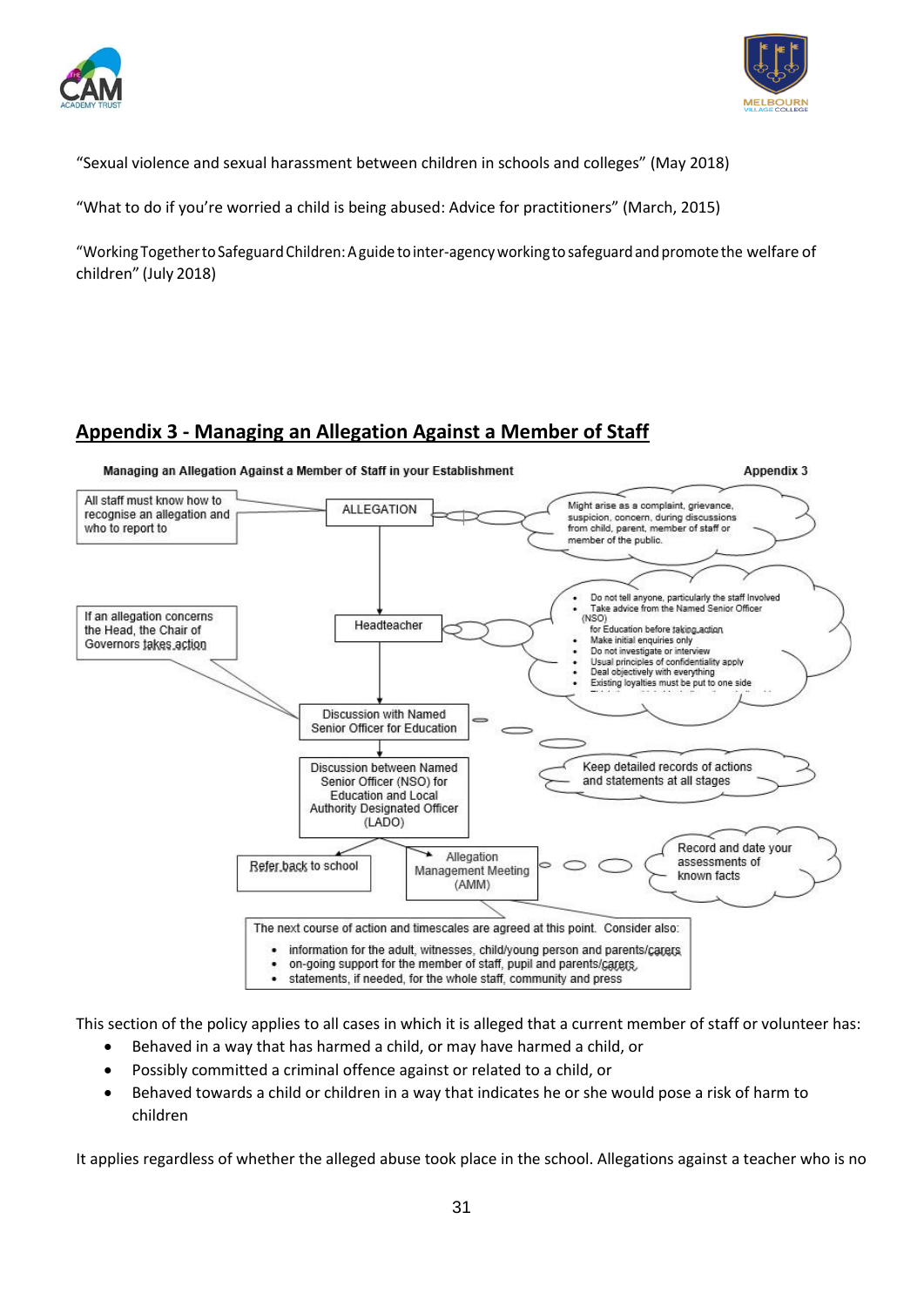



longer teaching and historical allegations of abuse will be referred to the police. We will deal with any allegation of abuse against a member of staff or volunteer very quickly, in a fair and consistent way that provides effective child protection while also supporting the individual who is the subject of the allegation. Our procedures for dealing with allegations will be applied with common sense and judgement.

## <span id="page-31-0"></span>**Suspension**

Suspension will not be the default position, and will only be considered in cases where there is reason to suspect that a child or other children is/are at risk of harm, or the case is so serious that it might be grounds for dismissal. In such cases, we will only suspend an individual if we have considered all other options available and there is no reasonable alternative. Based on an assessment of risk, we will consider alternatives such as:

- Redeployment within the school so that the individual does not have direct contact with the child or children concerned
- Providing an assistant to be present when the individual has contact with children
- Redeploying the individual to alternative work in the school so that they do not have unsupervised access to children
- Moving the child or children to classes where they will not come into contact with the individual, making it clear that this is not a punishment and parents have been consulted
- Temporarily redeploying the individual to another role in a different location, for example to an alternative school or other work for the academy trust.

#### <span id="page-31-1"></span>**Definitions for outcomes of allegation investigations**

- Substantiated: there is sufficient evidence to prove the allegation
- Malicious: there is sufficient evidence to disprove the allegation and there has been a deliberate act to deceive
- False: there is sufficient evidence to disprove the allegation
- Unsubstantiated: there is insufficient evidence to either prove or disprove the allegation (this does not imply guilt or innocence)

#### <span id="page-31-2"></span>**Procedure for dealing with allegations**

In the event of an allegation that meets the criteria above, the headteacher (or chair of governors where the headteacher is the subject of the allegation) – the 'case manager' – will take the following steps:

- Immediately discuss the allegation with the designated officer at the local authority. This is to consider the nature, content and context of the allegation and agree a course of action, including whether further enquiries are necessary to enable a decision on how to proceed, and whether it is necessary to involve the police and/or children's social care services. (The case manager may, on occasion, consider it necessary to involve the police before consulting the designated officer – for example, if the accused individual is deemed to be an immediate risk to children or there is evidence of a possible criminal offence. In such cases, the case manager will notify the designated officer as soon as practicably possible after contacting the police)
- Inform the accused individual of the concerns or allegations and likely course of action as soon as possible after speaking to the designated officer (and the police or children's social care services, where necessary). Where the police and/or children's social care services are involved, the case manager will only share such information with the individual as has been agreed with those agencies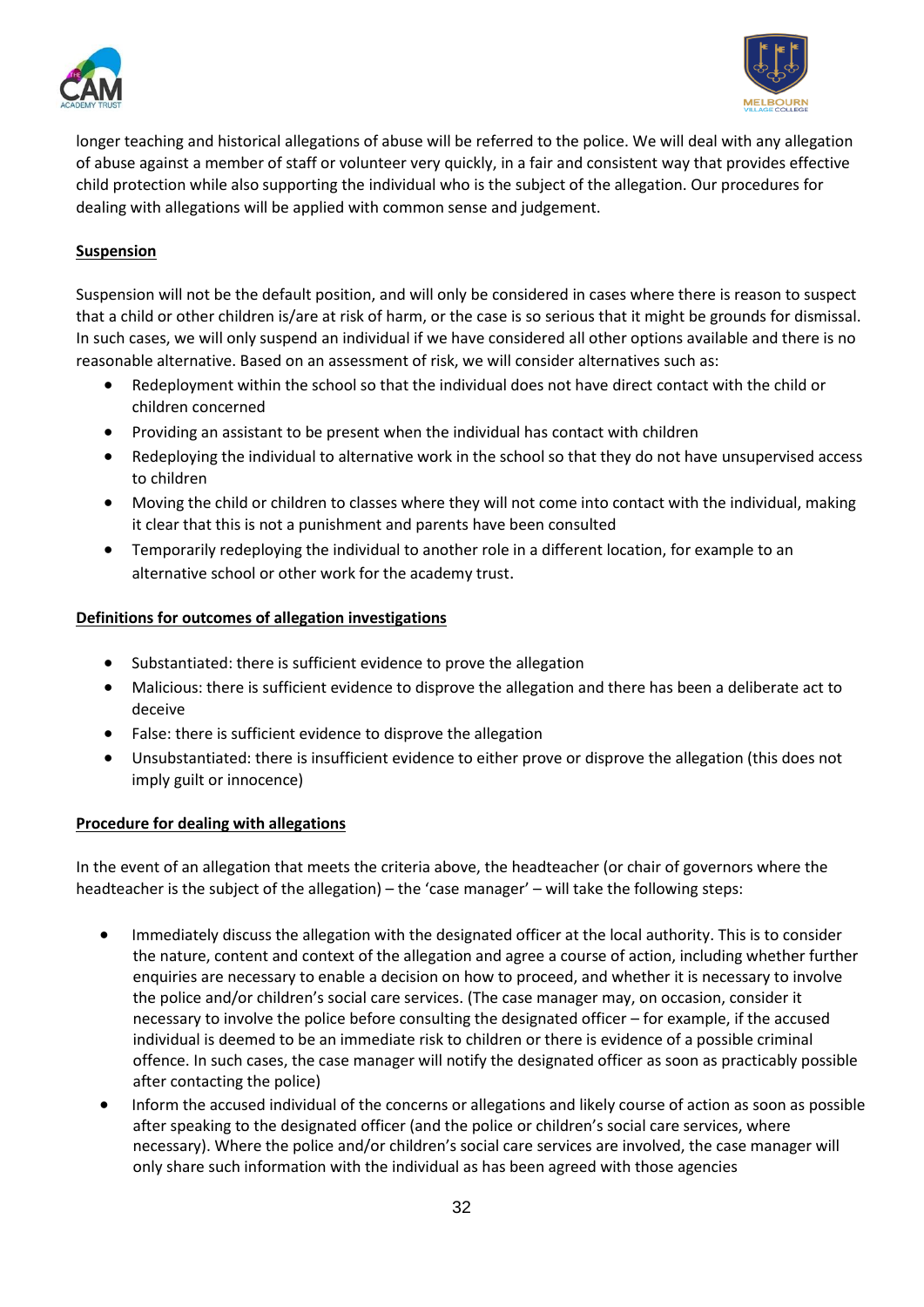



- Where appropriate (in the circumstances described above), carefully consider whether suspension of the individual from contact with children at the school is justified or whether alternative arrangements such as those outlined above can be put in place. Advice will be sought from the
- designated officer, police and/or children's social care services, as appropriate
- If immediate suspension is considered necessary, agree and record the rationale for this with the designated officer. The record will include information about the alternatives to suspension that have been considered, and why they were rejected. Written confirmation of the suspension will be provided to the individual facing the allegation or concern within 1 working day, and the individual will be given a named contact at the school and their contact details
- If it is decided that no further action is to be taken in regard to the subject of the allegation or concern, record this decision and the justification for it and agree with the designated officer what information should be put in writing to the individual and by whom, as well as what action should follow both in respect of the individual and those who made the initial allegation
- If it is decided that further action is needed, take steps as agreed with the designated officer to initiate the appropriate action in school and/or liaise with the police and/or children's social care services as appropriate
- Provide effective support for the individual facing the allegation or concern, including appointing a named representative to keep them informed of the progress of the case and consider what other support is appropriate. Further support available to individuals includes from – union representatives and it might be appropriate for the school to provide supervision/mentoring with Sue Olney.
- Inform the parents or carers of the child/children involved about the allegation as soon as possible if they do not already know (following agreement with children's social care services and/or the police, if applicable). The case manager will also inform the parents or carers of the requirement to maintain confidentiality about any allegations made against teachers (where this applies) while investigations are ongoing. Any parent or carer who wishes to have the confidentiality restrictions removed in respect of a teacher will be advised to seek legal advice
- Keep the parents or carers of the child/children involved informed of the progress of the case and the outcome, where there is not a criminal prosecution, including the outcome of any disciplinary process (in confidence)
- Make a referral to the DBS where it is thought that the individual facing the allegation or concern has engaged in conduct that harmed or is likely to harm a child, or if the individual otherwise poses a risk of harm to a child
- If the school is made aware that the secretary of state has made an interim prohibition order in respect of an individual, we will immediately suspend that individual from teaching, pending the findings of the investigation by the National College for Teaching and Leadership. Where the police are involved, wherever possible the academy trust will ask the police at the start of the investigation to obtain consent from the individuals involved to share their statements and
- evidence for use in the school's disciplinary process, should this be required at a later point.

## <span id="page-32-0"></span>**Timescales**

- Any cases where it is clear immediately that the allegation is unsubstantiated or malicious will be resolved within 1 week
- If the nature of an allegation does not require formal disciplinary action, we will institute appropriate action within 3 working days
- If a disciplinary hearing is required and can be held without further investigation, we will hold this within 15 working days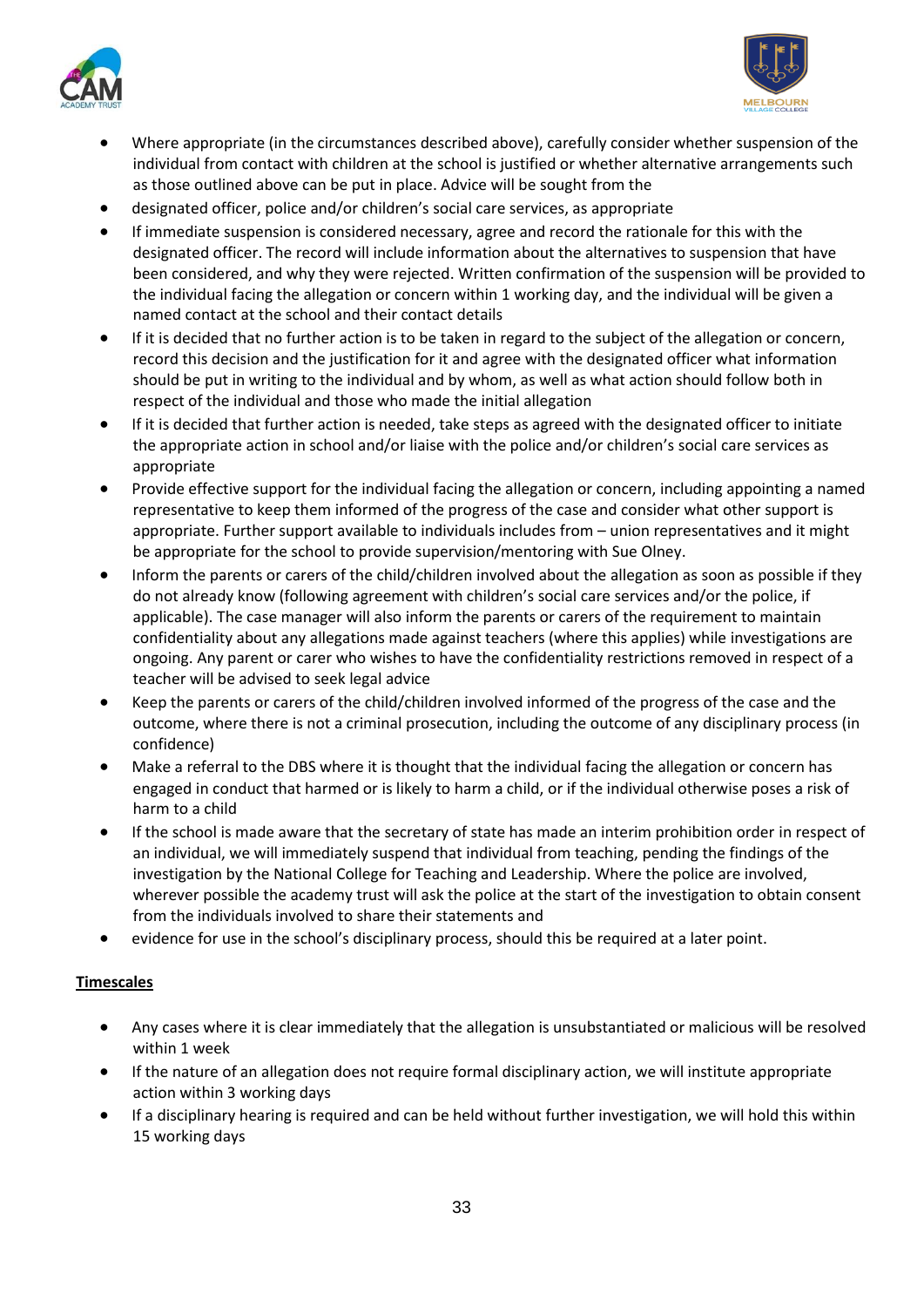



## <span id="page-33-0"></span>**Specific actions**

Action following a criminal investigation or prosecution The case manager will discuss with the local authority's designated officer whether any further action, including disciplinary action, is appropriate and, if so, how to proceed, taking into account information provided by the police and/or children's social care services.

Conclusion of a case where the allegation is substantiated If the allegation is substantiated and the individual is dismissed or the school ceases to use their services, or the individual resigns or otherwise ceases to provide their services, the case manager and the school's personnel adviser will discuss with the designated officer whether to make a referral to the DBS for consideration of whether inclusion on the barred lists is required. If the individual concerned is a member of teaching staff, the case manager and personnel adviser will discuss with the designated officer whether to refer the matter to the NCTL to consider prohibiting the individual from teaching.

Individuals returning to work after suspension If it is decided on the conclusion of a case that an individual who has been suspended can return to work, the case manager will consider how best to facilitate this. The case manager will also consider how best to manage the individual's contact with the child or children who made the allegation, if they are still attending the school.

Unsubstantiated or malicious allegations If an allegation is shown to be deliberately invented, or malicious, the headteacher, or other appropriate person in the case of an allegation against the headteacher, will consider whether any disciplinary action is appropriate against the pupil(s) who made it, or whether the police should be asked to consider whether action against those who made the allegation might be appropriate, even if they are not a pupil.

## <span id="page-33-1"></span>**Confidentiality**

The school will make every effort to maintain confidentiality and guard against unwanted publicity while an allegation is being investigated or considered. The case manager will take advice from the local authority's designated officer, police and children's social care services, as appropriate, to agree:

- Who needs to know about the allegation and what information can be shared
- How to manage speculation, leaks and gossip, including how to make parents or carers of a child/children involved aware of their obligations with respect to confidentiality
- What, if any, information can be reasonably given to the wider community to reduce speculation
- How to manage press interest if, and when, it arises

## <span id="page-33-2"></span>**Record-keeping**

The case manager will maintain clear records about any case where the allegation or concern meets the criteria above and store them on the individual's confidential personnel file for the duration of the case. Such records will include:

- A clear and comprehensive summary of the allegation
- Details of how the allegation was followed up and resolved
- Notes of any action taken and decisions reached (and justification for these, as stated above)

If an allegation or concern is not found to have been malicious, the school will retain the records of the case on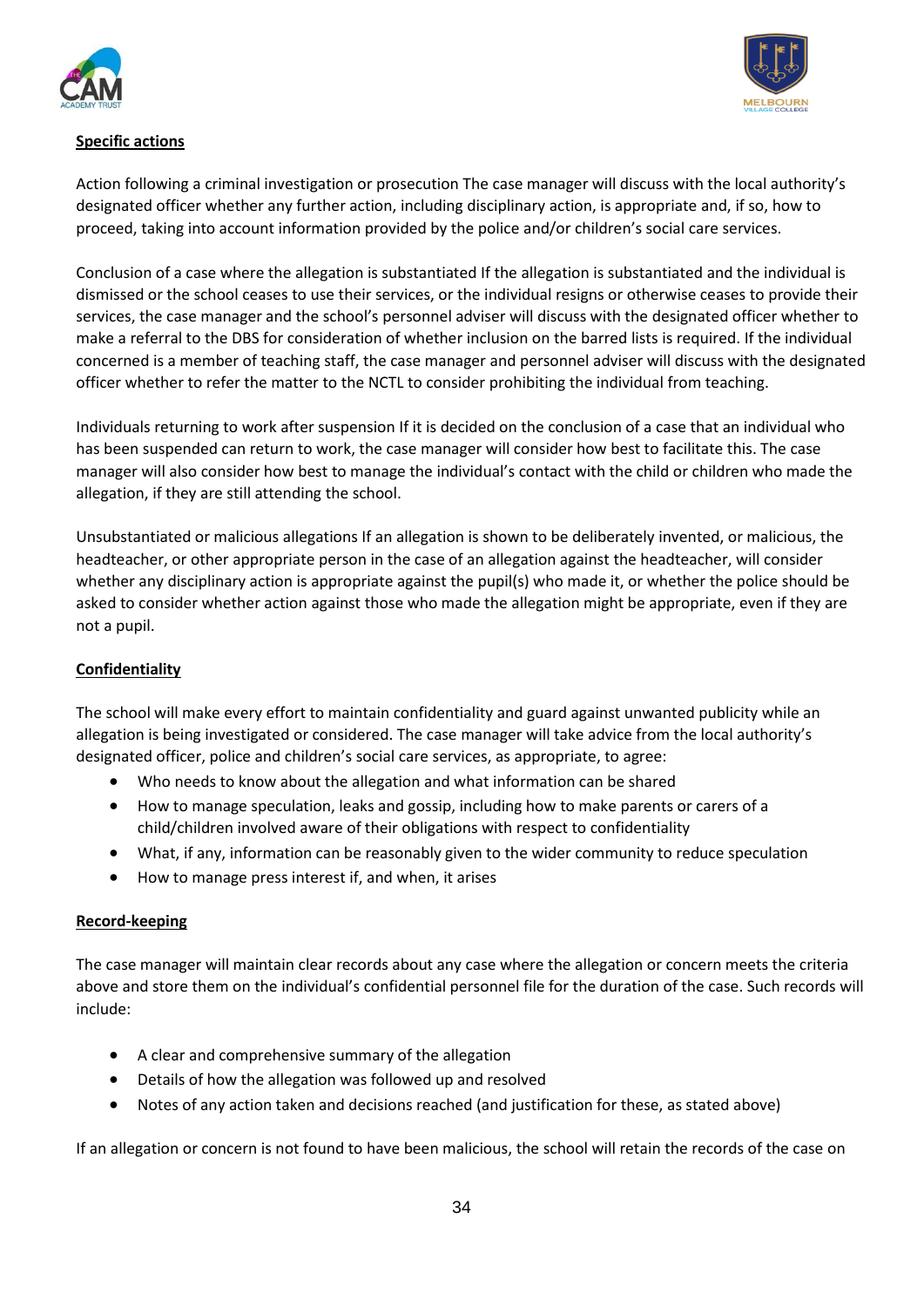



the individual's confidential personnel file, and provide a copy to the individual. We will retain these records at least until the individual has reached normal pension age, or for 10 years from the date of the allegation if that is longer. The records of any allegation that is found to be malicious will be deleted from the individual's personnel file.

#### <span id="page-34-0"></span>**References**

When providing employer references, we will not refer to any allegation that has been proven to be false, unsubstantiated or malicious, or any history of allegations where all such allegations have been proven to be false, unsubstantiated or malicious.

#### <span id="page-34-1"></span>**Learning lessons**

After any cases where the allegations are substantiated, we will review the circumstances of the case with the local authority's designated officer to determine whether there are any improvements that we can make to the school's procedures or practice to help prevent similar events in the future. This will include consideration of (as applicable):

- Issues arising from the decision to suspend the member of staff
- The duration of the suspension
- Whether or not the suspension was justified
- The use of suspension when the individual is subsequently reinstated. We will consider how future investigations of a similar nature could be carried out without suspending the individual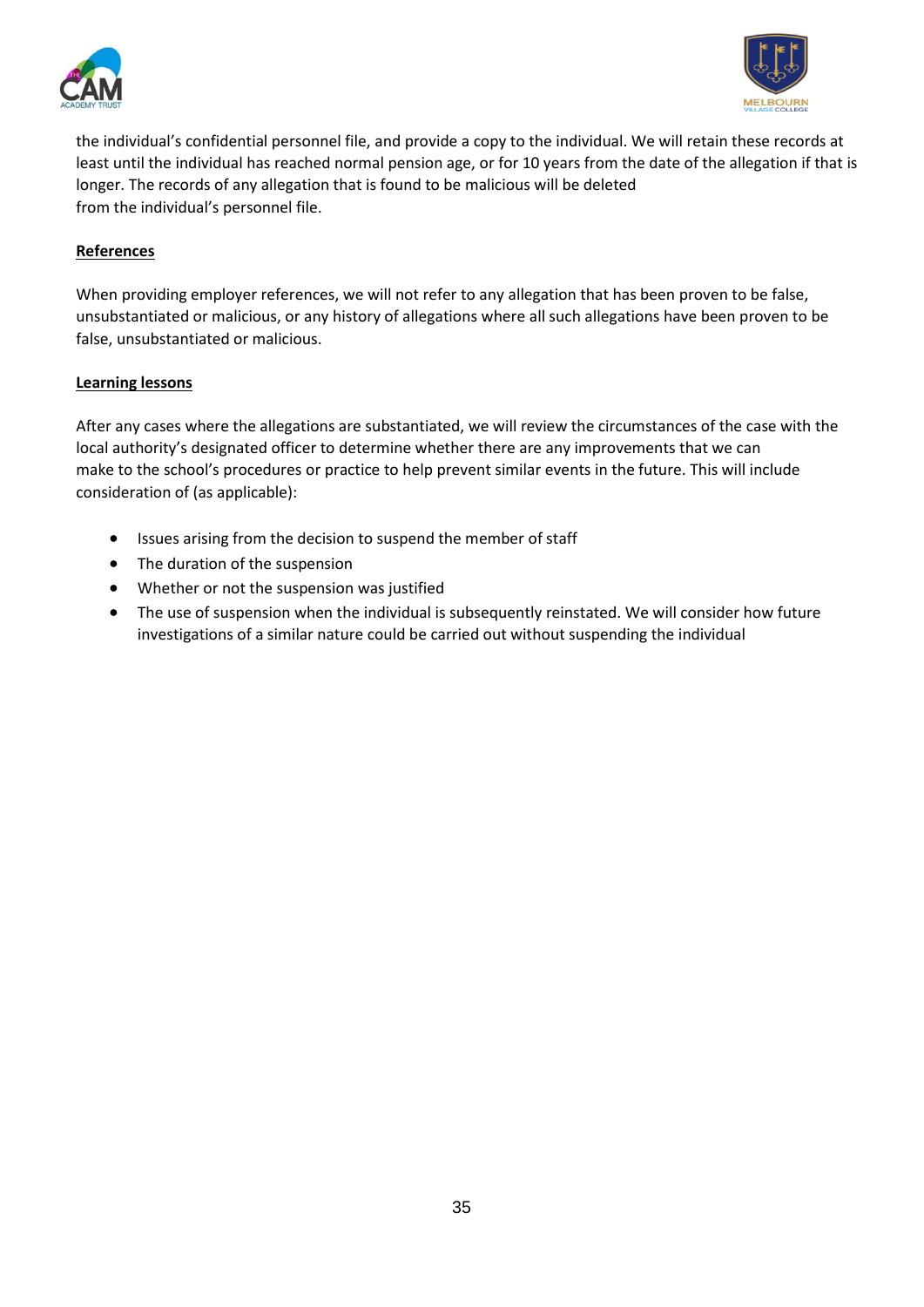



## <span id="page-35-0"></span>**Appendix 4 Safer recruitment and DBS checks – policies and procedures**

We will record all information on the checks carried out in the school's single central record (SCR). Copies of these checks, where appropriate, will be held in individuals' personnel files. We follow requirements and best practice in retaining copies of these checks, as set out below.

#### <span id="page-35-1"></span>**Appointing new staff**

When appointing new staff, we will:

- Verify their identity
- Obtain (via the applicant) an enhanced Disclosure and Barring Service (DBS) certificate, including barred list information for those who will be engaging in regulated activity (see definition below). We will not keep a copy of this for longer than 6 months
- Obtain a separate barred list check if they will start work in regulated activity before the DBS certificate is available
- Verify their mental and physical fitness to carry out their work responsibilities
- Verify their right to work in the UK. We will keep a copy of this verification for the duration of the member of staff's employment and for 2 years afterwards
- Verify their professional qualifications, as appropriate
- Ensure they are not subject to a prohibition order if they are employed to be a teacher
- Carry out further additional checks, as appropriate, on candidates who have lived or worked outside of the UK, including (where relevant) any teacher sanctions or restrictions imposed by a European Economic Area professional regulating authority, and criminal records checks or their equivalent
- Check that candidates taking up a management position are not subject to a prohibition from management (section 128) direction made by the secretary of state
- Ask for written information about previous employment history and check that information is not contradictory or incomplete

We will seek references on all short-listed candidates, including internal candidates, before interview. We will scrutinise these and resolve any concerns before confirming appointments.

Regulated activity means a person who will be:

- Responsible, on a regular basis in a school or college, for teaching, training, instructing, caring for or supervising children
- Carrying out paid, or unsupervised unpaid, work regularly in a school or college where that work provides an opportunity for contact with children
- Engaging in intimate or personal care or overnight activity, even if this happens only once and regardless of whether they are supervised or not

#### <span id="page-35-2"></span>**Existing staff**

If we have concerns about an existing member of staff's suitability to work with children, we will carry out all the relevant checks as if the individual was a new member of staff. We will also do this if an individual moves from a post that is not regulated activity to one that is. We will refer to the DBS anyone who has harmed, or poses a risk of harm, to a child or vulnerable adult: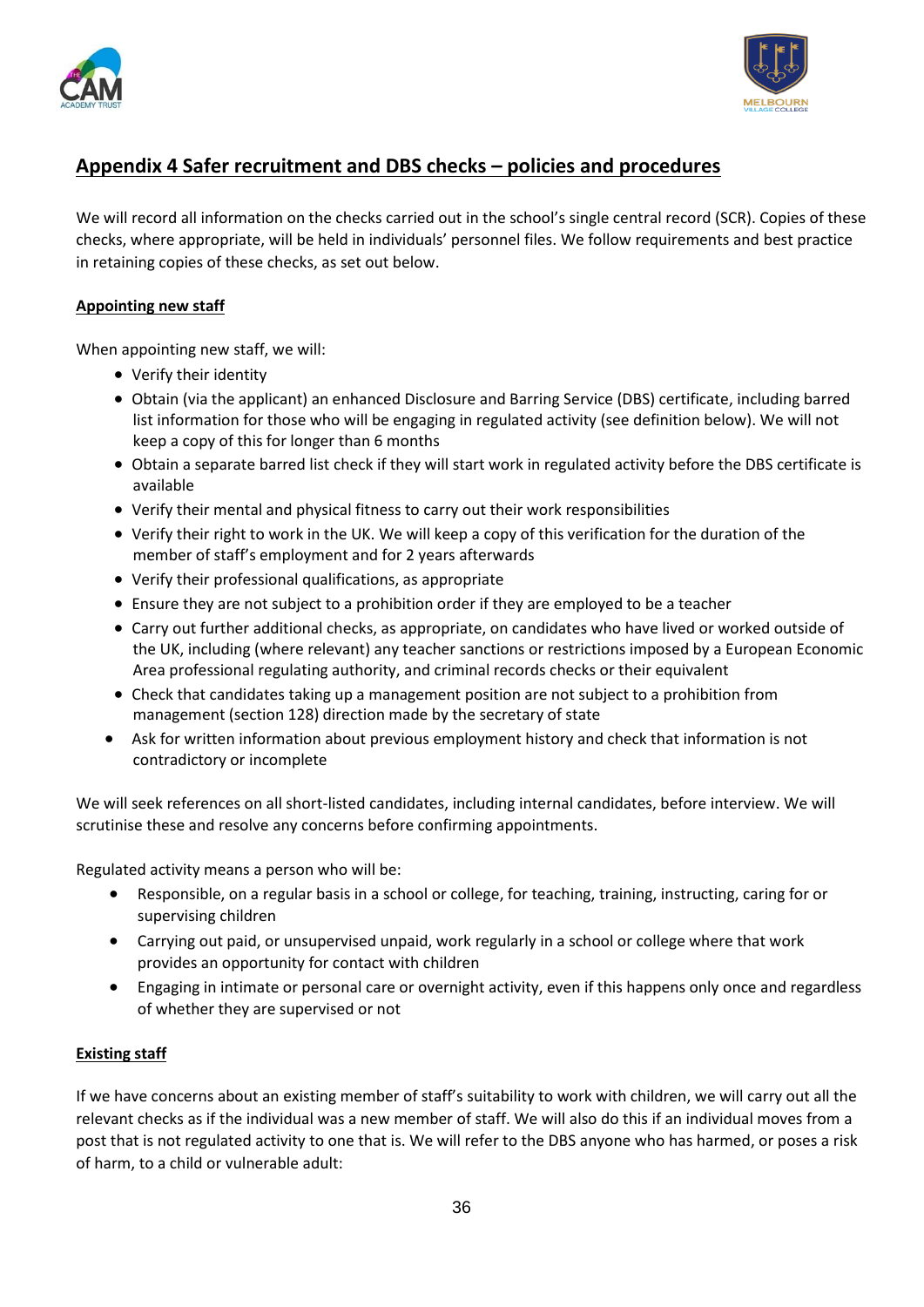



- Where the 'harm test' is satisfied in respect of the individual (i.e. that no action or inaction occurred but the present risk that it could was significant)
- Where the individual has received a caution or conviction for a relevant offence
- If there is reason to believe that the individual has committed a listed relevant offence, under the Safeguarding Vulnerable Groups Act 2006 (Prescribed Criteria and Miscellaneous Provisions) Regulations 2009  $\vert \cdot \vert$
- If the individual has been removed from working in regulated activity (paid or unpaid) or would have been removed if they had not left

## <span id="page-36-0"></span>**Agency and third-party staff**

We will obtain written notification from any agency or third-party organisation that it has carried out the necessary safer recruitment checks that we would otherwise perform. We will also check that the person presenting themselves for work is the same person on whom the checks have been made.

## <span id="page-36-1"></span>**Contractors**

We will ensure that any contractor, or any employee of the contractor, who is to work at the school has had the appropriate level of DBS check. This will be:

- An enhanced DBS check with barred list information for contractors engaging in regulated activity
- An enhanced DBS check, not including barred list information, for all other contractors who are not in regulated activity but whose work provides them with an opportunity for regular contact with children

We will obtain the DBS check for self-employed contractors. We will not keep copies of such checks for longer than 6 months. Contractors who have not had any checks will not be allowed to work unsupervised or engage in regulated activity under any circumstances. We will check the identity of all contractors and their staff on arrival at the school.

## <span id="page-36-2"></span>**Trainee/student teachers**

Where applicants for initial teacher training are salaried, we will ensure that all necessary checks are carried out. Where trainee teachers are fee-funded, we will obtain written confirmation from the training provider that necessary checks have been carried out and that the trainee has been judged by the provider to be suitable to work with children. In both cases, this includes checks to ensure that individuals are not disqualified under the Childcare Disqualification (Regulations) 2009 and Childcare Act 2006.

## <span id="page-36-3"></span>**Volunteers**

We will:

- Never leave an unchecked volunteer unsupervised or allow them to work in regulated activity
- Obtain an enhanced DBS check with barred list information for all volunteers who are new to working in regulated activity
- Obtain an enhanced DBS check without barred list information for all volunteers who are not in regulated activity, but who have an opportunity to come into contact with children on a regular basis, for example, supervised volunteers
- Carry out a risk assessment when deciding whether to seek an enhanced DBS check for any volunteers not engaging in regulated activity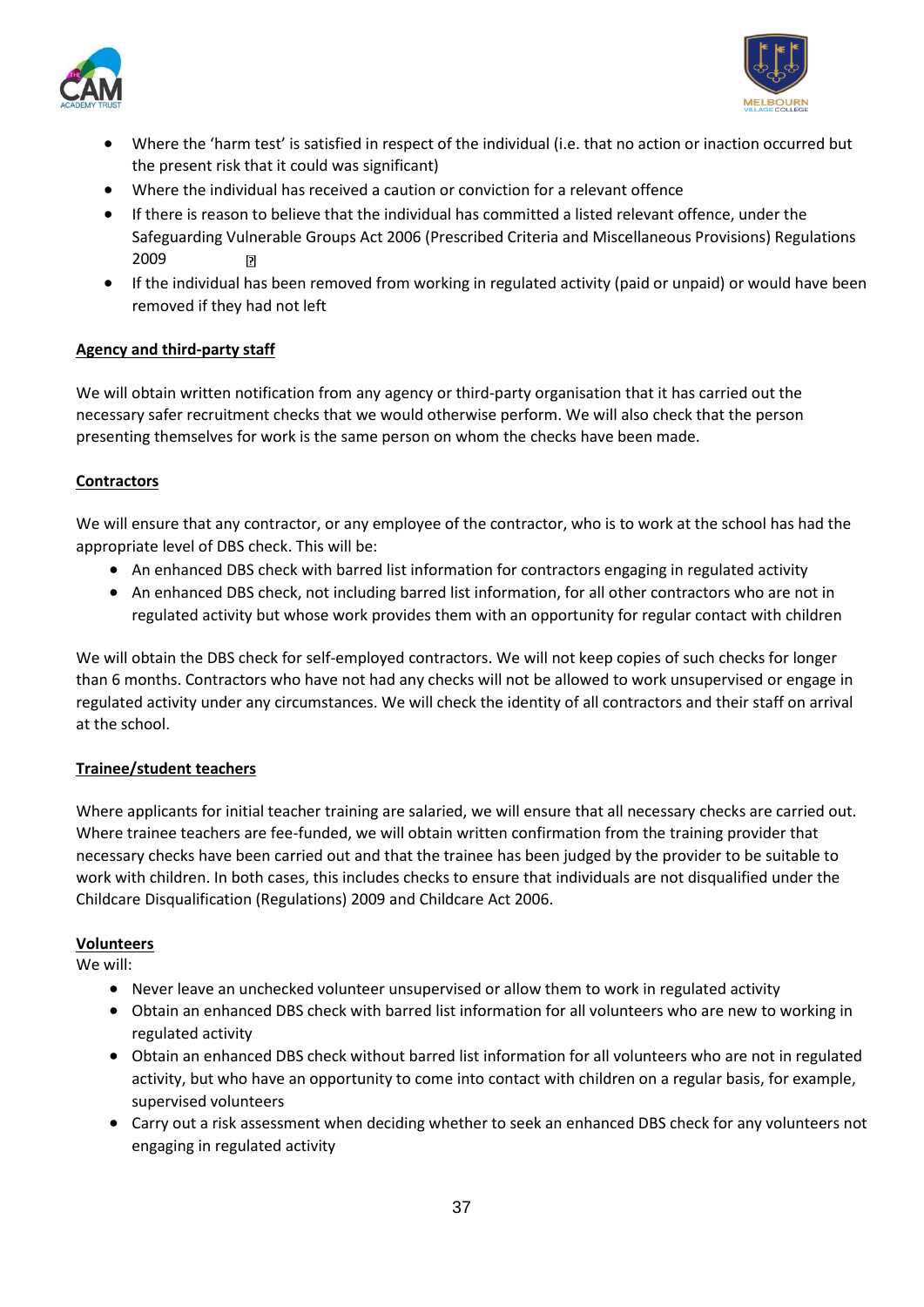



## <span id="page-37-0"></span>**Trustees/Governors**

- All trustees and local governors will have an enhanced DBS check without barred list information and section 128 check [section 128 checks are only required for local governors if they have been delegated any management responsibilities].
- They will have an enhanced DBS check with barred list information if working in regulated activity.
- The chair of the board of trustees will have their DBS check countersigned by the secretary of state. All trustees, proprietors and local governors will also have the following checks:
- Right to work in the UK
- Other checks deemed necessary if they have lived or worked outside the UK

## <span id="page-37-1"></span>**Adults who supervise pupils on work experience**

When organising work experience, we will ensure that policies and procedures are in place to protect children from harm.

We will also consider whether it is necessary for barred list checks to be carried out on the individuals who supervise a pupil under 16 on work experience. This will depend on the specific circumstances of the work experience, including the nature of the supervision, the frequency of the activity being supervised, and whether the work is regulated activity.

#### <span id="page-37-2"></span>**Pupils staying with host families**

Where the school makes arrangements for pupils to be provided with care and accommodation by a host family to which they are not related (for example, during a foreign exchange visit), we will request enhanced DBS checks with barred list information on those people. Where the school is organising such hosting arrangements overseas and host families cannot be checked in the same way, we will work with our partner schools abroad to ensure that similar assurances are undertaken prior to the visit.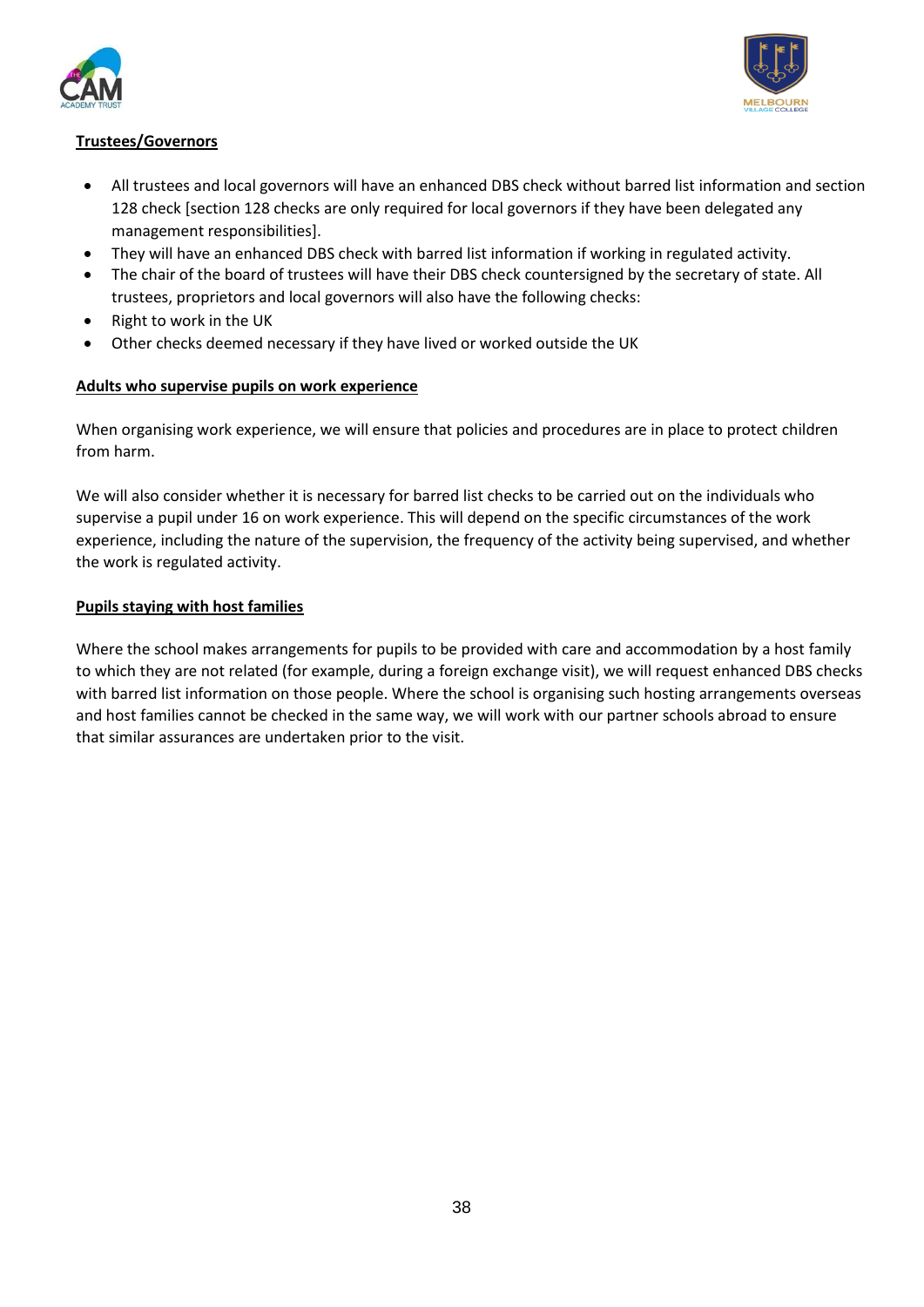



## <span id="page-38-0"></span>**Appendix 5 - Specific Safeguarding Issues**

#### <span id="page-38-1"></span>**Children missing from education**

A child going missing from education is a potential indicator of abuse or neglect, and such children are at risk of being victims of harm, exploitation or radicalisation. There are many circumstances where a child may become missing from education, but some children are particularly at risk. These include children who:

- Are at risk of harm or neglect
- Come from Gypsy, Roma, or Traveller families
- Come from the families of service personnel
- Go missing or run away from home or care
- Are supervised by the youth justice system
- Cease to attend a school
- Come from new migrant families

We will follow our procedures for unauthorised absence and for dealing with children who go missing from education, particularly on repeat occasions, to help identify the risk of abuse and neglect, including sexual exploitation, and to help prevent the risks of going missing in future. This includes informing the local authority if a child leaves the school without a new school being named, and adhering to requirements with respect to sharing information with the local authority, when applicable, when removing a child's name from the admission register at non-standard transition points.

Staff will be trained in signs to look out for and the individual triggers to be aware of when considering the risks of potential safeguarding concerns which may be related to being missing, such as travelling to conflict zones, FGM and forced marriage.

If a staff member suspects that a child is suffering from harm or neglect, we will follow local safeguarding procedures, including with respect to making reasonable enquiries. We will make an immediate referral to the local authority children's social care team, and the police, if the child is in immediate danger or at risk of harm.

#### <span id="page-38-2"></span>**Child sexual exploitation**

Child sexual exploitation (CSE) is a form of sexual abuse where children are sexually exploited for money, power or status.

This can involve violent, humiliating and degrading sexual assaults, but does not always involve physical contact and can happen online. For example, young people may be persuaded or forced to share sexually explicit images of themselves, have sexual conversations by text, or take part in sexual activities using a webcam.

Children or young people who are being sexually exploited may not understand that they are being abused. They often trust their abuser and may be tricked into believing they are in a loving, consensual relationship. If a member of staff suspects CSE, they will discuss this with the DSL. The DSL will trigger the local safeguarding procedures, including a referral to the local authority's children's social care team and the police, if appropriate. Indicators of sexual exploitation can include a child:

• Appearing with unexplained gifts or new possessions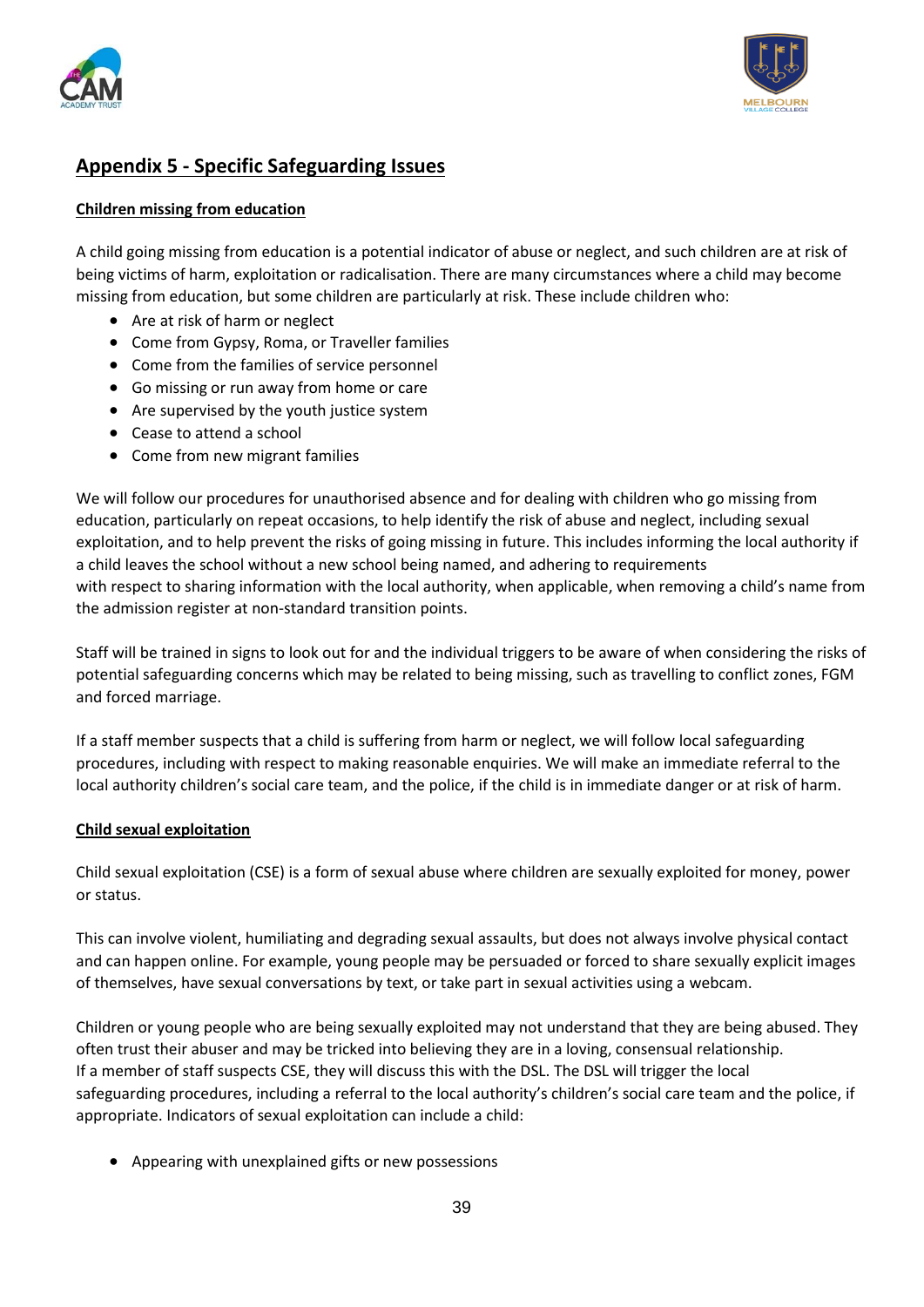



- Associating with other young people involved in exploitation
- Having older boyfriends or girlfriends
- Suffering from sexually transmitted infections or becoming pregnant
- Displaying inappropriate sexualised behaviour
- Suffering from changes in emotional wellbeing
- Misusing drugs and/or alcohol
- Going missing for periods of time, or regularly coming home late
- Regularly missing school or education, or not taking part in education

#### <span id="page-39-0"></span>**FGM**

The DSL will make sure that staff have access to appropriate training to equip them to be alert to children affected by FGM or at risk of FGM.

Indicators that FGM has already occurred include:

- A pupil confiding in a professional that FGM has taken place
- A mother/family member disclosing that FGM has been carried out
- A family/pupil already being known to social services in relation to other safeguarding issues
- A girl:
- Having difficulty walking, sitting or standing, or looking uncomfortable
- Finding it hard to sit still for long periods of time (where this was not a problem previously)
- Spending longer than normal in the bathroom or toilet due to difficulties urinating
- Having frequent urinary, menstrual or stomach problems
- Avoiding physical exercise or missing PE
- Being repeatedly absent from school, or absent for a prolonged period
- Demonstrating increased emotional and psychological needs for example, withdrawal or depression, or significant change in behaviour
- Being reluctant to undergo any medical examinations
- Asking for help, but not being explicit about the problem
- Talking about pain or discomfort between her legs

Potential signs that a pupil may be at risk of FGM include:

- The girl's family having a history of practising FGM (this is the biggest risk factor to consider)
- FGM being known to be practised in the girl's community or country of origin
- A parent or family member expressing concern that FGM may be carried out
- A family not engaging with professionals (health, education or other) or already being known to social care in relation to other safeguarding issues
- Having a mother, older sibling or cousin who has undergone FGM
- Having limited level of integration within UK society
- Confiding to a professional that she is to have a "special procedure" or to attend a special occasion to "become a woman"
- Talking about a long holiday to her country of origin or another country where the practice is prevalent, or parents stating that they or a relative will take the girl out of the country for a prolonged period
- Requesting help from a teacher or another adult because she is aware or suspects that she is at immediate risk of FGM
- Talking about FGM in conversation for example, a girl may tell other children about it (although it is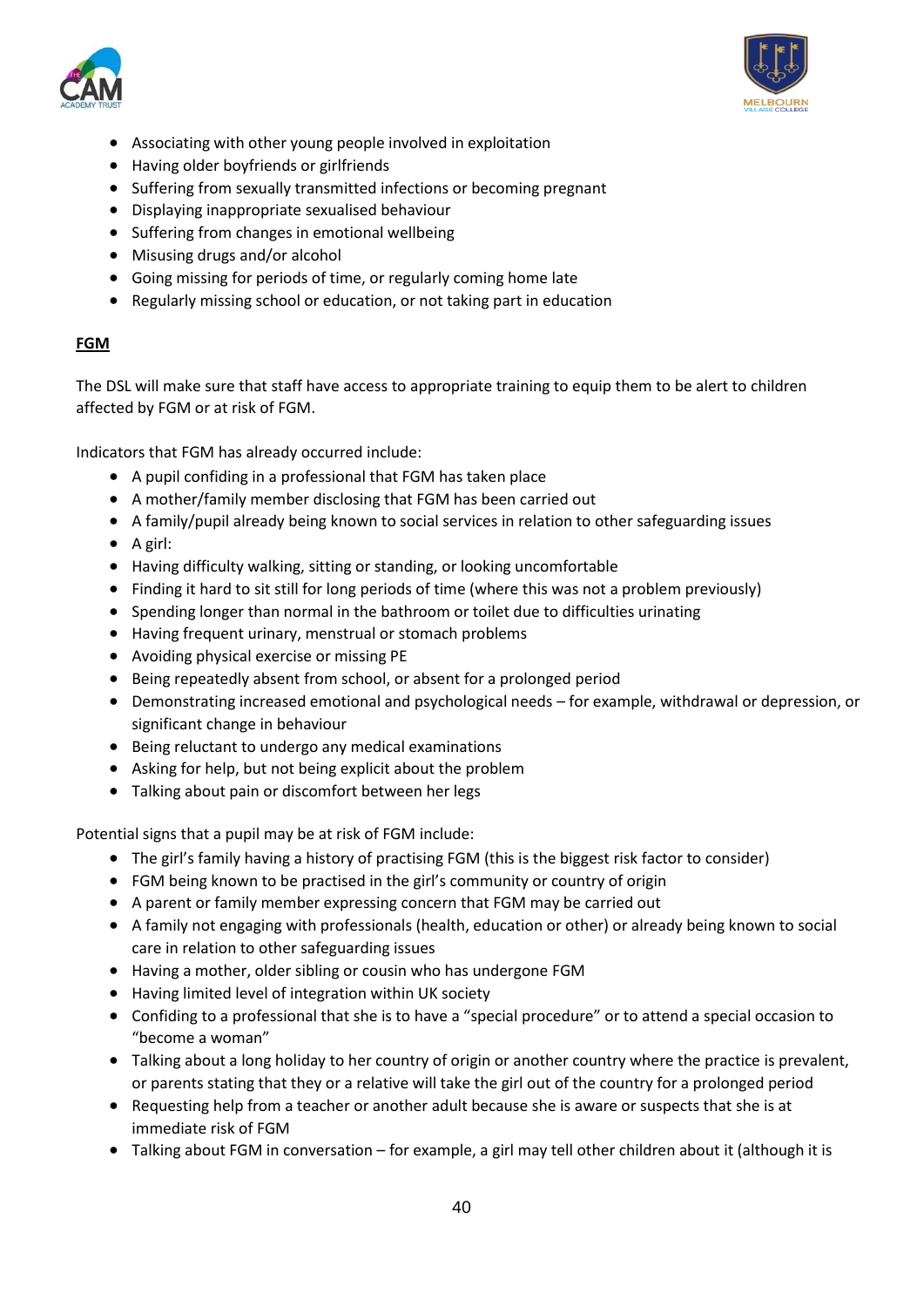



important to take into account the context of the discussion)

- Being unexpectedly absent from school
- Having sections missing from her 'red book' (child health record) and/or attending a travel clinic or equivalent for vaccinations/anti-malarial medication

The above indicators and risk factors are not intended to be exhaustive.

## <span id="page-40-0"></span>**Forced marriage**

Forcing a person into marriage is a crime. A forced marriage is one entered into without the full and free consent of one or both parties and where violence, threats, or any other form of coercion is used to cause a person to enter into a marriage. Threats can be physical or emotional and psychological. Staff will receive training around forced marriage and the presenting symptoms. We are aware of the 'one chance' rule, i.e. we may only have one chance to speak to the potential victim and only one chance to save them.

If a member of staff suspects that a pupil is being forced into marriage, they will speak to the pupil about their concerns in a secure and private place. They will then report this to the DSL. The DSL will:

- Speak to the pupil about the concerns in a secure and private place
- Activate the local safeguarding procedures and refer the case to the local authority's designated officer
- Seek advice from the Forced Marriage Unit on 020 7008 0151 or [fmu@fco.gov.uk](mailto:fmu@fco.gov.uk)
- Refer the pupil to an education welfare officer, pastoral tutor, learning mentor, or school counsellor, as appropriate

#### <span id="page-40-1"></span>**Preventing radicalisation**

Radicalisation refers to the process by which a person comes to support terrorism and forms of extremism. Extremism is vocal or active opposition to fundamental British values, such as democracy, the rule of law, individual liberty, and mutual respect and tolerance of different faiths and beliefs.

Schools have a duty to prevent children from being drawn into terrorism. The DSL will undertake Prevent awareness training and make sure that staff have access to appropriate training to equip them to identify children at risk.

We will assess the risk of children in our school being drawn into terrorism. This assessment will be based on an understanding of the potential risk in our local area, in collaboration with our local safeguarding children board and local police force.

We will ensure that suitable internet filtering is in place, and equip our pupils to stay safe online at school and at home.

There is no single way of identifying an individual who is likely to be susceptible to an extremist ideology. Radicalisation can occur quickly or over a long period. Staff will be alert to changes in pupils' behaviour. The government website Educate Against Hate and charity NSPCC say that signs that a pupil is being radicalised can include:

- Refusal to engage with, or becoming abusive to, peers who are different from themselves
- Becoming susceptible to conspiracy theories and feelings of persecution
- Changes in friendship groups and appearance